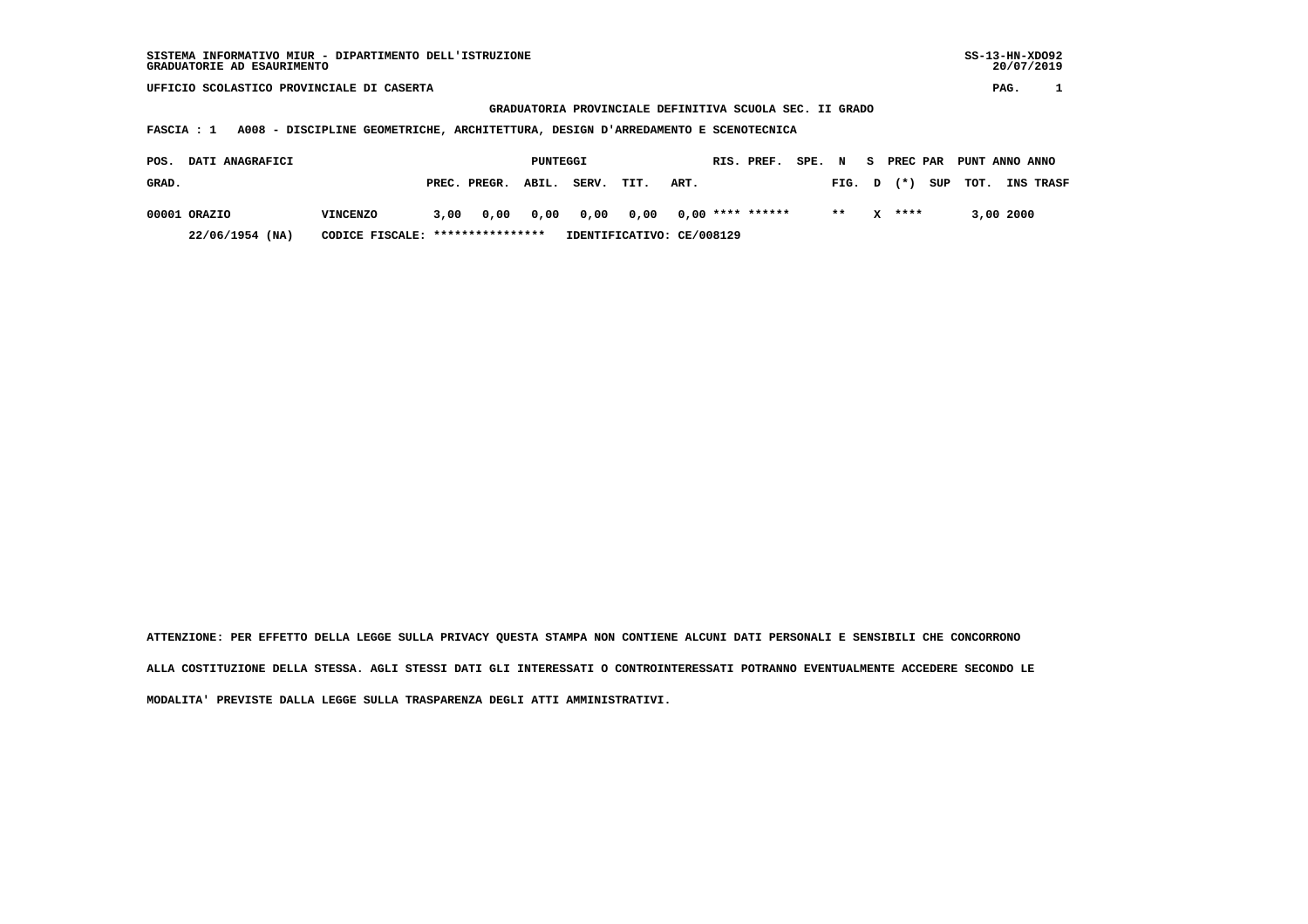**GRADUATORIA PROVINCIALE DEFINITIVA SCUOLA SEC. II GRADO**

 **FASCIA : 3 A009 - DISCIPLINE GRAFICHE, PITTORICHE E SCENOGRAFICHE**

| POS.  | DATI ANAGRAFICI                        |                                                          |      |                                | PUNTEGGI |                  |                                   |      | RIS. PREF.         | SPE. | N     | s. | <b>PREC PAR</b> |     | PUNT ANNO ANNO |                 |
|-------|----------------------------------------|----------------------------------------------------------|------|--------------------------------|----------|------------------|-----------------------------------|------|--------------------|------|-------|----|-----------------|-----|----------------|-----------------|
| GRAD. |                                        |                                                          |      | PREC. PREGR.                   | ABIL.    | SERV.            | TIT.                              | ART. |                    |      | FIG.  | D  | $(* )$          | SUP | тот.           | INS TRASF       |
|       | 00001 SOMMELLA<br>24/05/1979 (NA)      | ADELE<br>CODICE FISCALE: *****************               |      | $0.00 \quad 22.00 \quad 42.00$ |          | 48,00            | 0,00<br>IDENTIFICATIVO: CE/133558 |      | $0.00$ **** ****** |      | $* *$ |    | ****            |     | s 112,00 2019  |                 |
|       | 00002 DELLA MORTE<br>$22/09/1983$ (NA) | <b>MICHELANGELO</b><br>CODICE FISCALE: ***************** | 0.00 |                                |          | 6,00 42,00 48,00 | 0,00<br>IDENTIFICATIVO: CE/164828 |      | $0.00$ **** ****** |      | $* *$ |    | ****            | s   |                | 96,00 2019 2019 |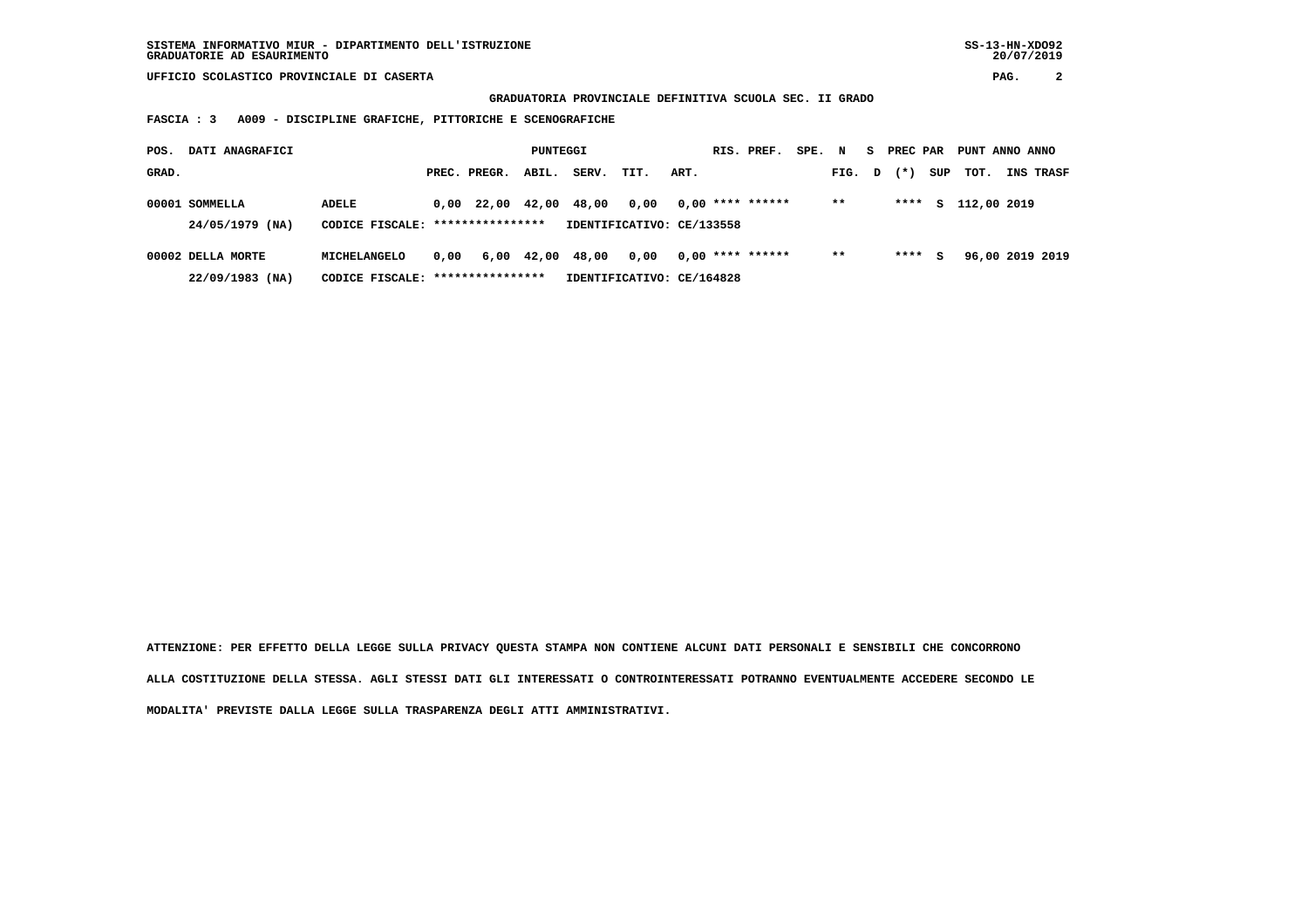**GRADUATORIA PROVINCIALE DEFINITIVA SCUOLA SEC. II GRADO**

 **FASCIA : 3 A012 - DISCIPLINE LETTERARIE NEGLI ISTITUTI DI ISTRUZIONE SECONDARIA DI II GRADO**

| POS.  | DATI ANAGRAFICI  |                                   |      |                                | PUNTEGGI   |                           |      |      | RIS. PREF.         | SPE. N |       |   | S PREC PAR |     | PUNT ANNO ANNO  |                  |
|-------|------------------|-----------------------------------|------|--------------------------------|------------|---------------------------|------|------|--------------------|--------|-------|---|------------|-----|-----------------|------------------|
| GRAD. |                  |                                   |      | PREC. PREGR.                   | ABIL.      | SERV.                     | TIT. | ART. |                    |        | FIG.  | D | $(*)$      | SUP | тот.            | <b>INS TRASF</b> |
|       | 00001 GRANATO    | <b>ANGELA</b>                     |      | $0.00$ 56,00 14,00             |            | 0,00                      | 0,00 |      | $0.00$ **** ****** |        | $* *$ |   | $***$ S    |     | 70,00 2019      |                  |
|       | 26/09/1957 (BA)  | CODICE FISCALE: ***************** |      |                                |            | IDENTIFICATIVO: CE/025904 |      |      |                    |        |       |   |            |     |                 |                  |
|       | 00002 SILVESTRE  | LUCIA                             |      | $0.00 \quad 12.00 \quad 12.00$ |            | 0,00                      | 0,00 |      | $0.00$ **** ****** |        | $**$  |   | **** S     |     | 24,00 2019      |                  |
|       | 28/06/1966 (NA)  | CODICE FISCALE:                   |      | ****************               |            | IDENTIFICATIVO: CE/050121 |      |      |                    |        |       |   |            |     |                 |                  |
|       | 00003 CAMPOPIANO | <b>CARMELA</b>                    | 0,00 |                                | 0,00 15,00 | 0.00                      | 6,00 |      | $0.00$ **** ****** |        | $* *$ |   | $***$ S    |     | 21,00 2019 2019 |                  |
|       | 14/07/1974 (CE)  | CODICE FISCALE:                   |      | ****************               |            | IDENTIFICATIVO: CE/165002 |      |      |                    |        |       |   |            |     |                 |                  |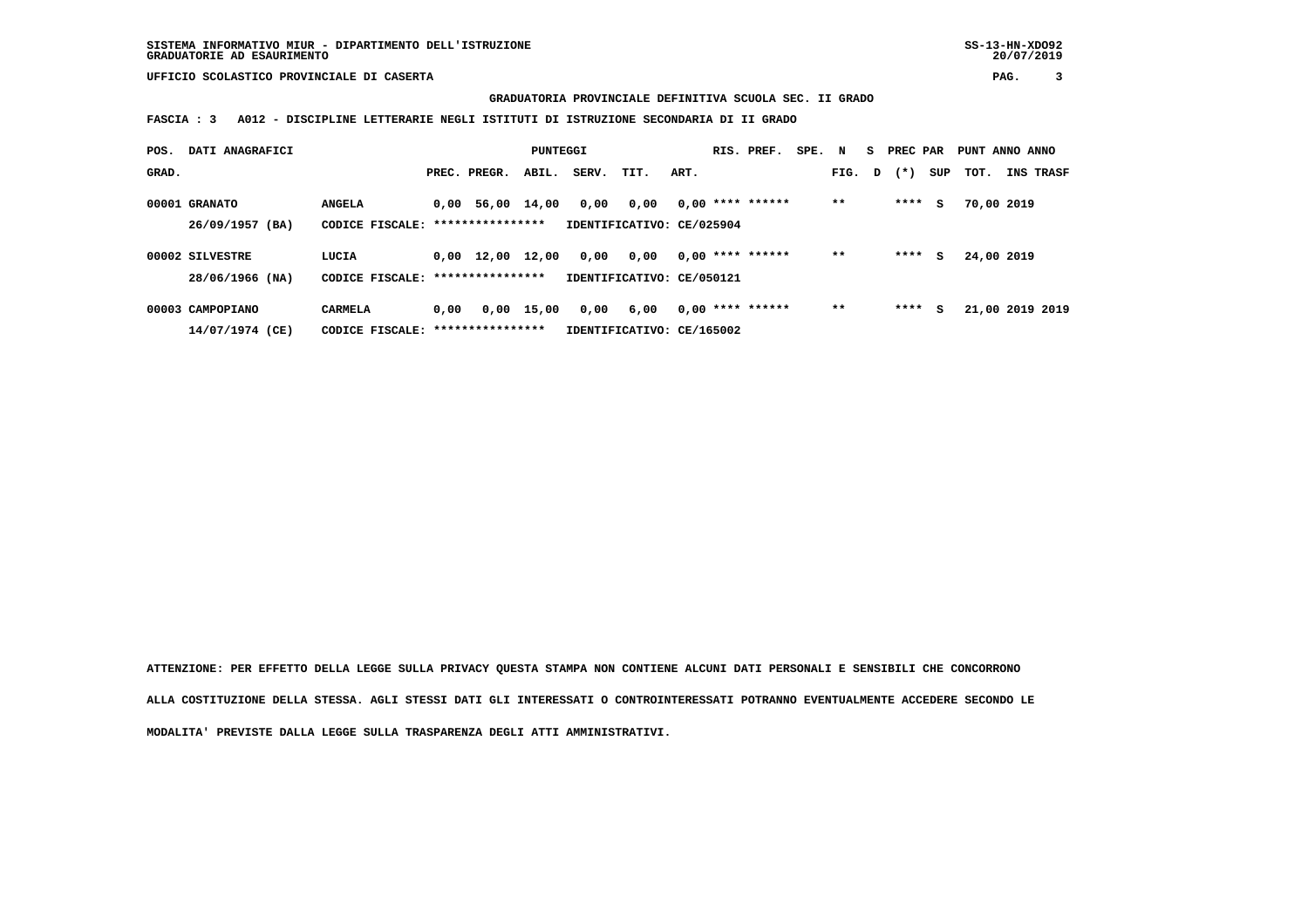| SISTEMA INFORMATIVO MIUR - DIPARTIMENTO DELL'ISTRUZIONE<br>GRADUATORIE AD ESAURIMENTO | SS-13-HN-XD092<br>20/07/2019 |  |
|---------------------------------------------------------------------------------------|------------------------------|--|
| UFFICIO SCOLASTICO PROVINCIALE DI CASERTA                                             | PAG.                         |  |

 $SS-13-HN-XDO92$  $20/07/2019$ 

 **GRADUATORIA PROVINCIALE DEFINITIVA SCUOLA SEC. II GRADO**

# **FASCIA : 3 A014 - DISCIPLINE PLASTICHE, SCULTOREE E SCENOPLASTICHE**

| POS.  | <b>DATI ANAGRAFICI</b> |                                  |                    | PUNTEGGI |       |                                                |      | RIS. PREF. SPE. N S PREC PAR PUNT ANNO ANNO |              |         |  |            |                               |
|-------|------------------------|----------------------------------|--------------------|----------|-------|------------------------------------------------|------|---------------------------------------------|--------------|---------|--|------------|-------------------------------|
| GRAD. |                        |                                  | PREC. PREGR. ABIL. |          | SERV. | TIT.                                           | ART. |                                             |              |         |  |            | FIG. D (*) SUP TOT. INS TRASF |
|       | 00001 PERUZZI          | <b>TRIESTINA</b>                 |                    |          |       | $0,00$ 21,00 42,00 36,00 0,00 0,00 **** ****** |      |                                             | $\star\star$ | $***$ S |  | 99,00 2007 |                               |
|       | 30/03/1978 (CE)        | CODICE FISCALE: **************** |                    |          |       | IDENTIFICATIVO: CE/055976                      |      |                                             |              |         |  |            |                               |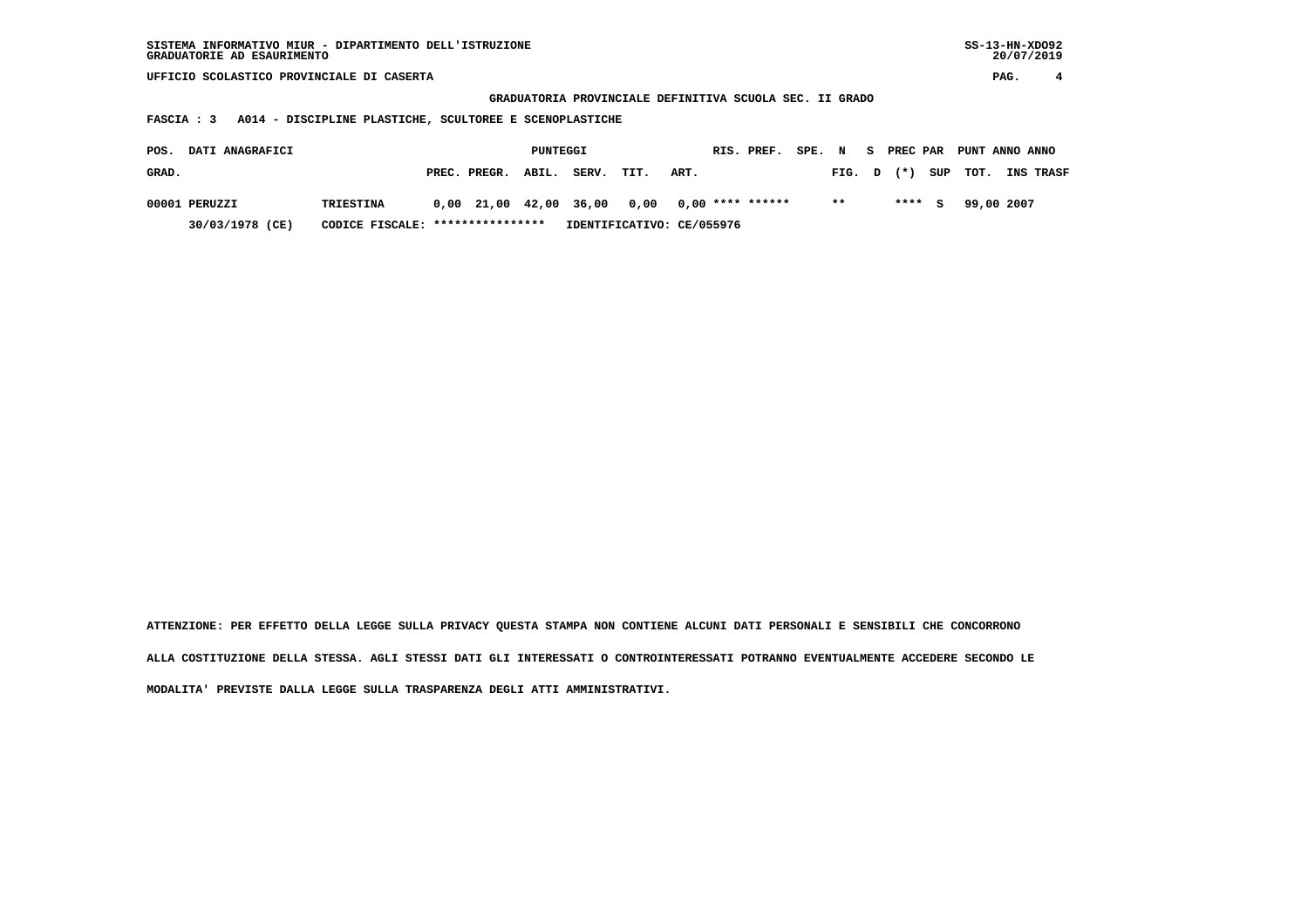| SISTEMA INFORMATIVO MIUR - DIPARTIMENTO DELL'ISTRUZIONE<br>GRADUATORIE AD ESAURIMENTO | $SS-13-HN-XDO92$<br>20/07/2019 |
|---------------------------------------------------------------------------------------|--------------------------------|
| UFFICIO SCOLASTICO PROVINCIALE DI CASERTA                                             | PAG.                           |
| GRADUATORIA PROVINCIALE DEFINITIVA SCUOLA SEC. II GRADO                               |                                |
| FASCIA : 3 A015 - DISCIPLINE SANITARIE                                                |                                |

| POS.  | <b>DATI ANAGRAFICI</b>                              |        |      |                    | PUNTEGGI |       |                                       |      | RIS. PREF. | SPE. N |        | - S | PREC PAR |     | PUNT ANNO ANNO |                  |
|-------|-----------------------------------------------------|--------|------|--------------------|----------|-------|---------------------------------------|------|------------|--------|--------|-----|----------|-----|----------------|------------------|
| GRAD. |                                                     |        |      | PREC. PREGR. ABIL. |          | SERV. | TIT.                                  | ART. |            |        | FIG. D |     | $(* )$   |     | SUP TOT.       | <b>INS TRASF</b> |
|       | 00001 CUSANO                                        | FULVIA | 0.00 |                    |          |       | 0,00 13,00 0,00 0,00 0,00 **** ****** |      |            |        | $***$  |     | ****     | - 5 | 13,00 2000     |                  |
|       | CODICE FISCALE: ****************<br>19/02/1963 (CE) |        |      |                    |          |       | IDENTIFICATIVO: CE/023927             |      |            |        |        |     |          |     |                |                  |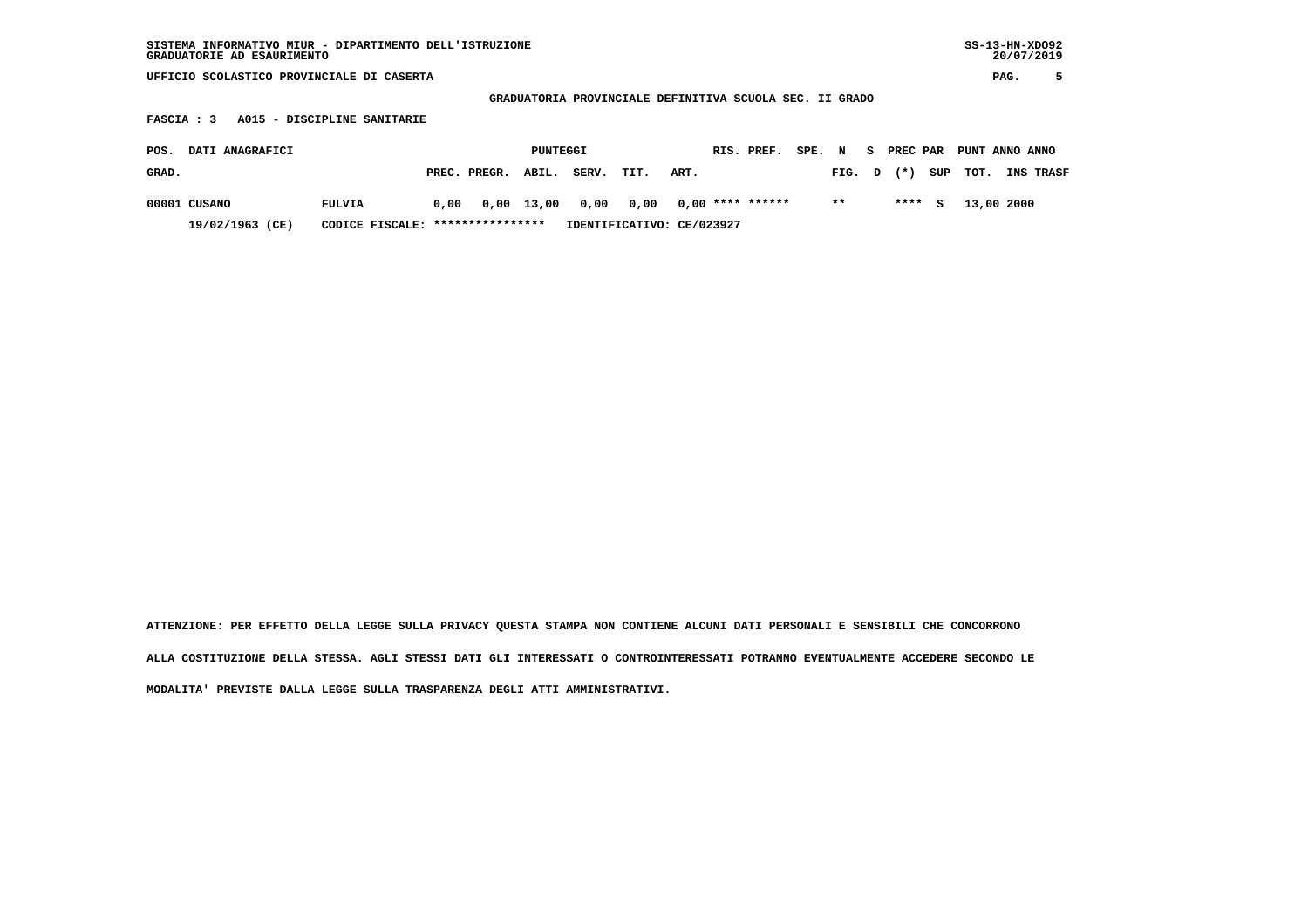| SISTEMA INFORMATIVO MIUR - DIPARTIMENTO DELL'ISTRUZIONE<br>GRADUATORIE AD ESAURIMENTO |                       |                           |                                                         | $SS-13-HN-XDO92$<br>20/07/2019         |  |  |  |  |  |  |  |  |  |
|---------------------------------------------------------------------------------------|-----------------------|---------------------------|---------------------------------------------------------|----------------------------------------|--|--|--|--|--|--|--|--|--|
| UFFICIO SCOLASTICO PROVINCIALE DI CASERTA                                             |                       |                           |                                                         | 6<br>PAG.                              |  |  |  |  |  |  |  |  |  |
|                                                                                       |                       |                           | GRADUATORIA PROVINCIALE DEFINITIVA SCUOLA SEC. II GRADO |                                        |  |  |  |  |  |  |  |  |  |
| A016 - DISEGNO ARTISTICO E MODELLAZIONE ODONTOTECNICA<br>FASCIA : 4                   |                       |                           |                                                         |                                        |  |  |  |  |  |  |  |  |  |
| SPE. N<br>PREC PAR<br>DATI ANAGRAFICI<br>PUNTEGGI<br>RIS. PREF.<br>POS.<br>s.         |                       |                           |                                                         |                                        |  |  |  |  |  |  |  |  |  |
|                                                                                       |                       |                           |                                                         | PUNT ANNO ANNO                         |  |  |  |  |  |  |  |  |  |
| GRAD.                                                                                 | PREC. PREGR.<br>ABIL. | SERV.<br>TIT.<br>ART.     | FIG.                                                    | INS TRASF<br>$(*)$<br>SUP<br>TOT.<br>D |  |  |  |  |  |  |  |  |  |
|                                                                                       |                       |                           |                                                         |                                        |  |  |  |  |  |  |  |  |  |
| 00001 BOVENZI<br><b>ANITA</b>                                                         | 18,00<br>0.00<br>0,00 | 48,00<br>6,00             | $0,00$ **** ****** T<br>$* *$                           | ****<br>72,00 2016<br>s                |  |  |  |  |  |  |  |  |  |
| 14/04/1987 (CE)<br>т<br>CODICE FISCALE:                                               | ****************      | IDENTIFICATIVO: CE/157438 |                                                         |                                        |  |  |  |  |  |  |  |  |  |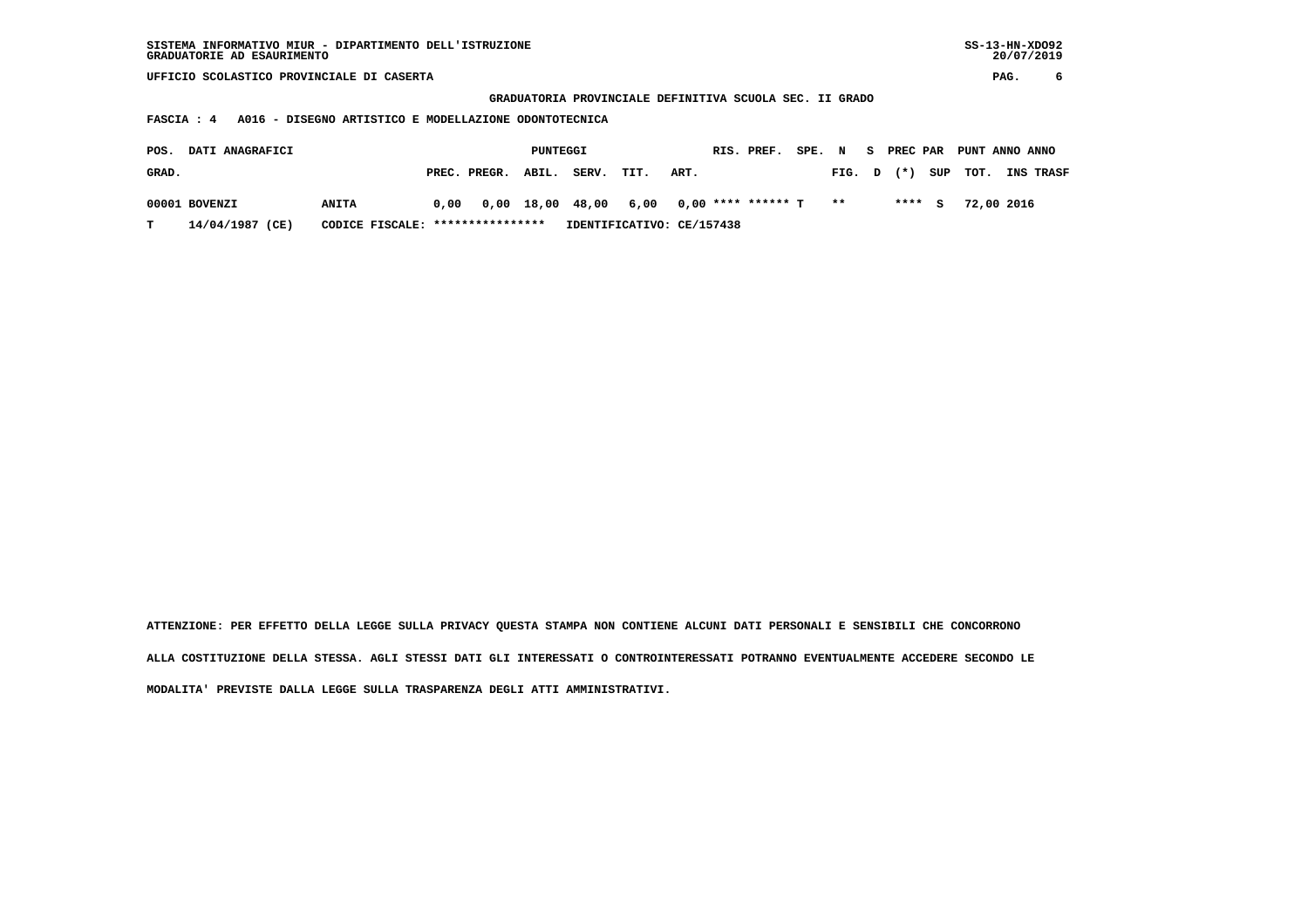#### **GRADUATORIA PROVINCIALE DEFINITIVA SCUOLA SEC. II GRADO**

 **FASCIA : 3 A017 - DISEGNO E STORIA DELL'ARTE NEGLI ISTITUTI DI ISTRUZIONE SECONDARIA DI II GRADO**

| POS.  | DATI ANAGRAFICI                                                                                                               |                                   |      |                                | PUNTEGGI     |                                                  |                           |      | RIS. PREF.                | SPE. N |              | s | PREC PAR | PUNT ANNO ANNO     |           |
|-------|-------------------------------------------------------------------------------------------------------------------------------|-----------------------------------|------|--------------------------------|--------------|--------------------------------------------------|---------------------------|------|---------------------------|--------|--------------|---|----------|--------------------|-----------|
| GRAD. |                                                                                                                               |                                   |      | PREC. PREGR.                   |              | ABIL. SERV.                                      | TIT.                      | ART. |                           |        | FIG.         | D | (*) SUP  | TOT.               | INS TRASF |
|       | 00001 DI SISTO                                                                                                                | <b>RENEE</b>                      | 0,00 |                                |              | $0,00$ 18,00 100,00 10,00 0,00 **** ******       |                           |      |                           |        | **           |   | ****     | 128,00 2019        |           |
|       | 20/07/1979 (CE)                                                                                                               | CODICE FISCALE: ***************** |      |                                |              |                                                  | IDENTIFICATIVO: CE/160669 |      |                           |        |              |   |          |                    |           |
|       | 00002 DI GIROLAMO                                                                                                             | <b>CHIARA</b>                     |      |                                |              | $0,00$ 33,00 40,00 48,00 0,00 0,00 **** ****** T |                           |      |                           |        | $\star\star$ |   |          | **** S 121,00 2004 |           |
|       | $11/06/1974$ (NA)                                                                                                             | CODICE FISCALE: ***************** |      |                                |              |                                                  | IDENTIFICATIVO: CE/050215 |      |                           |        |              |   |          |                    |           |
|       | 00003 RAUSO                                                                                                                   | <b>MARIA</b>                      | 0,00 |                                |              | 4,00 40,00 48,00                                 | 0,00                      |      | $0.00$ **** ******        |        | $***$        |   | $***$ S  | 92,00 2007 2007    |           |
|       | 06/03/1979 (CE)                                                                                                               | CODICE FISCALE: ****************  |      |                                |              |                                                  | IDENTIFICATIVO: CE/056712 |      |                           |        |              |   |          |                    |           |
|       | 00004 APICELLA                                                                                                                | IMMACOLATA GR                     |      | 0,00 19,00 42,00               |              | 0,00                                             |                           |      | $0,00$ $0,00$ **** ****** |        | $***$        |   | **** S   | 61,00 2007         |           |
|       | 11/02/1977 (CE)                                                                                                               | CODICE FISCALE: ****************  |      |                                |              |                                                  | IDENTIFICATIVO: CE/057242 |      |                           |        |              |   |          |                    |           |
|       | 00005 PISANELLI                                                                                                               | <b>ALFONSO</b>                    |      | $0,00 \quad 12,00 \quad 39,00$ |              | 0,00                                             | 0,00                      |      | $0.00$ **** ******        |        | $***$        |   | $***$ S  | 51,00 2019 2007    |           |
|       | 08/09/1973 (CE)                                                                                                               | CODICE FISCALE: ****************  |      |                                |              |                                                  | IDENTIFICATIVO: CE/056407 |      |                           |        |              |   |          |                    |           |
|       | 00006 TESSITORE                                                                                                               | <b>NICOLA</b>                     | 0,00 |                                |              | 0,00 16,00 12,00                                 | 0,00                      |      | $0.00$ **** ******        |        | $***$        |   | $***$ S  | 28,00 2014         |           |
|       | 05/09/1965 (CE)                                                                                                               | CODICE FISCALE: ****************  |      |                                |              |                                                  | IDENTIFICATIVO: CE/045815 |      |                           |        |              |   |          |                    |           |
|       | 00007 DE CRISTOFARO                                                                                                           | <b>DOMENICO</b>                   |      | $0,00 \quad 12,00 \quad 12,00$ |              | 0,00                                             |                           |      | $0.00$ $0.00$ **** ****** |        | $* *$        |   | **** S   | 24,00 2002         |           |
|       | $06/05/1969$ (NA)                                                                                                             | CODICE FISCALE: ***************** |      |                                |              |                                                  | IDENTIFICATIVO: CE/046335 |      |                           |        |              |   |          |                    |           |
|       | 00008 RICCIARDELLI                                                                                                            | <b>ANNALISA</b>                   | 0,00 |                                | 1,00 14,00   | 0,00                                             | 6,00                      |      | $0.00$ **** ******        |        | $***$        |   | **** S   | 21,00 2007         |           |
|       | 03/12/1965 (CE)                                                                                                               | CODICE FISCALE: ****************  |      |                                |              |                                                  | IDENTIFICATIVO: CE/046266 |      |                           |        |              |   |          |                    |           |
|       | 00009 CERRETO                                                                                                                 | <b>ARTURO</b>                     | 0,00 |                                | $0,00$ 15,00 | 0,00                                             | 0,00                      |      | $0,00$ **** ******        |        | $***$        |   | ****     | 15,00 2007         |           |
|       | 04/12/1962 (CE)                                                                                                               | CODICE FISCALE: ****************  |      |                                |              |                                                  | IDENTIFICATIVO: CE/042665 |      |                           |        |              |   |          |                    |           |
|       | ATTENZIONE: PER EFFETTO DELLA LEGGE SULLA PRIVACY QUESTA STAMPA NON CONTIENE ALCUNI DATI PERSONALI E SENSIBILI CHE CONCORRONO |                                   |      |                                |              |                                                  |                           |      |                           |        |              |   |          |                    |           |

 **ALLA COSTITUZIONE DELLA STESSA. AGLI STESSI DATI GLI INTERESSATI O CONTROINTERESSATI POTRANNO EVENTUALMENTE ACCEDERE SECONDO LE MODALITA' PREVISTE DALLA LEGGE SULLA TRASPARENZA DEGLI ATTI AMMINISTRATIVI.**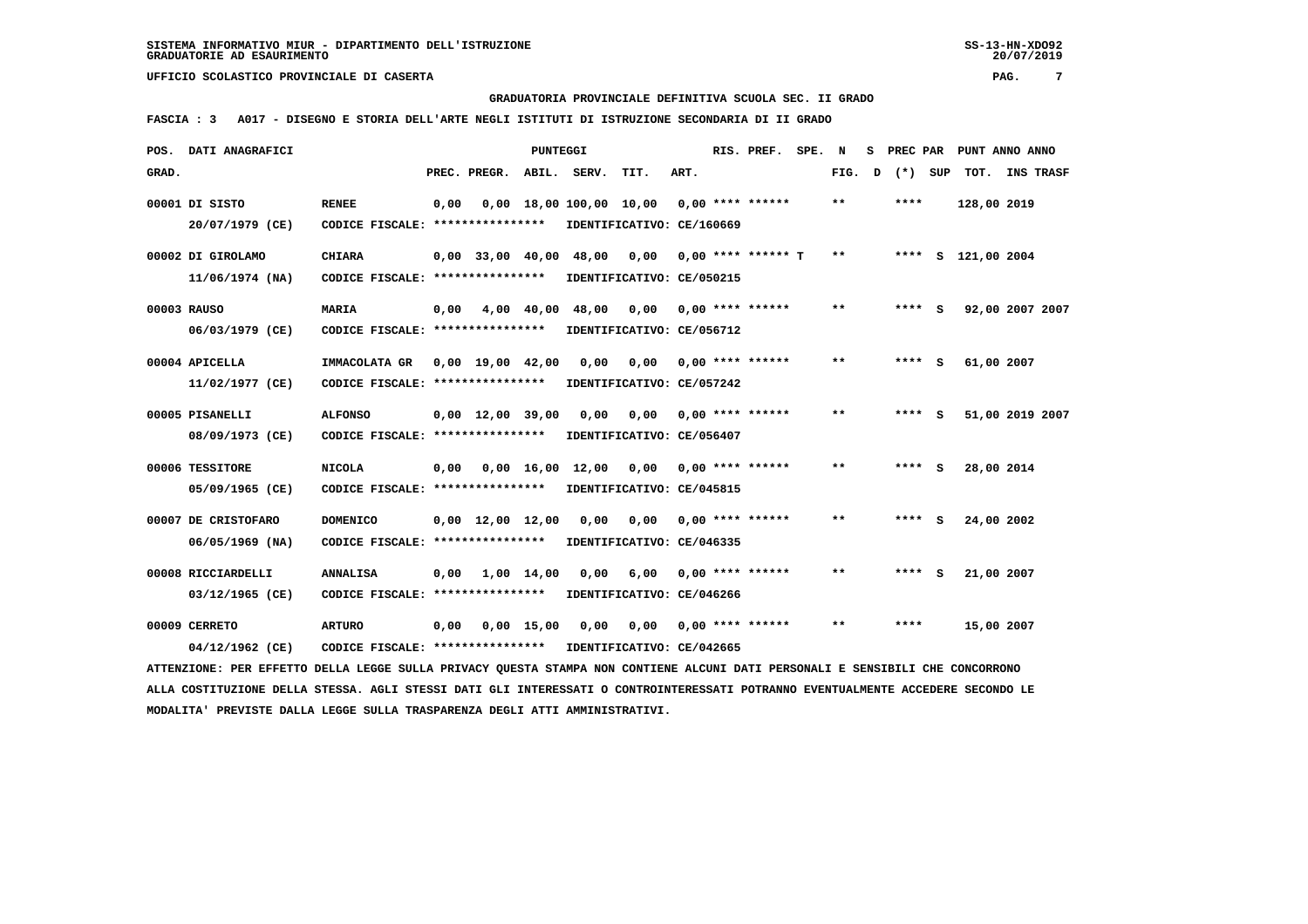#### **GRADUATORIA PROVINCIALE DEFINITIVA SCUOLA SEC. II GRADO**

 **FASCIA : 3 A017 - DISEGNO E STORIA DELL'ARTE NEGLI ISTITUTI DI ISTRUZIONE SECONDARIA DI II GRADO**

| POS.  | <b>DATI ANAGRAFICI</b> |                                  |      |                       | <b>PUNTEGGI</b>    |       |                           |      | RIS. PREF.         | SPE. | N            | s            | PREC PAR |     | PUNT ANNO ANNO  |           |
|-------|------------------------|----------------------------------|------|-----------------------|--------------------|-------|---------------------------|------|--------------------|------|--------------|--------------|----------|-----|-----------------|-----------|
| GRAD. |                        |                                  |      | PREC. PREGR.          | ABIL.              | SERV. | TIT.                      | ART. |                    |      | FIG.         | D            | $(*)$    | SUP | TOT.            | INS TRASF |
|       | 00010 DIANA            | MARIO                            | 0,00 |                       | $0,00$ 15,00       | 0,00  | 0,00                      |      | $0,00$ **** ****** |      | $\star\star$ | $\mathbf{x}$ | ****     | s   | 15,00 2014      |           |
|       | 20/01/1964 (CE)        | CODICE FISCALE:                  |      | ****************      |                    |       | IDENTIFICATIVO: CE/046560 |      |                    |      |              |              |          |     |                 |           |
|       | 00011 MENALE           | <b>NICOLA</b>                    | 0,00 |                       | $0,00 \quad 14,00$ | 0,00  | 0,00                      |      | $0.00$ **** ****** |      | $***$        |              | $X$ **** | S.  | 14,00 2007      |           |
|       | 15/05/1959 (CE)        | CODICE FISCALE:                  |      | ****************      |                    |       | IDENTIFICATIVO: CE/021419 |      |                    |      |              |              |          |     |                 |           |
|       | 00012 MANICA           | LUIGI                            |      | $0,00$ $0,00$ $14,00$ |                    | 0,00  | 0,00                      |      | $0,00$ **** ****** |      | $\star\star$ |              | $***$ S  |     | 14,00 2015      |           |
|       | 18/08/1968 (CE)        | CODICE FISCALE: **************** |      |                       |                    |       | IDENTIFICATIVO: CE/043906 |      |                    |      |              |              |          |     |                 |           |
|       | 00013 RICCIARDI        | <b>FEDERICO</b>                  | 0,00 |                       | $0,00$ 13,00       | 0,00  | 0,00                      |      | $0.00$ **** ****** |      | $* *$        | x            | $***$ S  |     | 13,00 2005 2005 |           |
|       | 09/07/1963 (CE)        | CODICE FISCALE:                  |      | ****************      |                    |       | IDENTIFICATIVO: CE/053625 |      |                    |      |              |              |          |     |                 |           |
|       | 00014 BUONDONNO        | LUCIA                            | 0,00 | 0,00 13,00            |                    | 0,00  | 0,00                      |      | $0.00$ **** ****** |      | $***$        |              | $***$ S  |     | 13,00 2014 2014 |           |
|       | 24/08/1965 (EE)        | CODICE FISCALE:                  |      | ****************      |                    |       | IDENTIFICATIVO: CE/145259 |      |                    |      |              |              |          |     |                 |           |
|       | 00015 PATERNOSTRO      | LILLINO                          | 0,00 |                       | $0,00 \quad 12,00$ | 0,00  | 0,00                      |      | $0,00$ **** ****** |      | $\star\star$ |              | ****     | s   | 12,00 2019 2007 |           |
|       | 16/03/1965 (BN)        | CODICE FISCALE: **************** |      |                       |                    |       | IDENTIFICATIVO: CE/057655 |      |                    |      |              |              |          |     |                 |           |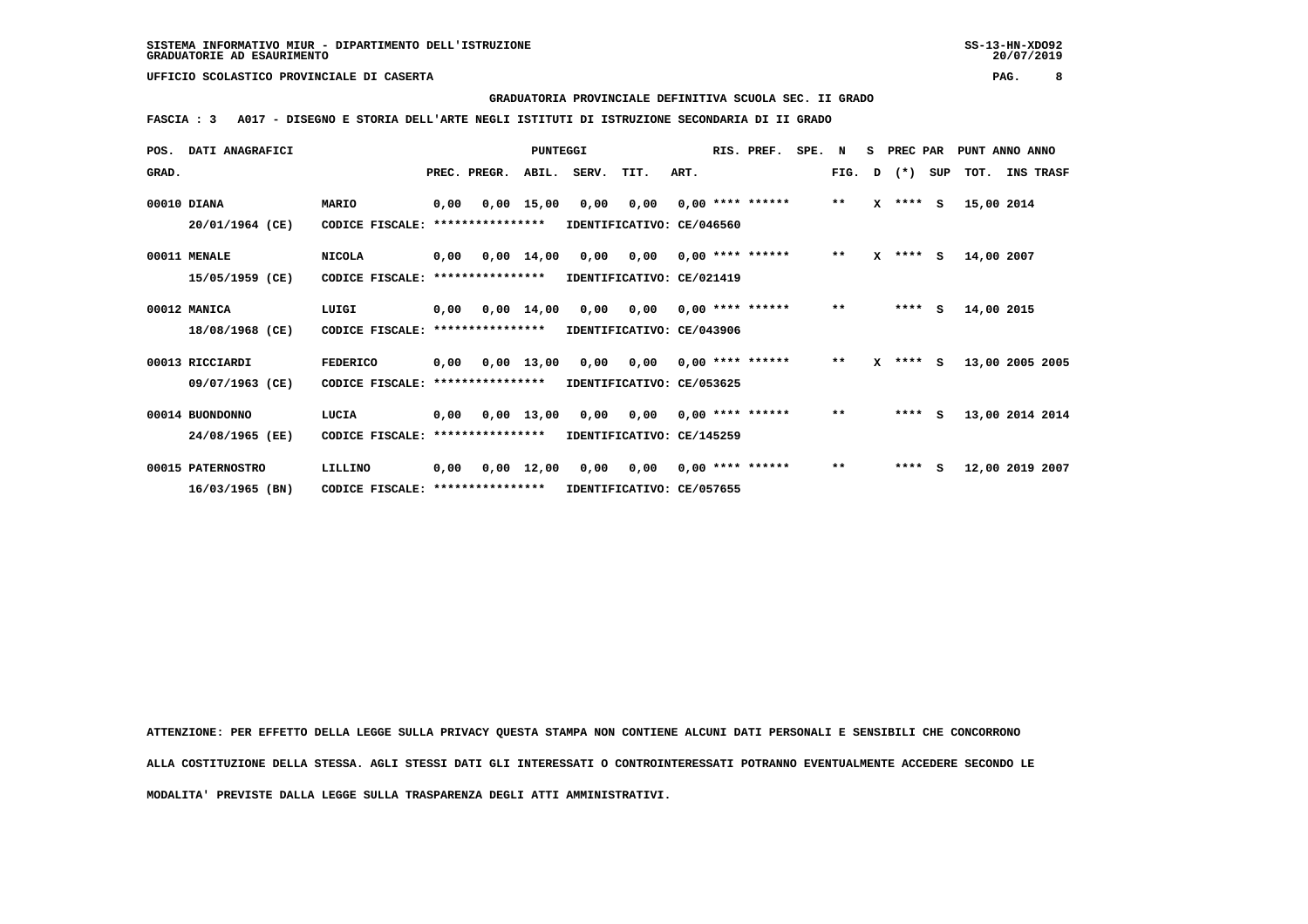**GRADUATORIA PROVINCIALE DEFINITIVA SCUOLA SEC. II GRADO**

 **FASCIA : 4 A017 - DISEGNO E STORIA DELL'ARTE NEGLI ISTITUTI DI ISTRUZIONE SECONDARIA DI II GRADO**

| POS.  | <b>DATI ANAGRAFICI</b><br>PREC. PREGR. |                                  |      |  |       | PUNTEGGI             |                           |      | RIS. PREF.       | SPE. N |        | s. |       |          | PREC PAR PUNT ANNO ANNO |            |                  |
|-------|----------------------------------------|----------------------------------|------|--|-------|----------------------|---------------------------|------|------------------|--------|--------|----|-------|----------|-------------------------|------------|------------------|
| GRAD. |                                        |                                  |      |  | ABIL. | SERV.                | TIT.                      | ART. |                  |        | FIG. D |    | $(*)$ | SUP      | тот.                    |            | <b>INS TRASF</b> |
|       | 00016 CUOMO                            | CARLA                            | 0,00 |  |       | 0,00 18,00 0,00 3,00 |                           |      | 0,00 **** ****** |        | $* *$  |    | ****  | <b>S</b> |                         | 21,00 2016 |                  |
| T.    | $04/09/1963$ (NA)                      | CODICE FISCALE: **************** |      |  |       |                      | IDENTIFICATIVO: CE/164537 |      |                  |        |        |    |       |          |                         |            |                  |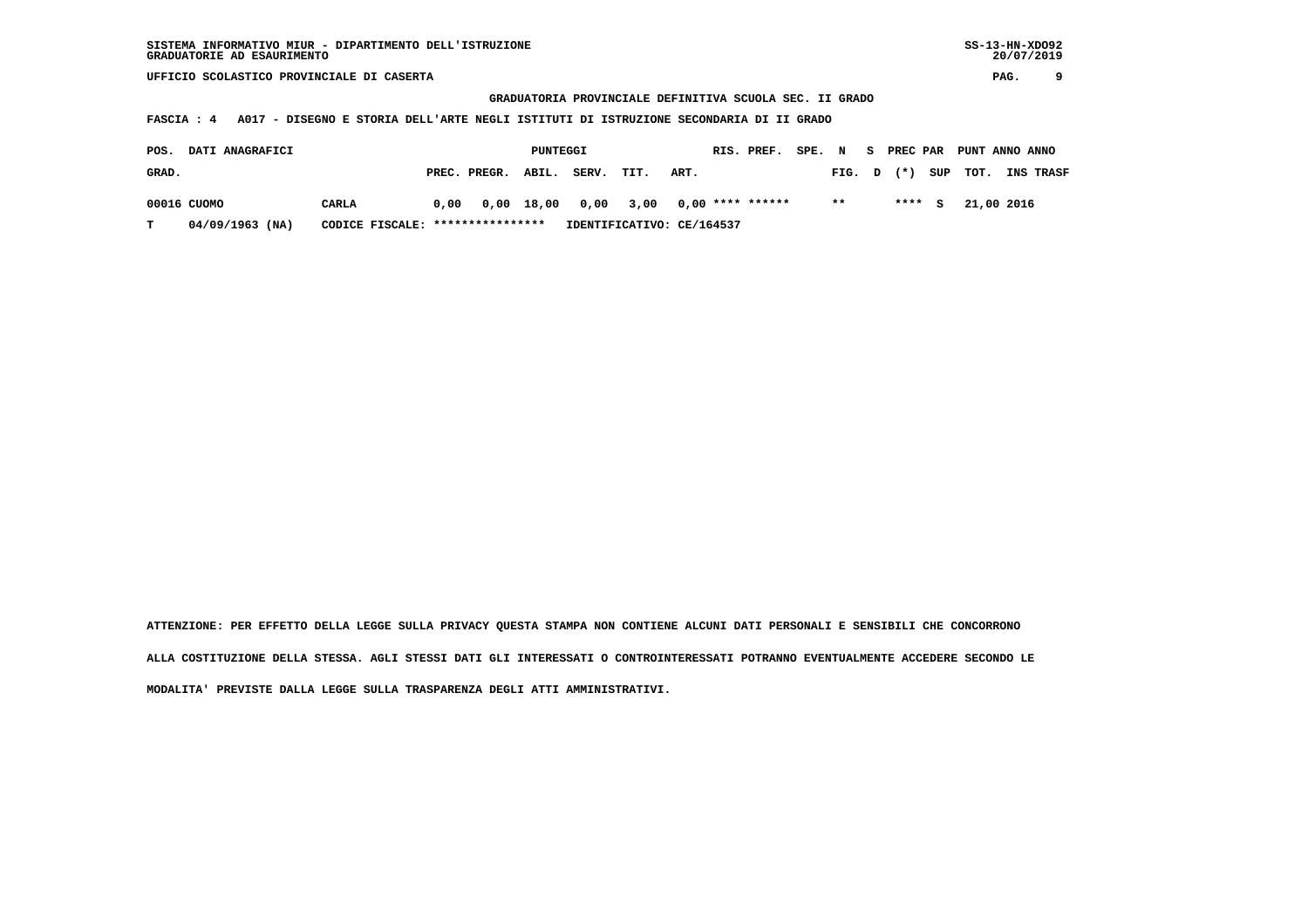**GRADUATORIA PROVINCIALE DEFINITIVA SCUOLA SEC. II GRADO**

 **FASCIA : 3 A020 - FISICA**

| POS.  | DATI ANAGRAFICI                   |                                                     |      |              | PUNTEGGI   |       |                                   |      | RIS. PREF.         | SPE. | N      | s | PREC PAR |     | PUNT ANNO ANNO |                  |
|-------|-----------------------------------|-----------------------------------------------------|------|--------------|------------|-------|-----------------------------------|------|--------------------|------|--------|---|----------|-----|----------------|------------------|
| GRAD. |                                   |                                                     |      | PREC. PREGR. | ABIL.      | SERV. | TIT.                              | ART. |                    |      | FIG. D |   | $(* )$   | SUP | тот.           | <b>INS TRASF</b> |
|       | 00001 SALZILLO<br>03/01/1971 (CE) | <b>RAFFAELA</b><br>CODICE FISCALE: **************** |      | 0,00 22,00   | 14,00      | 0,00  | 0,00<br>IDENTIFICATIVO: CE/053283 |      | $0.00$ **** ****** |      | $**$   | x | ****     | s   |                | 36,00 2019 2005  |
|       | 00002 BERARDI<br>29/11/1976 (CE)  | GIUSEPPE<br>CODICE FISCALE: *****************       | 0,00 |              | 9,00 16,00 | 0,00  | 0.00<br>IDENTIFICATIVO: CE/164923 |      | $0.00$ **** ****** |      | $**$   | x | ****     | s   |                | 25,00 2019 2019  |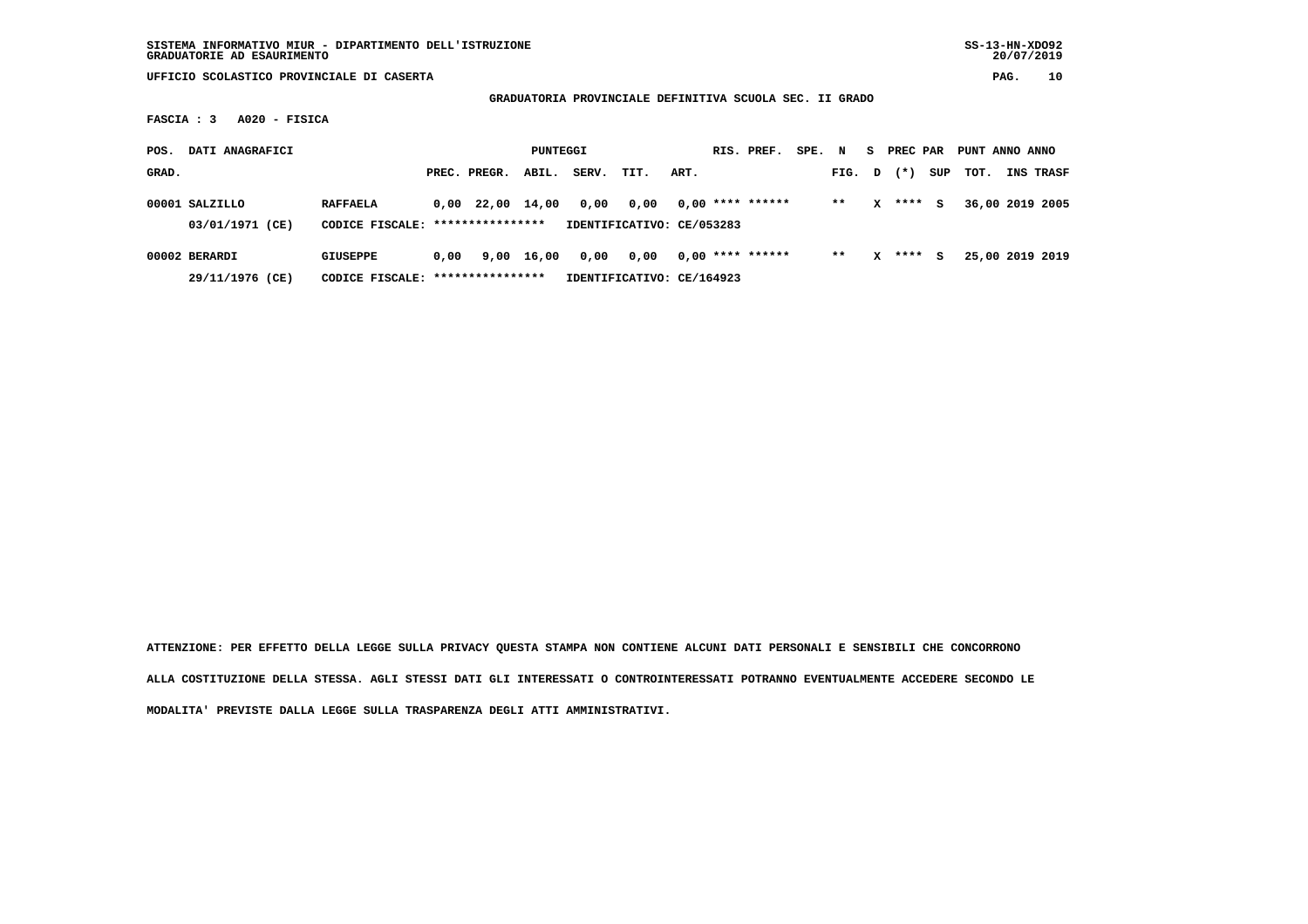| SISTEMA INFORMATIVO MIUR - DIPARTIMENTO DELL'ISTRUZIONE<br>GRADUATORIE AD ESAURIMENTO |                                   |      |              |          |                  |                           |      |  |                    |        |       |    |          |     | $SS-13-HN-XDO92$ |      | 20/07/2019 |
|---------------------------------------------------------------------------------------|-----------------------------------|------|--------------|----------|------------------|---------------------------|------|--|--------------------|--------|-------|----|----------|-----|------------------|------|------------|
| UFFICIO SCOLASTICO PROVINCIALE DI CASERTA                                             |                                   |      |              |          |                  |                           |      |  |                    |        |       |    |          |     |                  | PAG. | 11         |
| GRADUATORIA PROVINCIALE DEFINITIVA SCUOLA SEC. II GRADO                               |                                   |      |              |          |                  |                           |      |  |                    |        |       |    |          |     |                  |      |            |
| $A020 - FISICA$<br>FASCIA : 4                                                         |                                   |      |              |          |                  |                           |      |  |                    |        |       |    |          |     |                  |      |            |
| DATI ANAGRAFICI<br>POS.                                                               |                                   |      |              | PUNTEGGI |                  |                           |      |  | RIS. PREF.         | SPE. N |       | S. | PREC PAR |     | PUNT ANNO ANNO   |      |            |
| GRAD.                                                                                 |                                   |      | PREC. PREGR. | ABIL.    | SERV.            | TIT.                      | ART. |  |                    |        | FIG.  | D  | $(* )$   | SUP | TOT.             |      | INS TRASF  |
| 00003 QUINTAVALLE                                                                     | <b>ANGELA</b>                     | 0.00 |              |          | 0,00 18,00 63,00 | 9,00                      |      |  | $0,00$ **** ****** |        | $***$ |    | ****     | S.  | 90,00 2016       |      |            |
| 27/03/1983 (CE)                                                                       | CODICE FISCALE: ***************** |      |              |          |                  | IDENTIFICATIVO: CE/158624 |      |  |                    |        |       |    |          |     |                  |      |            |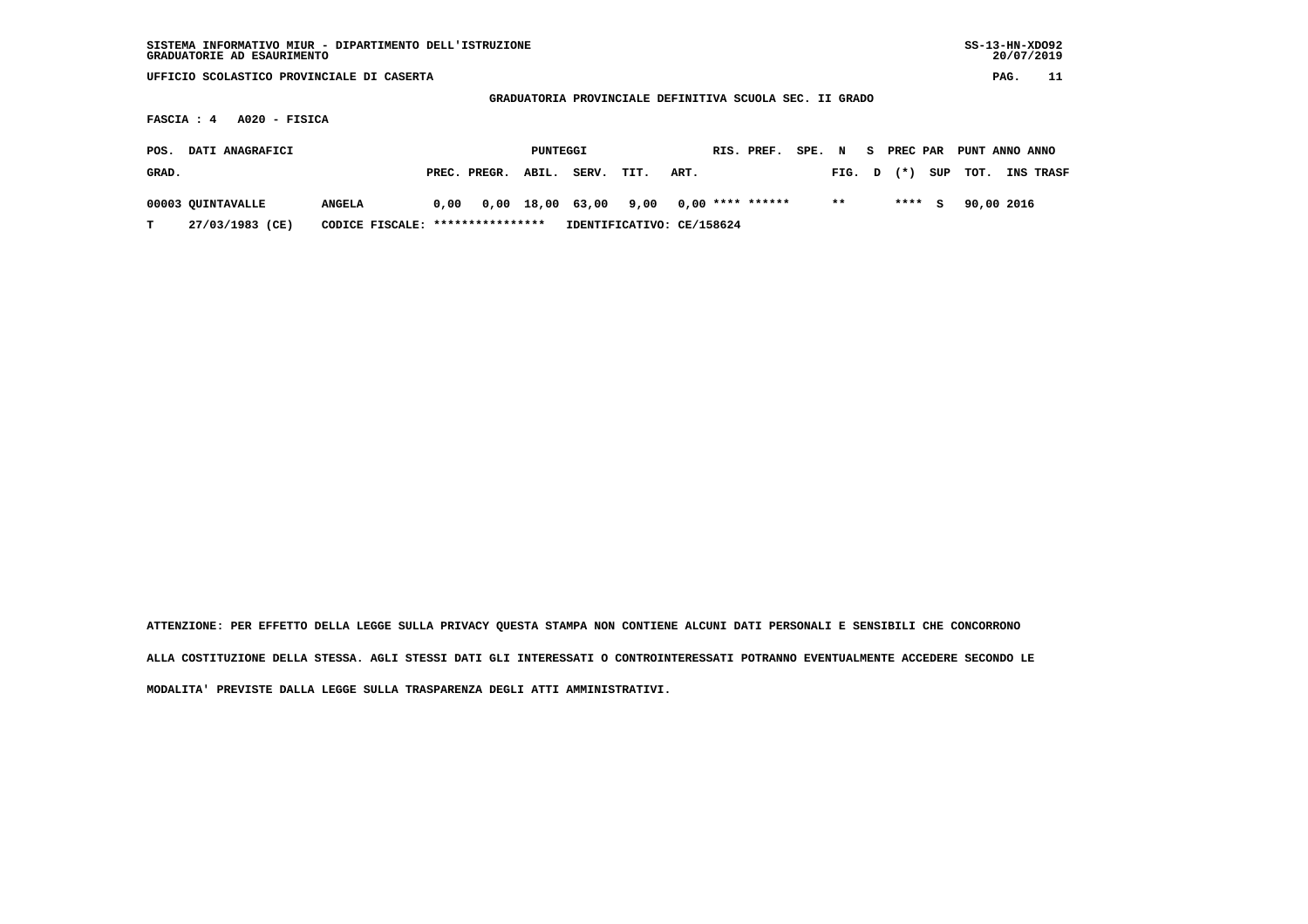| SISTEMA INFORMATIVO MIUR - DIPARTIMENTO DELL'ISTRUZIONE<br>GRADUATORIE AD ESAURIMENTO |                       |                           |                                                         |                  | $SS-13-HN-XDO92$<br>20/07/2019 |  |  |  |  |  |  |
|---------------------------------------------------------------------------------------|-----------------------|---------------------------|---------------------------------------------------------|------------------|--------------------------------|--|--|--|--|--|--|
| UFFICIO SCOLASTICO PROVINCIALE DI CASERTA                                             |                       |                           |                                                         |                  | 12<br>PAG.                     |  |  |  |  |  |  |
|                                                                                       |                       |                           | GRADUATORIA PROVINCIALE DEFINITIVA SCUOLA SEC. II GRADO |                  |                                |  |  |  |  |  |  |
| A021 - GEOGRAFIA<br>FASCIA : 3                                                        |                       |                           |                                                         |                  |                                |  |  |  |  |  |  |
|                                                                                       |                       |                           |                                                         |                  |                                |  |  |  |  |  |  |
| DATI ANAGRAFICI<br>POS.                                                               | PUNTEGGI              |                           | RIS. PREF.<br>SPE. N                                    | s.               | PREC PAR<br>PUNT ANNO ANNO     |  |  |  |  |  |  |
| GRAD.                                                                                 | PREC. PREGR.<br>ABIL. | SERV.<br>TIT.             | ART.                                                    | $(* )$<br>FIG. D | SUP<br>TOT.<br>INS TRASF       |  |  |  |  |  |  |
| 00001 MAURIELLO<br><b>DOMENICO</b>                                                    | 0,00 136,00 13,00     | 60,00<br>0,00             | $0,00$ **** ******                                      | $***$<br>****    | 209,00 2002<br>s               |  |  |  |  |  |  |
| 09/08/1965 (CE)<br>CODICE FISCALE:                                                    | ****************      | IDENTIFICATIVO: CE/043872 |                                                         |                  |                                |  |  |  |  |  |  |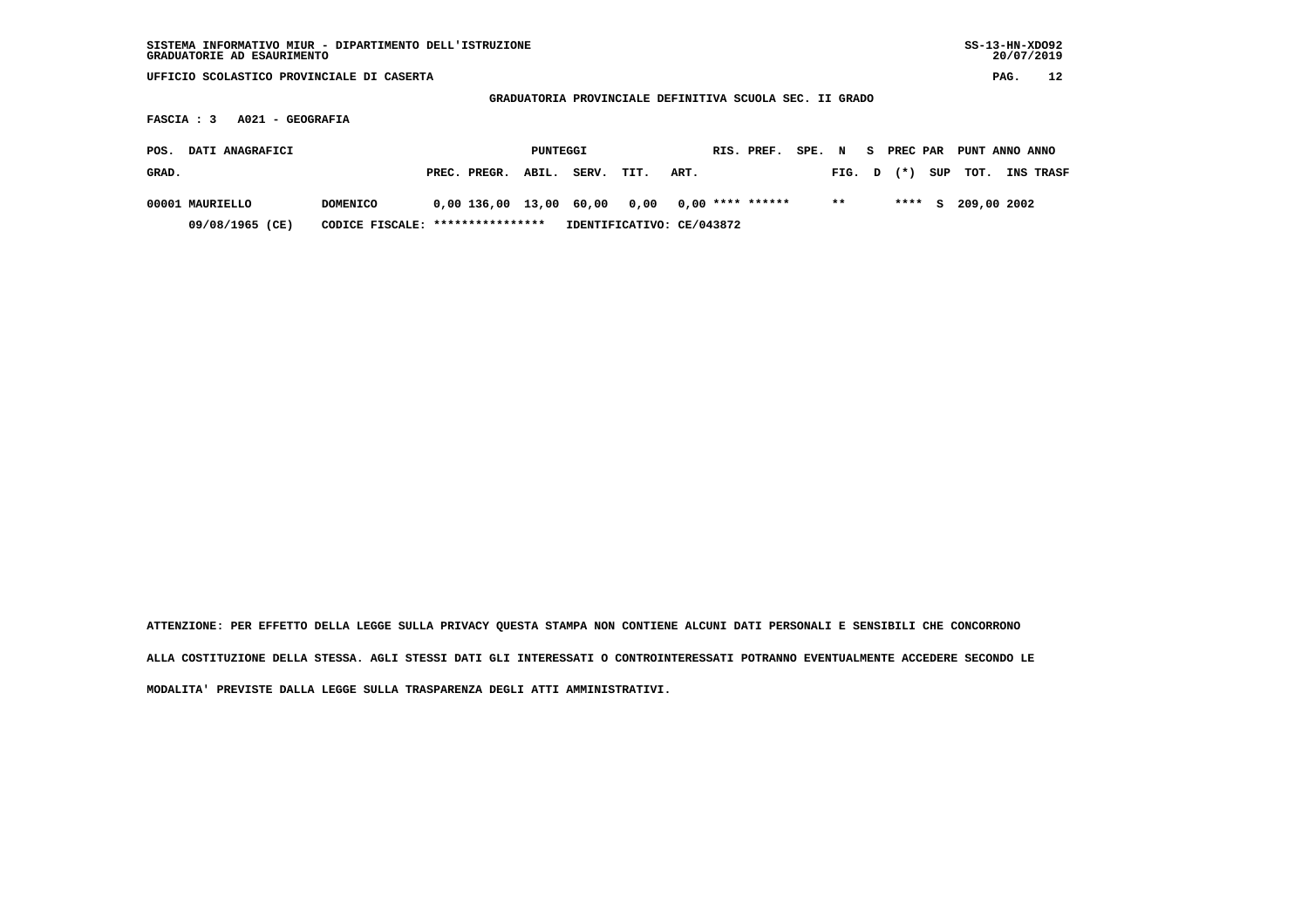| SISTEMA INFORMATIVO MIUR - DIPARTIMENTO DELL'ISTRUZIONE<br>GRADUATORIE AD ESAURIMENTO |                                   |      |              |            |       |                                                         |      |  |                    |        |        |    |          |     | $SS-13-HN-XDO92$ | 20/07/2019 |                 |
|---------------------------------------------------------------------------------------|-----------------------------------|------|--------------|------------|-------|---------------------------------------------------------|------|--|--------------------|--------|--------|----|----------|-----|------------------|------------|-----------------|
| UFFICIO SCOLASTICO PROVINCIALE DI CASERTA                                             |                                   |      |              |            |       |                                                         |      |  |                    |        |        |    |          |     |                  | PAG.       | 13              |
|                                                                                       |                                   |      |              |            |       | GRADUATORIA PROVINCIALE DEFINITIVA SCUOLA SEC. II GRADO |      |  |                    |        |        |    |          |     |                  |            |                 |
| A026 - MATEMATICA<br>FASCIA : 3                                                       |                                   |      |              |            |       |                                                         |      |  |                    |        |        |    |          |     |                  |            |                 |
| DATI ANAGRAFICI<br>POS.                                                               |                                   |      |              | PUNTEGGI   |       |                                                         |      |  | RIS. PREF.         | SPE. N |        | S. | PREC PAR |     | PUNT ANNO ANNO   |            |                 |
| GRAD.                                                                                 |                                   |      | PREC. PREGR. | ABIL.      | SERV. | TIT.                                                    | ART. |  |                    |        | FIG. D |    | $(* )$   | SUP | TOT.             |            | INS TRASF       |
| 00001 BERARDI                                                                         | <b>GIUSEPPE</b>                   | 0,00 |              | 9,00 18,00 | 0,00  | 0,00                                                    |      |  | $0,00$ **** ****** |        | $* *$  | x  | $***$ S  |     |                  |            | 27,00 2019 2019 |
| 29/11/1976 (CE)                                                                       | CODICE FISCALE: ***************** |      |              |            |       | IDENTIFICATIVO: CE/164923                               |      |  |                    |        |        |    |          |     |                  |            |                 |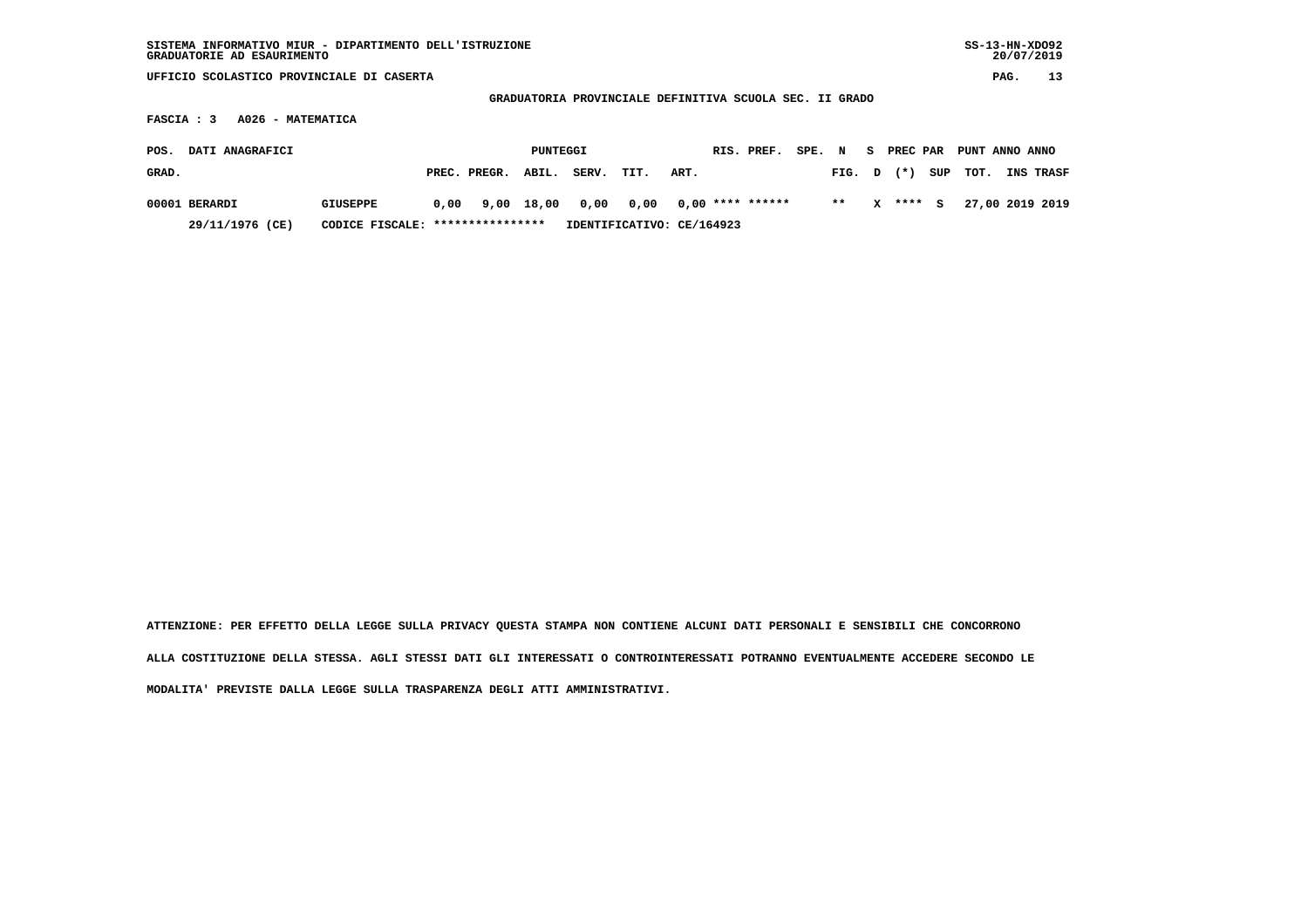**SISTEMA INFORMATIVO MIUR - DIPARTIMENTO DELL'ISTRUZIONE SS-13-HN-XDO92 GRADUATORIE AD ESAURIMENTO 20/07/2019**

 **UFFICIO SCOLASTICO PROVINCIALE DI CASERTA PAG. 14**

 **GRADUATORIA PROVINCIALE DEFINITIVA SCUOLA SEC. II GRADO**

 **FASCIA : 3 A027 - MATEMATICA E FISICA**

| POS.  | DATI ANAGRAFICI                  |                                                      |      |              | PUNTEGGI   |       |                                   |      | RIS. PREF.         | SPE. N |        | S. | PREC PAR |     | PUNT ANNO ANNO |                  |
|-------|----------------------------------|------------------------------------------------------|------|--------------|------------|-------|-----------------------------------|------|--------------------|--------|--------|----|----------|-----|----------------|------------------|
| GRAD. |                                  |                                                      |      | PREC. PREGR. | ABIL.      | SERV. | TIT.                              | ART. |                    |        | FIG. D |    | $(* )$   | SUP | TOT.           | <b>INS TRASF</b> |
|       | 00001 BERARDI<br>29/11/1976 (CE) | GIUSEPPE<br>CODICE FISCALE: ****************         | 0.00 |              | 9,00 40,00 | 0,00  | 0.00<br>IDENTIFICATIVO: CE/164923 |      | $0,00$ **** ****** |        | $* *$  | x  | ****     | s   |                | 49,00 2019 2019  |
|       | 00002 MORETTA<br>09/03/1976 (CE) | <b>SALVATORE</b><br>CODICE FISCALE: **************** | 0.00 |              | 0,00 41,00 | 0,00  | 0.00<br>IDENTIFICATIVO: CE/053596 |      | $0.00$ **** ****** |        | $* *$  |    | ****     |     | 41,00 2018     |                  |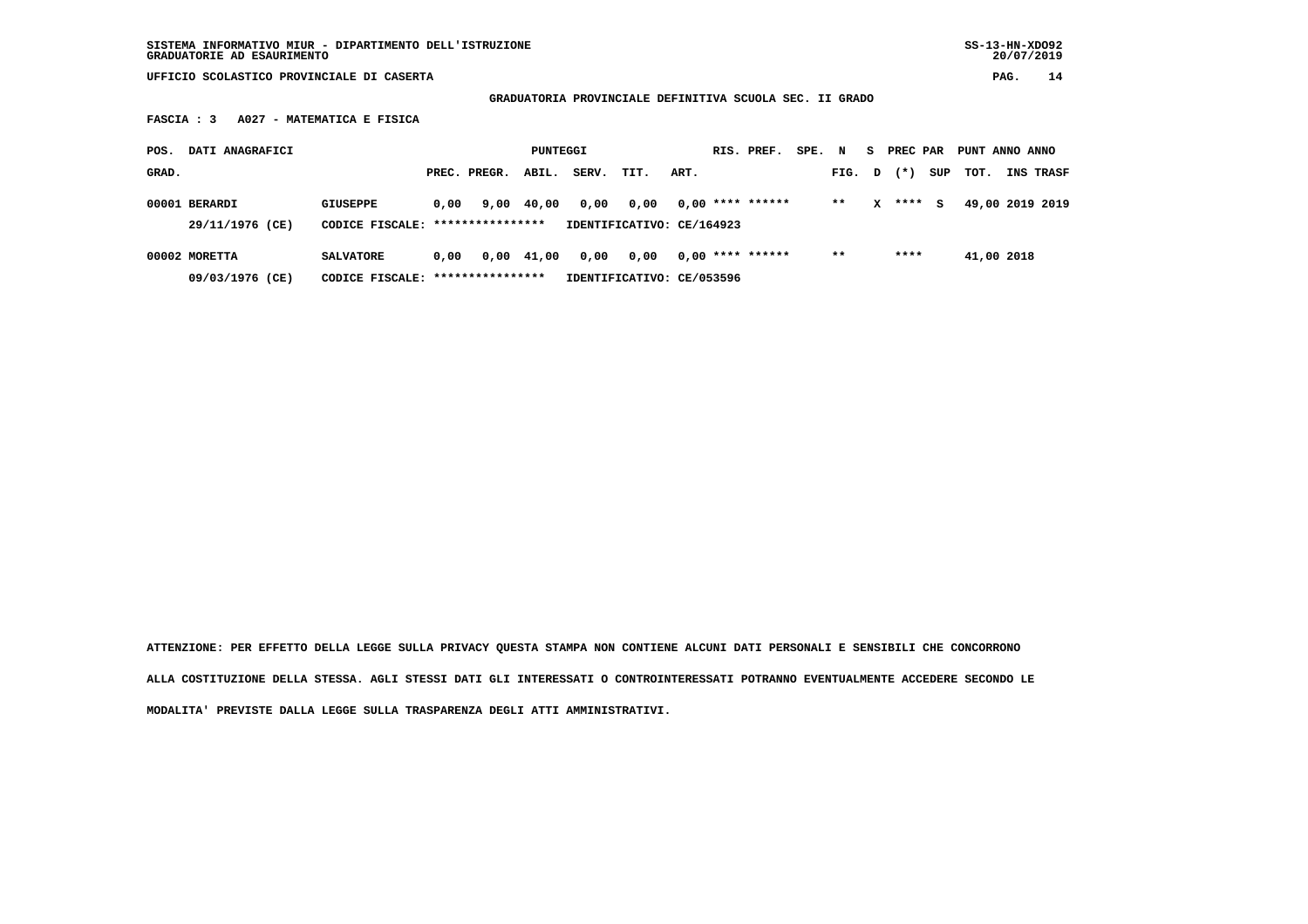| SISTEMA INFORMATIVO MIUR - DIPARTIMENTO DELL'ISTRUZIONE | SS-13-HN-XD092 |
|---------------------------------------------------------|----------------|
| GRADUATORIE AD ESAURIMENTO                              | 20/07/2019     |

 **GRADUATORIA PROVINCIALE DEFINITIVA SCUOLA SEC. II GRADO**

 **FASCIA : 3 A029 - MUSICA NEGLI ISTITUTI DI ISTRUZIONE SECONDARIA DI II GRADO**

| POS.       | <b>DATI ANAGRAFICI</b> |                                  |      |                                       | PUNTEGGI |                           |      |      | RIS. PREF. | SPE. N |        |        | S PREC PAR PUNT ANNO ANNO |                  |
|------------|------------------------|----------------------------------|------|---------------------------------------|----------|---------------------------|------|------|------------|--------|--------|--------|---------------------------|------------------|
| GRAD.      |                        |                                  |      | PREC. PREGR. ABIL.                    |          | SERV.                     | TIT. | ART. |            |        | FIG. D |        | $(*)$ SUP TOT.            | <b>INS TRASF</b> |
| 00001 SORA |                        | ELPIDIO                          | 0.00 | 0,00 12,00 0,00 0,00 0,00 **** ****** |          |                           |      |      |            |        | $* *$  | $***5$ | 12,00 2018                |                  |
|            | 04/10/1972 (NA)        | CODICE FISCALE: **************** |      |                                       |          | IDENTIFICATIVO: CE/133559 |      |      |            |        |        |        |                           |                  |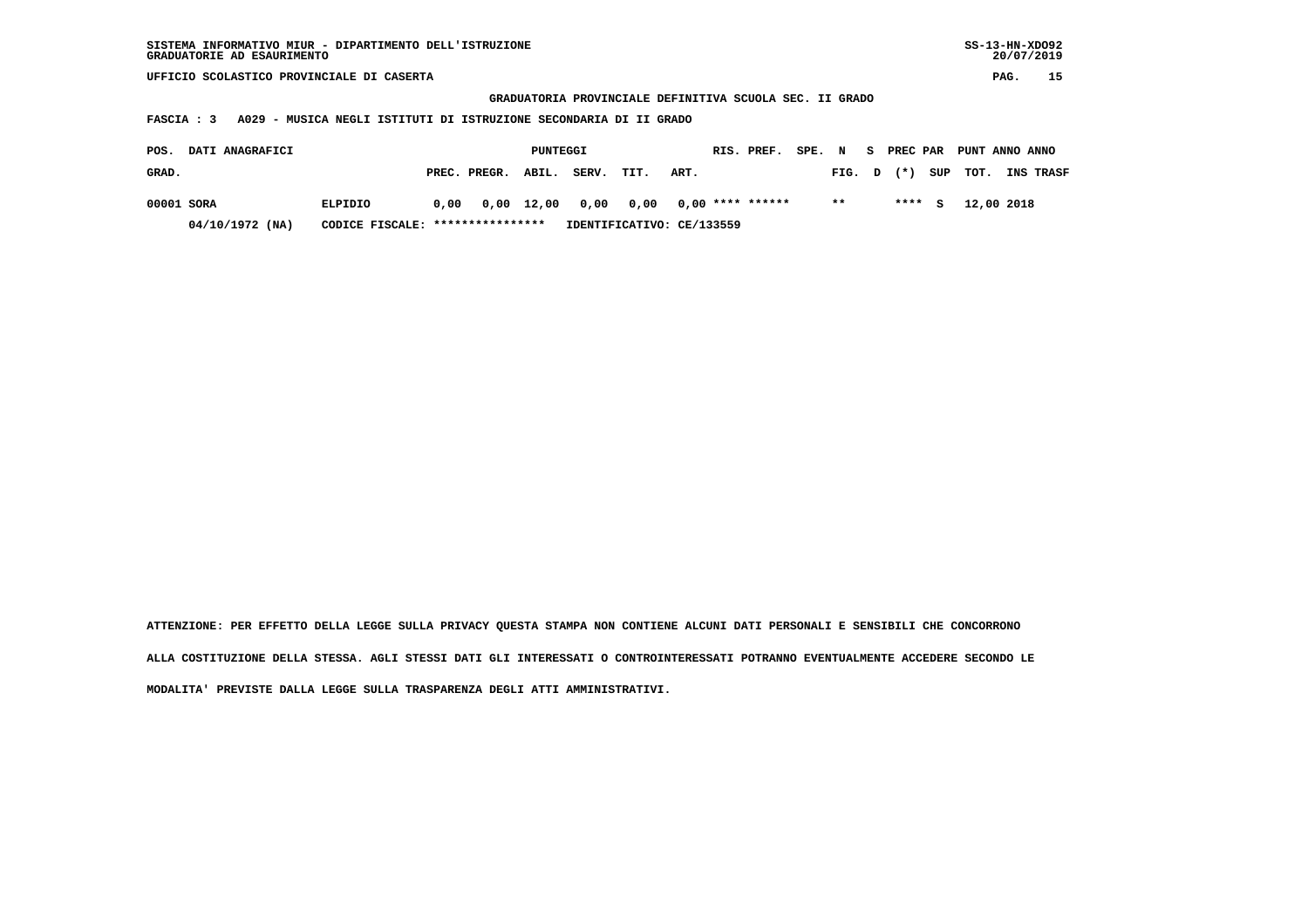**SISTEMA INFORMATIVO MIUR - DIPARTIMENTO DELL'ISTRUZIONE SS-13-HN-XDO92 GRADUATORIE AD ESAURIMENTO 20/07/2019**

 **UFFICIO SCOLASTICO PROVINCIALE DI CASERTA PAG. 16**

 **GRADUATORIA PROVINCIALE DEFINITIVA SCUOLA SEC. II GRADO**

 **FASCIA : 3 A034 - SCIENZE E TECNOLOGIE CHIMICHE**

| POS.  | DATI ANAGRAFICI |                                  |      |                  | PUNTEGGI     |             |                           |      | RIS. PREF.         | SPE. N |        | S PREC PAR |     | PUNT ANNO ANNO |                  |
|-------|-----------------|----------------------------------|------|------------------|--------------|-------------|---------------------------|------|--------------------|--------|--------|------------|-----|----------------|------------------|
| GRAD. |                 |                                  |      | PREC. PREGR.     | ABIL.        | SERV.       | TIT.                      | ART. |                    |        | FIG. D | $(*)$      | SUP | тот.           | <b>INS TRASF</b> |
|       | 00001 PARILLO   | RITA                             | 0.00 |                  | 3,00 11,00   | 34,00 12,00 |                           |      | $0,00$ **** ****** |        | $* *$  | ****       | s   |                | 60,00 2019 2019  |
|       | 06/07/1969 (EE) | CODICE FISCALE: **************** |      |                  |              |             | IDENTIFICATIVO: CE/164918 |      |                    |        |        |            |     |                |                  |
|       | 00002 GRIFFO    | <b>PASOUALE</b>                  | 0.00 |                  | 3,00 13,00   | 0,00        | 0,00                      |      | $0,00$ **** ****** |        | $**$   | ****       | s   | 16,00 2002     |                  |
|       | 23/10/1961 (CE) | CODICE FISCALE: **************** |      |                  |              |             | IDENTIFICATIVO: CE/044561 |      |                    |        |        |            |     |                |                  |
|       | 00003 CARRILLO  | <b>FILOMENA</b>                  | 0,00 |                  | $0,00$ 14,00 | 0,00        | 0,00                      |      | $0.00$ **** ****** |        | $* *$  | ****       | s   | 14,00 2018     |                  |
|       | 04/02/1966 (CE) | CODICE FISCALE:                  |      | **************** |              |             | IDENTIFICATIVO: CE/042930 |      |                    |        |        |            |     |                |                  |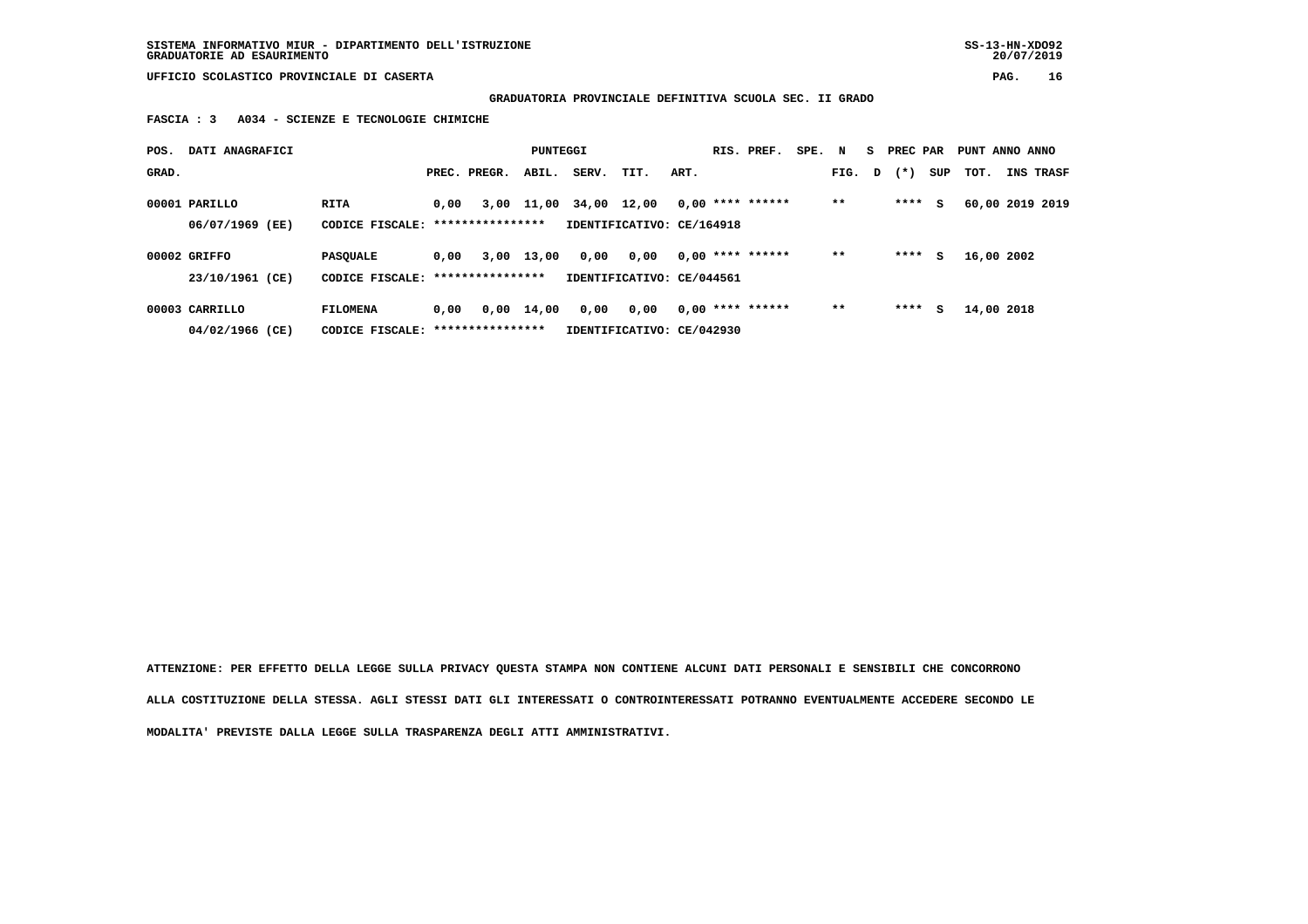# **GRADUATORIA PROVINCIALE DEFINITIVA SCUOLA SEC. II GRADO**

 **FASCIA : 3 A037 - SCIENZE E TECNOLOGIE DELLE COSTRUZIONI TECNOLOGIE E TECNICHE DI RAPPRESENTAZIONE GRAFICA**

| POS.  | DATI ANAGRAFICI |                                   |      |                        | <b>PUNTEGGI</b>    |                               |                           |      | RIS. PREF.           | SPE. N |       | s | PREC PAR |     | PUNT ANNO ANNO |                 |
|-------|-----------------|-----------------------------------|------|------------------------|--------------------|-------------------------------|---------------------------|------|----------------------|--------|-------|---|----------|-----|----------------|-----------------|
| GRAD. |                 |                                   |      | PREC. PREGR.           |                    | ABIL. SERV.                   | TIT.                      | ART. |                      |        | FIG.  | D | $(*)$    | SUP |                | TOT. INS TRASF  |
|       | 00001 CACCHILLO | <b>CARMINE</b>                    |      |                        |                    | $0,00$ 66,00 15,00 12,00 0,00 |                           |      | $0.00$ **** ******   |        | $* *$ |   | $***$ S  |     | 93,00 2019     |                 |
|       | 24/04/1964 (BN) | CODICE FISCALE:                   |      | ****************       |                    |                               | IDENTIFICATIVO: CE/024149 |      |                      |        |       |   |          |     |                |                 |
|       | 00002 CESTRONE  | VINCENZO GIUS                     |      | $0,00$ 45,00 40,00     |                    | 0,00                          | 0,00                      |      | $0.00$ **** ****** T |        | $**$  |   | $***$ S  |     | 85,00 2009     |                 |
|       | 19/09/1975 (NA) | CODICE FISCALE:                   |      | ****************       |                    |                               | IDENTIFICATIVO: CE/133506 |      |                      |        |       |   |          |     |                |                 |
|       | 00003 PEZZULLO  | <b>GIANLUCA</b>                   |      | $0,00$ $10,00$ $17,00$ |                    | 0,00                          | 0,00                      |      | $0.00$ **** ******   |        | $***$ |   | ****     | s   |                | 27,00 2019 2019 |
|       | 30/05/1970 (CE) | CODICE FISCALE:                   |      | ****************       |                    |                               | IDENTIFICATIVO: CE/164994 |      |                      |        |       |   |          |     |                |                 |
|       | 00004 MENALE    | <b>NICOLA</b>                     | 0.00 |                        | $3,00$ 14,00       | 0.00                          | 0,00                      |      | $0.00$ **** ******   |        | $***$ | x | **** S   |     | 17,00 2007     |                 |
|       | 15/05/1959 (CE) | CODICE FISCALE: ****************  |      |                        |                    |                               | IDENTIFICATIVO: CE/021419 |      |                      |        |       |   |          |     |                |                 |
|       | 00005 MEROLA    | <b>DOMENICO</b>                   | 0,00 |                        | 3,00 13,00         | 0,00                          | 0,00                      |      | $0.00$ **** ******   |        | $* *$ |   | $***$ S  |     | 16,00 2019     |                 |
|       | 14/12/1958 (CE) | CODICE FISCALE: ****************  |      |                        |                    |                               | IDENTIFICATIVO: CE/056340 |      |                      |        |       |   |          |     |                |                 |
|       | 00006 MAROTTA   | <b>ANGELO</b>                     | 0,00 |                        | $0,00 \quad 14,00$ |                               | $0,00$ $0,00$             |      | $0.00$ **** ******   |        | $**$  |   | ****     | -S  |                | 14,00 2019 2007 |
|       | 08/01/1966 (NA) | CODICE FISCALE: ***************** |      |                        |                    |                               | IDENTIFICATIVO: CE/057417 |      |                      |        |       |   |          |     |                |                 |
|       | 00007 SALZANO   | LUIGI                             | 0.00 |                        | $0.00$ 13.00       |                               | $0,00$ $0,00$             |      | $0.00$ **** ******   |        | $* *$ |   | $***$ S  |     | 13,00 2002     |                 |
|       | 19/06/1962 (CE) | CODICE FISCALE: ****************  |      |                        |                    |                               | IDENTIFICATIVO: CE/046288 |      |                      |        |       |   |          |     |                |                 |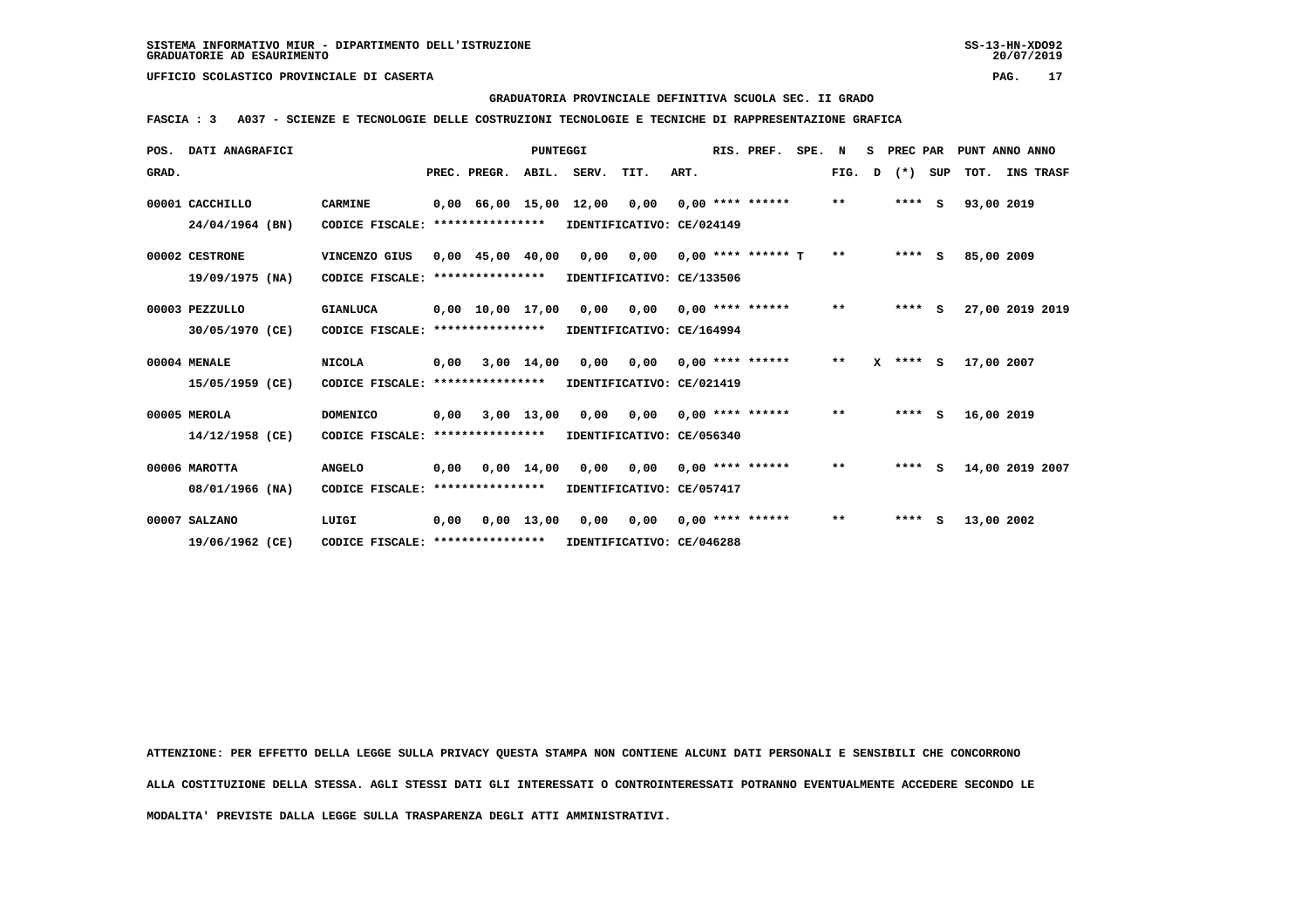### **GRADUATORIA PROVINCIALE DEFINITIVA SCUOLA SEC. II GRADO**

 **FASCIA : 4 A037 - SCIENZE E TECNOLOGIE DELLE COSTRUZIONI TECNOLOGIE E TECNICHE DI RAPPRESENTAZIONE GRAFICA**

| POS.            | DATI ANAGRAFICI                  |                                                       |      |              | PUNTEGGI   |             |                                   |      | RIS. PREF.         | SPE. N |       |   | <b>PREC PAR</b> |     | PUNT ANNO ANNO |           |
|-----------------|----------------------------------|-------------------------------------------------------|------|--------------|------------|-------------|-----------------------------------|------|--------------------|--------|-------|---|-----------------|-----|----------------|-----------|
| GRAD.           |                                  |                                                       |      | PREC. PREGR. | ABIL.      | SERV.       | TIT.                              | ART. |                    |        | FIG.  | D | $(* )$          | SUP | тот.           | INS TRASF |
| т               | 00008 BARBATO<br>22/05/1982 (PD) | <b>TERESA</b><br>CODICE FISCALE: *****************    | 0.00 | 0.00         | 18,00      | 54,00 10,00 | IDENTIFICATIVO: CE/150078         |      | $0.00$ **** ****** |        | $* *$ |   | ****            | s   | 82,00 2016     |           |
| т               | 00009 DIANA<br>29/08/1987 (NA)   | <b>GIANCARLO</b><br>CODICE FISCALE: ***************** | 0,00 |              | 0,00 17,00 | 54,00       | 9,00<br>IDENTIFICATIVO: CE/160145 |      | $0,00$ **** ****** |        | $***$ |   | ****            | s   | 80,00 2016     |           |
| 00010 MELE<br>т | 17/05/1978 (NA)                  | GIUSTINA<br>CODICE FISCALE: *****************         | 0.00 | 0,00         | 17,00      | 48,00       | 0,00<br>IDENTIFICATIVO: CE/164636 |      | $0.00$ **** ****** |        | $***$ |   | ****            | s   | 65,00 2016     |           |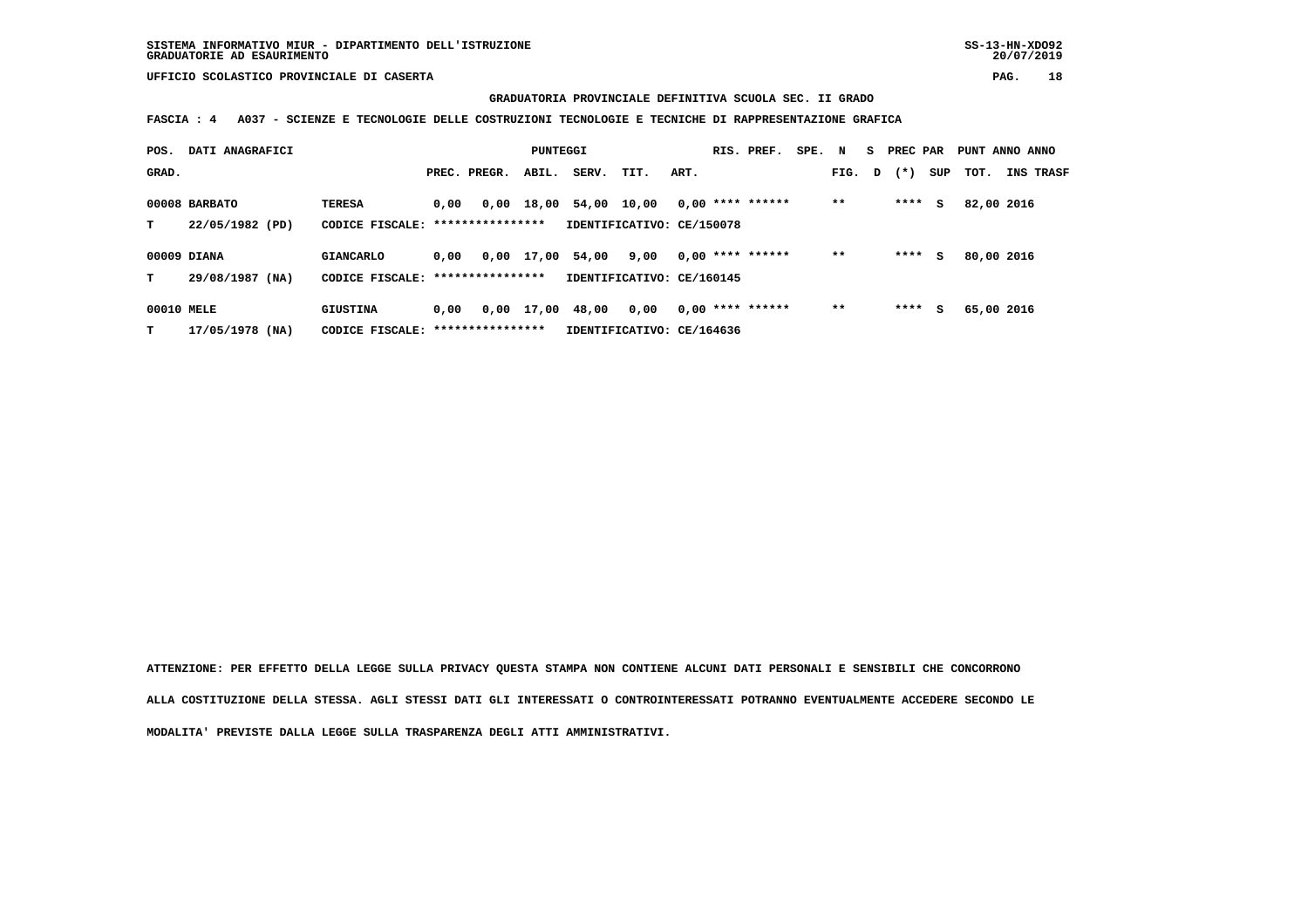| SISTEMA INFORMATIVO MIUR - DIPARTIMENTO DELL'ISTRUZIONE | $SS-13-HN-XDO92$ |
|---------------------------------------------------------|------------------|
| GRADUATORIE AD ESAURIMENTO                              | 20/07/2019       |

 **GRADUATORIA PROVINCIALE DEFINITIVA SCUOLA SEC. II GRADO**

 **FASCIA : 3 A041 - SCIENZE E TECNOLOGIE INFORMATICHE**

| POS.  | <b>DATI ANAGRAFICI</b> |                                  |                    | PUNTEGGI |                                               |      |      | RIS. PREF. |              |        | SPE. N S PREC PAR PUNT ANNO ANNO |                               |  |
|-------|------------------------|----------------------------------|--------------------|----------|-----------------------------------------------|------|------|------------|--------------|--------|----------------------------------|-------------------------------|--|
| GRAD. |                        |                                  | PREC. PREGR. ABIL. |          | SERV.                                         | TIT. | ART. |            |              |        |                                  | FIG. D (*) SUP TOT. INS TRASF |  |
|       | 00001 PIROZZI          | <b>FRANCESCO</b>                 |                    |          | $0,00$ 11,00 41,00 0,00 0,00 0,00 **** ****** |      |      |            | $\star\star$ | **** S |                                  | 52,00 2019 2019               |  |
|       | 10/04/1974 (CE)        | CODICE FISCALE: **************** |                    |          | IDENTIFICATIVO: CE/164917                     |      |      |            |              |        |                                  |                               |  |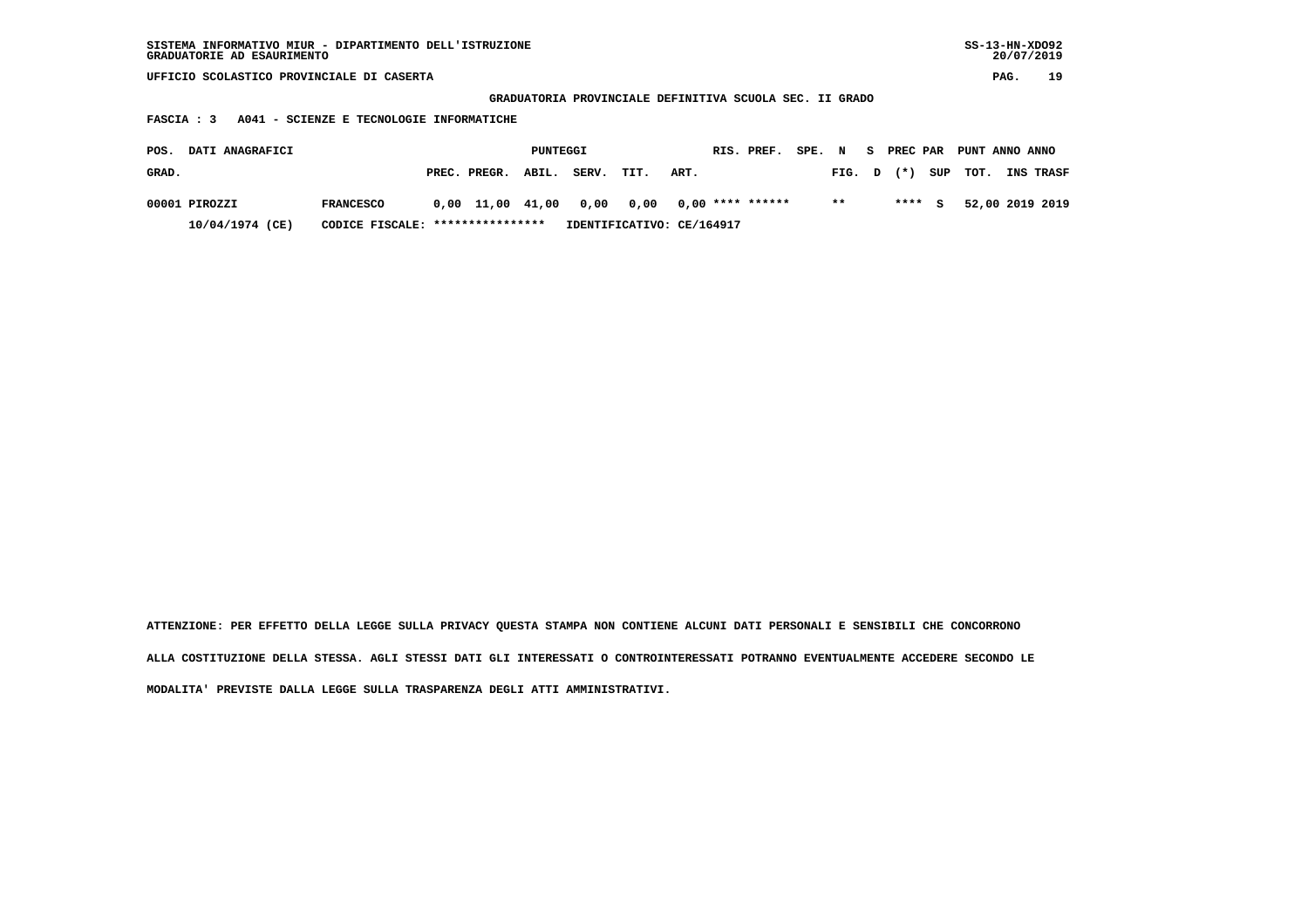| SISTEMA INFORMATIVO MIUR - DIPARTIMENTO DELL'ISTRUZIONE | SS-13-HN-XD092 |
|---------------------------------------------------------|----------------|
| GRADUATORIE AD ESAURIMENTO                              | 20/07/2019     |

 **GRADUATORIA PROVINCIALE DEFINITIVA SCUOLA SEC. II GRADO**

 **FASCIA : 3 A042 - SCIENZE E TECNOLOGIE MECCANICHE**

| POS.  | <b>DATI ANAGRAFICI</b> |                                                                                  |  |                    | PUNTEGGI |       |      |                           | RIS. PREF. |        |  |        | SPE. N S PREC PAR PUNT ANNO ANNO |                  |
|-------|------------------------|----------------------------------------------------------------------------------|--|--------------------|----------|-------|------|---------------------------|------------|--------|--|--------|----------------------------------|------------------|
| GRAD. |                        |                                                                                  |  | PREC. PREGR. ABIL. |          | SERV. | TIT. | ART.                      |            | FIG. D |  |        | $(\star)$ SUP TOT.               | <b>INS TRASF</b> |
|       | 00001 MEROLA           | DOMENICO                                                                         |  |                    |          |       |      |                           |            | $* *$  |  | $***5$ | 19,00 2019                       |                  |
|       | 14/12/1958 (CE)        | $0.00$ 5.00 14.00 0.00 0.00 0.00 **** ******<br>CODICE FISCALE: **************** |  |                    |          |       |      | IDENTIFICATIVO: CE/056340 |            |        |  |        |                                  |                  |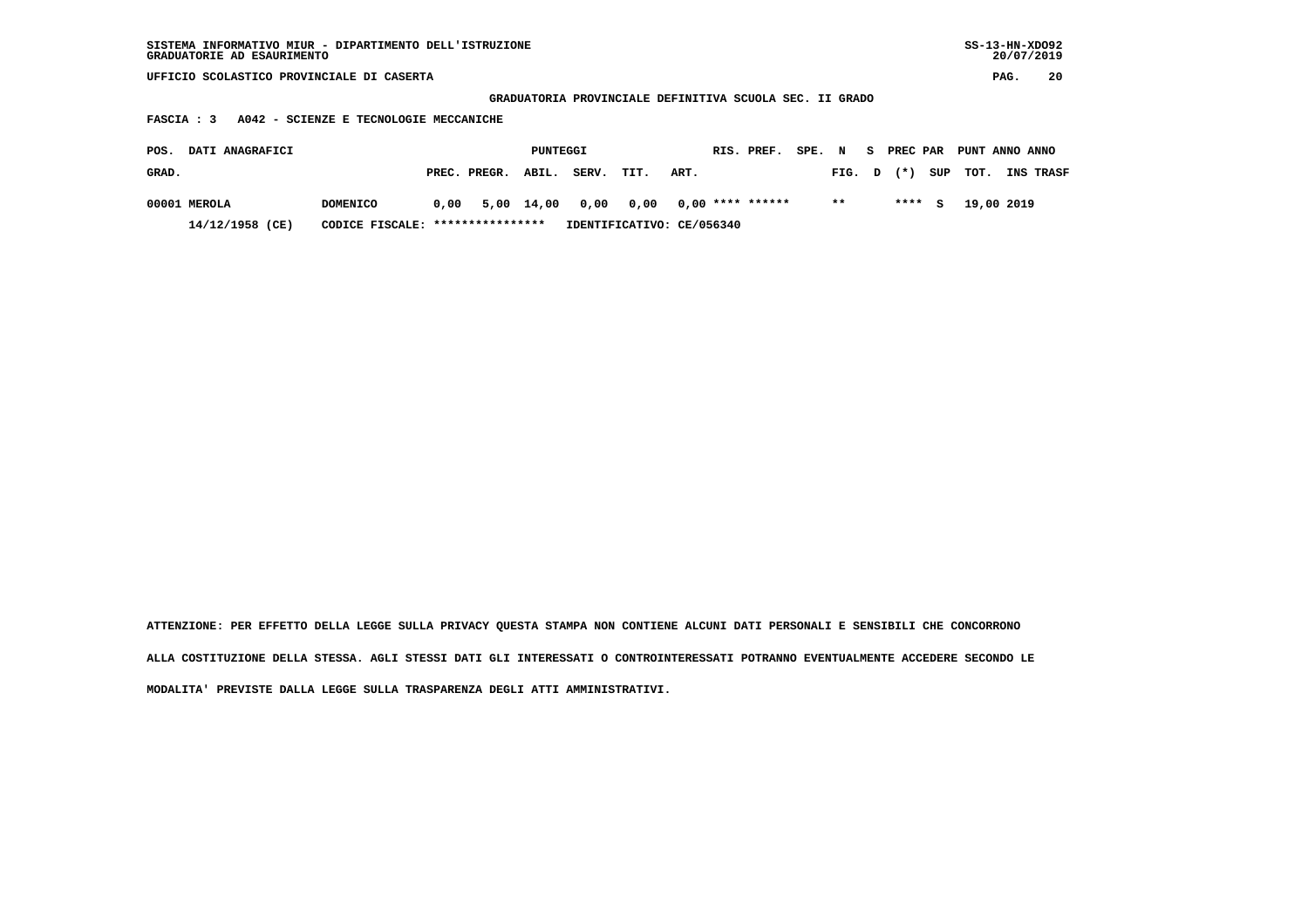**GRADUATORIA PROVINCIALE DEFINITIVA SCUOLA SEC. II GRADO**

 **FASCIA : 3 A045 - SCIENZE ECONOMICO-AZIENDALI**

|       | POS. DATI ANAGRAFICI |                                   |      |                    | <b>PUNTEGGI</b> |                              |                                        |      | RIS. PREF.           | SPE. | N     | s | PREC PAR |     |                      | PUNT ANNO ANNO  |
|-------|----------------------|-----------------------------------|------|--------------------|-----------------|------------------------------|----------------------------------------|------|----------------------|------|-------|---|----------|-----|----------------------|-----------------|
| GRAD. |                      |                                   |      | PREC. PREGR.       | ABIL.           | SERV.                        | TIT.                                   | ART. |                      |      | FIG.  | D | $(*)$    | SUP |                      | TOT. INS TRASF  |
|       | 00001 SANTAGATA      | <b>GIUSEPPE</b>                   |      |                    |                 | 0,00 117,00 13,00 60,00 0,00 |                                        |      | $0.00$ **** ******   |      | $***$ |   |          |     | **** $S$ 190,00 2000 |                 |
|       | 26/09/1962 (CE)      | CODICE FISCALE: ****************  |      |                    |                 |                              | IDENTIFICATIVO: CE/020384              |      |                      |      |       |   |          |     |                      |                 |
|       | 00002 MARZIALI       | <b>ANGELA</b>                     |      |                    |                 | 0,00 100,00 18,00 60,00      | 3,00                                   |      | $0.00$ **** ****** T |      | $* *$ |   | ****     | S   | 181,00 2015          |                 |
| т     | 16/11/1979 (LT)      | CODICE FISCALE: ***************** |      |                    |                 | IDENTIFICATIVO: CE/153870    |                                        |      |                      |      |       |   |          |     |                      |                 |
|       | 00003 MORETTA        | <b>FRANCESCO</b>                  | 0,00 |                    |                 | 0,00 15,00 117,00 9,00       |                                        |      | $0.00$ **** ******   |      | $* *$ |   | ****     |     | S 141,00 2019        |                 |
|       | 18/08/1976 (CE)      | CODICE FISCALE: ***************** |      |                    |                 | IDENTIFICATIVO: CE/164689    |                                        |      |                      |      |       |   |          |     |                      |                 |
|       | 00004 MUSCARIELLO    | <b>EDDA</b>                       |      |                    |                 | 0,00 32,00 13,00 12,00 0,00  |                                        |      | $0.00$ **** ******   |      | $***$ |   | $***$ S  |     | 57,00 2019           |                 |
|       | 19/03/1964 (NA)      | CODICE FISCALE: ****************  |      |                    |                 | IDENTIFICATIVO: CE/023884    |                                        |      |                      |      |       |   |          |     |                      |                 |
|       | 00005 PARENTE        | <b>MATTIA</b>                     |      | $0,00$ 38,00 15,00 |                 |                              | 0,00 0,00                              |      | $0.00$ **** ******   |      | $* *$ |   | **** S   |     |                      | 53,00 2014 2004 |
| т     | 16/08/1963 (CE)      | CODICE FISCALE:                   |      | ****************   |                 |                              | IDENTIFICATIVO: CE/049683              |      |                      |      |       |   |          |     |                      |                 |
|       | 00006 LIMATOLA       | <b>SALVATORE</b>                  |      | $0.00$ 15.00 13.00 |                 | 24,00                        | 0.00                                   |      | $0.00$ **** ******   |      | $***$ |   | $***$ S  |     | 52,00 2000           |                 |
|       | 29/04/1961 (CE)      | CODICE FISCALE:                   |      | ****************   |                 |                              | IDENTIFICATIVO: CE/022678              |      |                      |      |       |   |          |     |                      |                 |
|       | 00007 PIZZO          | MARIAROSARIA                      | 0.00 |                    | 5,00 13,00      |                              | $0,00$ $0,00$ $0,00$ $***$ **** ****** |      |                      |      | $***$ |   | $***$ S  |     | 18,00 2019           |                 |
|       | $11/03/1965$ (NA)    | CODICE FISCALE:                   |      | ****************   |                 |                              | IDENTIFICATIVO: CE/054905              |      |                      |      |       |   |          |     |                      |                 |
|       | 00008 CASERTANO      | <b>ANTONIETTA</b>                 | 0,00 |                    | 3,00 13,00      | 0,00                         | 0,00                                   |      | $0.00$ **** ******   |      | $* *$ |   | ****     |     |                      | 16,00 2004 2004 |
|       | 04/12/1964 (CE)      | CODICE FISCALE: ****************  |      |                    |                 | IDENTIFICATIVO: CE/049922    |                                        |      |                      |      |       |   |          |     |                      |                 |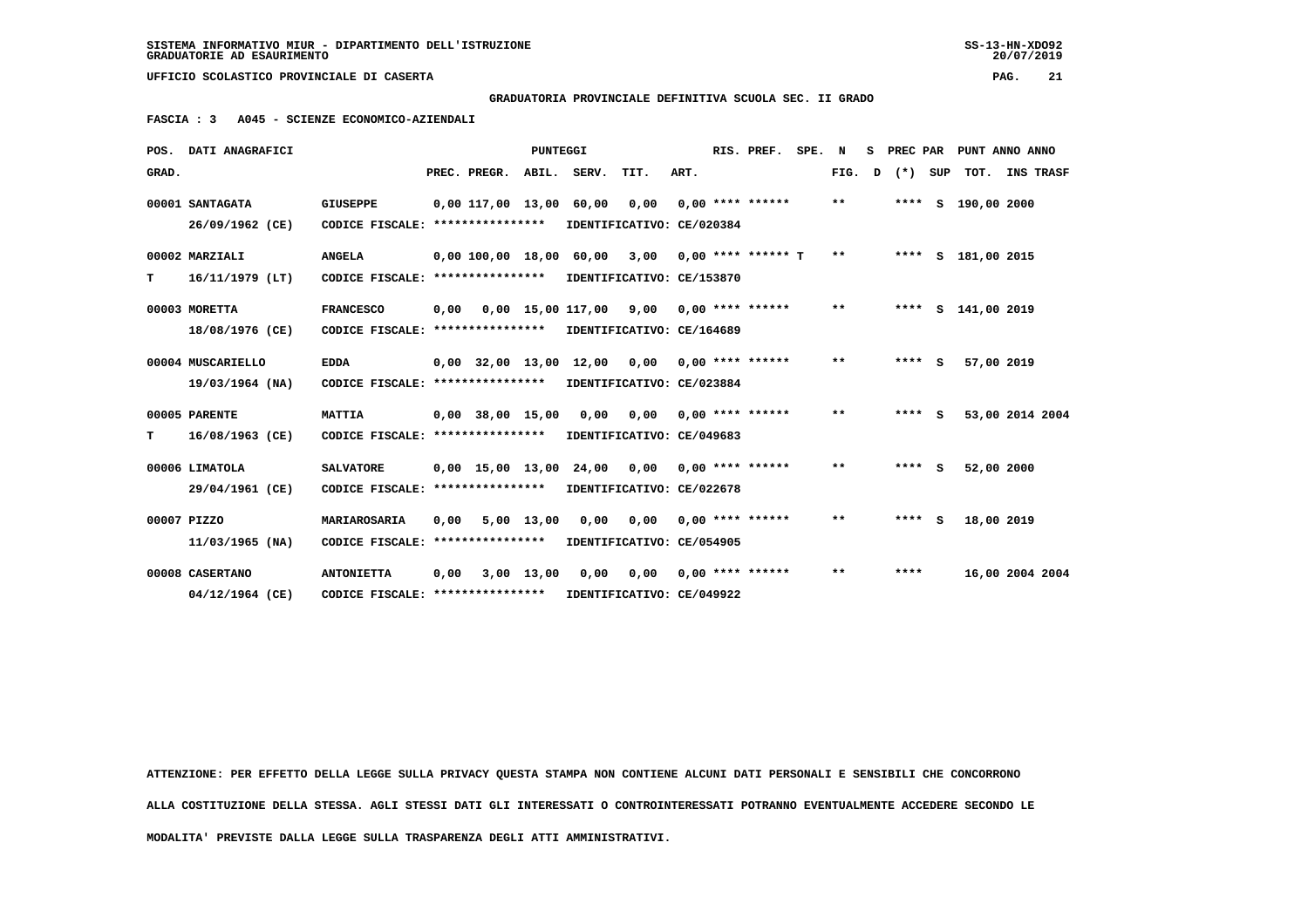**GRADUATORIA PROVINCIALE DEFINITIVA SCUOLA SEC. II GRADO**

 **FASCIA : 3 A046 - SCIENZE GIURIDICO-ECONOMICHE**

|       | POS. DATI ANAGRAFICI                                                                                                            |                                   |                         | PUNTEGGI |       |                           |      | RIS. PREF.           | SPE. | N     | s | PREC PAR |     | PUNT ANNO ANNO          |                  |  |
|-------|---------------------------------------------------------------------------------------------------------------------------------|-----------------------------------|-------------------------|----------|-------|---------------------------|------|----------------------|------|-------|---|----------|-----|-------------------------|------------------|--|
| GRAD. |                                                                                                                                 |                                   | PREC. PREGR.            | ABIL.    | SERV. | TIT.                      | ART. |                      |      | FIG.  | D | $(*)$    | SUP | TOT.                    | <b>INS TRASF</b> |  |
|       | 00001 SIGNORE                                                                                                                   | <b>ANNAMARIA</b>                  | 0.00256.0015.00         |          | 60,00 | 0,00                      |      | $0.00$ **** ******   |      | $* *$ |   |          |     | **** S 331,00 2000      |                  |  |
|       | 15/09/1959 (VE)                                                                                                                 | CODICE FISCALE: ***************** |                         |          |       | IDENTIFICATIVO: CE/027113 |      |                      |      |       |   |          |     |                         |                  |  |
|       | 00002 CATALANO                                                                                                                  | <b>ROSA</b>                       | 0,00 209,00 16,00 36,00 |          |       | 0,00                      |      | $0.00$ **** ******   |      | $***$ |   |          |     | X **** S 261,00 2000    |                  |  |
|       | 06/03/1959 (CE)                                                                                                                 | CODICE FISCALE: ****************  |                         |          |       | IDENTIFICATIVO: CE/026990 |      |                      |      |       |   |          |     |                         |                  |  |
|       | 00003 D'ANIELLO                                                                                                                 | <b>PASOUALE</b>                   | 0.00 106.00 13.00       |          | 58,00 | 0.00                      |      | $0.00$ **** ******   |      | $***$ |   |          |     | **** S 177,00 2007      |                  |  |
|       | 30/06/1964 (CE)                                                                                                                 | CODICE FISCALE: ****************  |                         |          |       | IDENTIFICATIVO: CE/045390 |      |                      |      |       |   |          |     |                         |                  |  |
|       | 00004 TRASACCO                                                                                                                  | <b>ROMINA</b>                     | 0,00 98,00 13,00 58,00  |          |       | 0,00                      |      | $0.00$ **** ****** T |      | $**$  |   |          |     | **** S 169,00 2002      |                  |  |
|       | $20/12/1972$ (NA)                                                                                                               | CODICE FISCALE: ****************  |                         |          |       | IDENTIFICATIVO: CE/046252 |      |                      |      |       |   |          |     |                         |                  |  |
|       |                                                                                                                                 |                                   |                         |          |       |                           |      |                      |      |       |   |          |     |                         |                  |  |
|       | 00005 SANTANGELO                                                                                                                | <b>GIOVANNA</b>                   | 0.00 102.00 13.00       |          | 40,00 | 0.00                      |      | $0.00$ **** ******   |      | $* *$ |   |          |     | **** S 155,00 2002      |                  |  |
|       | 24/09/1968 (CE)                                                                                                                 | CODICE FISCALE: ****************  |                         |          |       | IDENTIFICATIVO: CE/045576 |      |                      |      |       |   |          |     |                         |                  |  |
|       | 00006 COLUCCI                                                                                                                   | <b>MICHELA</b>                    | $0,00$ 77,00 14,00      |          | 62,00 | 0,00                      |      | $0.00$ **** ****** T |      | $* *$ |   |          |     | **** S 153,00 2002      |                  |  |
|       | 06/08/1972 (BN)                                                                                                                 | CODICE FISCALE: ****************  |                         |          |       | IDENTIFICATIVO: CE/044585 |      |                      |      |       |   |          |     |                         |                  |  |
|       | 00007 PALMIERI                                                                                                                  | <b>AGNESE</b>                     | 0,00 90,00 15,00 48,00  |          |       | 0,00                      |      | $0.00$ **** ******   |      | $**$  |   |          |     | **** S 153,00 2019 2019 |                  |  |
|       | 24/10/1971 (CE)                                                                                                                 | CODICE FISCALE: ****************  |                         |          |       | IDENTIFICATIVO: CE/164808 |      |                      |      |       |   |          |     |                         |                  |  |
|       | 00008 SIMEOLI                                                                                                                   | <b>TIZIANA</b>                    | 0,00 77,00 15,00        |          | 58,00 | 0,00                      |      | $0.00$ **** ****** T |      | $* *$ |   |          |     | **** S 150,00 2007 2007 |                  |  |
|       | 21/09/1971 (CE)                                                                                                                 | CODICE FISCALE: ****************  |                         |          |       | IDENTIFICATIVO: CE/057344 |      |                      |      |       |   |          |     |                         |                  |  |
|       |                                                                                                                                 |                                   |                         |          |       |                           |      |                      |      |       |   |          |     |                         |                  |  |
|       | 00009 PASTORE                                                                                                                   | <b>MARTA</b>                      | 0,00 62,00 12,00 58,00  |          |       | 3,00                      |      | $0,00$ **** ******   |      | $***$ |   |          |     | **** S 135,00 2019 2019 |                  |  |
|       | 12/06/1966 (CE)                                                                                                                 | CODICE FISCALE: ****************  |                         |          |       | IDENTIFICATIVO: CE/164935 |      |                      |      |       |   |          |     |                         |                  |  |
|       | ATTENZIONE: PER EFFETTO DELLA LEGGE SULLA PRIVACY QUESTA STAMPA NON CONTIENE ALCUNI DATI PERSONALI E SENSIBILI CHE CONCORRONO   |                                   |                         |          |       |                           |      |                      |      |       |   |          |     |                         |                  |  |
|       | ALLA COSTITUZIONE DELLA STESSA. AGLI STESSI DATI GLI INTERESSATI O CONTROINTERESSATI POTRANNO EVENTUALMENTE ACCEDERE SECONDO LE |                                   |                         |          |       |                           |      |                      |      |       |   |          |     |                         |                  |  |
|       | MODALITA' PREVISTE DALLA LEGGE SULLA TRASPARENZA DEGLI ATTI AMMINISTRATIVI.                                                     |                                   |                         |          |       |                           |      |                      |      |       |   |          |     |                         |                  |  |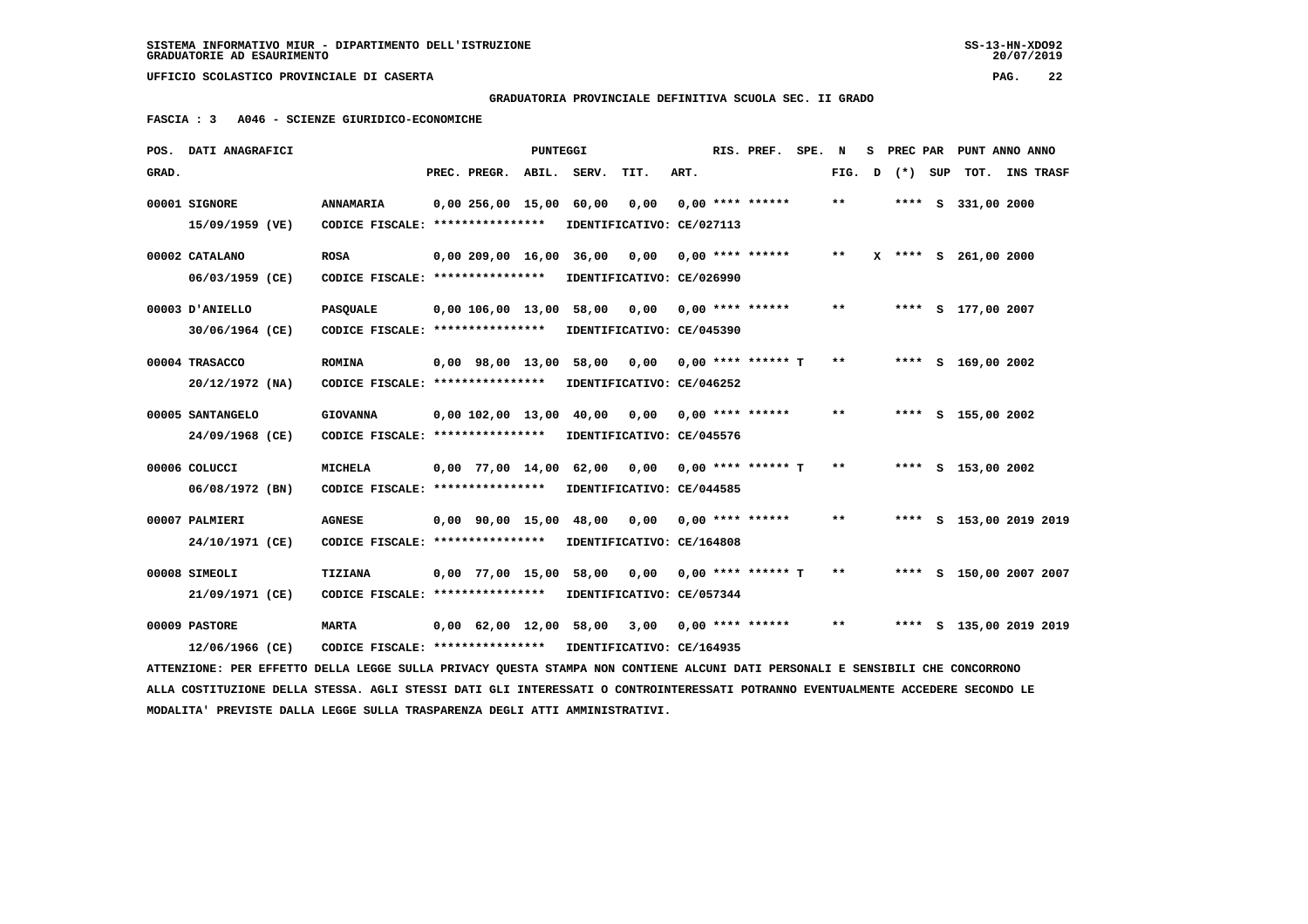**GRADUATORIA PROVINCIALE DEFINITIVA SCUOLA SEC. II GRADO**

 **FASCIA : 3 A046 - SCIENZE GIURIDICO-ECONOMICHE**

|            | POS. DATI ANAGRAFICI                                                                                                            |                                   |      |                          | <b>PUNTEGGI</b> |                                                  |            |      | RIS. PREF. SPE. N           |       |   |         | S PREC PAR PUNT ANNO ANNO |                |  |
|------------|---------------------------------------------------------------------------------------------------------------------------------|-----------------------------------|------|--------------------------|-----------------|--------------------------------------------------|------------|------|-----------------------------|-------|---|---------|---------------------------|----------------|--|
| GRAD.      |                                                                                                                                 |                                   |      | PREC. PREGR. ABIL. SERV. |                 |                                                  | TIT.       | ART. |                             | FIG.  | D | (*) SUP |                           | TOT. INS TRASF |  |
|            | 00010 COMPARONE                                                                                                                 | <b>RAFFAELE</b>                   | 0,00 |                          |                 | 0,00 17,00 106,00 10,00                          |            |      | $0.00$ **** ******          | $* *$ |   |         | **** S 133,00 2016        |                |  |
| т          | $11/02/1977$ (NA)                                                                                                               | CODICE FISCALE: ****************  |      |                          |                 | IDENTIFICATIVO: CE/154797                        |            |      |                             |       |   |         |                           |                |  |
| 00011 VOSO |                                                                                                                                 | <b>PAOLO</b>                      |      | $0.00$ 55,00 14,00 60,00 |                 |                                                  | 0.00       |      | $0.00$ **** ******          | $***$ |   |         | X **** S 129,00 2014 2014 |                |  |
|            | 17/07/1969 (CE)                                                                                                                 | CODICE FISCALE: ****************  |      |                          |                 | IDENTIFICATIVO: CE/145338                        |            |      |                             |       |   |         |                           |                |  |
|            | 00012 DI MEO                                                                                                                    | <b>MARIO</b>                      |      | $0,00$ 111,00 14,00      |                 | 0,00                                             |            |      | $0,00$ $0,00$ **** ****** T | $**$  |   |         | **** S 125,00 2000        |                |  |
|            | 14/10/1963 (CE)                                                                                                                 | CODICE FISCALE: ****************  |      |                          |                 | IDENTIFICATIVO: CE/025665                        |            |      |                             |       |   |         |                           |                |  |
|            | 00013 DE MARCO                                                                                                                  | <b>EUGENIA</b>                    |      | $0,00$ 38,00 40,00       |                 | 38,00                                            | 0,00       |      | $0.00$ **** ******          | $* *$ |   |         | **** S 116,00 2009        |                |  |
|            | 28/08/1976 (CE)                                                                                                                 | CODICE FISCALE: ****************  |      |                          |                 | IDENTIFICATIVO: CE/133605                        |            |      |                             |       |   |         |                           |                |  |
|            | 00014 AVENIA                                                                                                                    | <b>ELOISA</b>                     |      |                          |                 | $0,00$ 47,00 13,00 52,00 3,00 0,00 **** ****** T |            |      |                             | $* *$ |   |         | **** S 115,00 2014        |                |  |
|            | 03/07/1972 (CE)                                                                                                                 | CODICE FISCALE: ****************  |      |                          |                 | IDENTIFICATIVO: CE/048255                        |            |      |                             |       |   |         |                           |                |  |
|            | 00015 VALVANO                                                                                                                   | <b>ROSSELLA</b>                   | 0,00 |                          | 0,00 16,00      |                                                  | 84,00 9,00 |      | $0,00$ **** ******          | $* *$ |   |         | **** S 109,00 2016        |                |  |
| т          | 20/08/1977 (CE)                                                                                                                 | CODICE FISCALE: ****************  |      |                          |                 | IDENTIFICATIVO: CE/163676                        |            |      |                             |       |   |         |                           |                |  |
|            | 00016 GAGLIARDI                                                                                                                 | <b>ANTONIO</b>                    |      |                          |                 | 0,00 43,00 13,00 52,00                           | 0,00       |      | $0.00$ **** ******          | $* *$ |   |         | **** S 108,00 2004 2004   |                |  |
|            | 21/02/1968 (NA)                                                                                                                 | CODICE FISCALE: ****************  |      |                          |                 | IDENTIFICATIVO: CE/050150                        |            |      |                             |       |   |         |                           |                |  |
|            | 00017 FULGERI                                                                                                                   | <b>MARIA</b>                      | 0,00 |                          |                 | 6,00 15,00 84,00                                 | 3,00       |      | $0.00$ **** ******          | $* *$ |   |         | **** S 108,00 2018        |                |  |
|            | 21/04/1968 (CE)                                                                                                                 | CODICE FISCALE: ****************  |      |                          |                 | IDENTIFICATIVO: CE/043210                        |            |      |                             |       |   |         |                           |                |  |
|            | 00018 PISCITELLI                                                                                                                | GIULIA                            |      | $0,00$ $90,00$ $13,00$   |                 | 0,00                                             | 0,00       |      | $0,00$ **** ****** T        | $***$ |   |         | **** S 103,00 2019        |                |  |
|            | 27/04/1972 (CE)                                                                                                                 | CODICE FISCALE: ***************** |      |                          |                 | IDENTIFICATIVO: CE/046655                        |            |      |                             |       |   |         |                           |                |  |
|            | ATTENZIONE: PER EFFETTO DELLA LEGGE SULLA PRIVACY OUESTA STAMPA NON CONTIENE ALCUNI DATI PERSONALI E SENSIBILI CHE CONCORRONO   |                                   |      |                          |                 |                                                  |            |      |                             |       |   |         |                           |                |  |
|            | ALLA COSTITUZIONE DELLA STESSA. AGLI STESSI DATI GLI INTERESSATI O CONTROINTERESSATI POTRANNO EVENTUALMENTE ACCEDERE SECONDO LE |                                   |      |                          |                 |                                                  |            |      |                             |       |   |         |                           |                |  |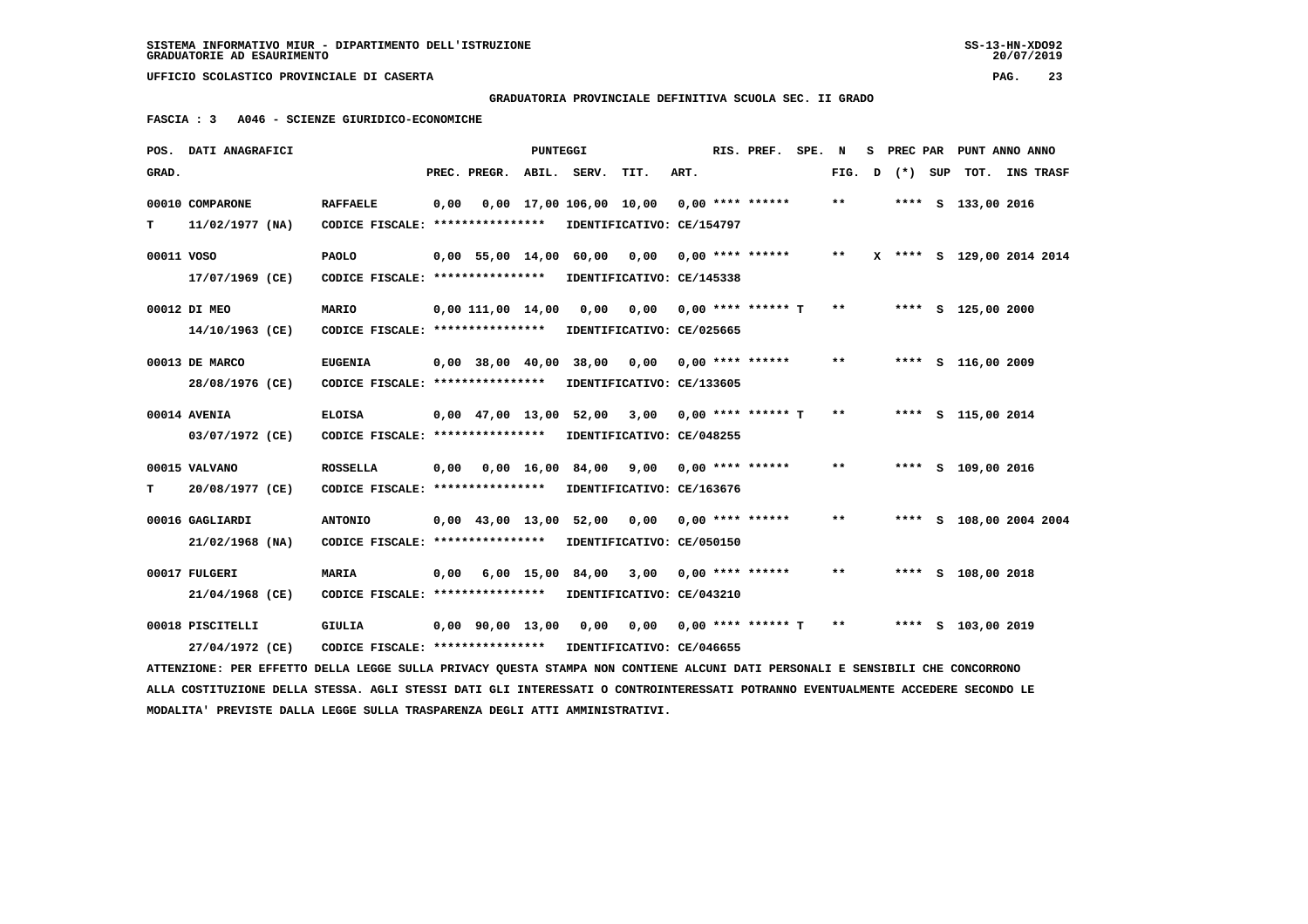**GRADUATORIA PROVINCIALE DEFINITIVA SCUOLA SEC. II GRADO**

 **FASCIA : 3 A046 - SCIENZE GIURIDICO-ECONOMICHE**

|       | POS. DATI ANAGRAFICI                                                                                                            |                                                            |      |                    | PUNTEGGI |                             |                                   |      | RIS. PREF.           | SPE. | N     | s | PREC PAR |     | PUNT ANNO ANNO  |  |
|-------|---------------------------------------------------------------------------------------------------------------------------------|------------------------------------------------------------|------|--------------------|----------|-----------------------------|-----------------------------------|------|----------------------|------|-------|---|----------|-----|-----------------|--|
| GRAD. |                                                                                                                                 |                                                            |      | PREC. PREGR. ABIL. |          | SERV.                       | TIT.                              | ART. |                      |      | FIG.  | D | $(*)$    | SUP | TOT. INS TRASF  |  |
|       | 00019 IADEVAIA                                                                                                                  | <b>SERGIO</b>                                              |      |                    |          | 0,00 17,00 15,00 54,00      | 0,00                              |      | $0.00$ **** ****** T |      | $***$ |   | **** S   |     | 86,00 2015      |  |
|       | 28/03/1968 (CE)                                                                                                                 | CODICE FISCALE: ****************                           |      |                    |          |                             | IDENTIFICATIVO: CE/027054         |      |                      |      |       |   |          |     |                 |  |
|       | 00020 VISONE                                                                                                                    | <b>STEFANIA</b>                                            | 0,00 |                    |          | 3,00 42,00 40,00            | 0,00                              |      | $0.00$ **** ******   |      | $* *$ |   | $***$ S  |     | 85,00 2014      |  |
|       | 27/11/1972 (CE)                                                                                                                 | CODICE FISCALE: *****************                          |      |                    |          |                             | IDENTIFICATIVO: CE/055998         |      |                      |      |       |   |          |     |                 |  |
|       |                                                                                                                                 |                                                            |      |                    |          |                             |                                   |      |                      |      | $***$ |   |          |     |                 |  |
|       | 00021 PISANI                                                                                                                    | <b>PASQUALE</b><br>CODICE FISCALE: ****************        |      | $0,00$ 13,00 16,00 |          | 48,00                       | 0,00<br>IDENTIFICATIVO: CE/055645 |      | $0.00$ **** ******   |      |       |   | $***$ S  |     | 77,00 2007      |  |
|       | 05/12/1965 (CE)                                                                                                                 |                                                            |      |                    |          |                             |                                   |      |                      |      |       |   |          |     |                 |  |
|       | 00022 RAGOZZINO                                                                                                                 | MARIA                                                      | 0,00 |                    |          | 0,00 12,00 60,00            | 3,00                              |      | $0.00$ **** ****** T |      | $* *$ |   | **** S   |     | 75,00 2019      |  |
|       | 21/07/1969 (CE)                                                                                                                 | CODICE FISCALE: ****************                           |      |                    |          |                             | IDENTIFICATIVO: CE/044660         |      |                      |      |       |   |          |     |                 |  |
|       | 00023 COSTARELLA                                                                                                                | ALBA                                                       |      | $0.00$ 56.00 15.00 |          | 0.00                        | 0,00                              |      | $0.00$ **** ******   |      | $***$ |   | $***$ S  |     | 71,00 2019      |  |
|       | 06/09/1961 (CE)                                                                                                                 | CODICE FISCALE: *****************                          |      |                    |          |                             | IDENTIFICATIVO: CE/045013         |      |                      |      |       |   |          |     |                 |  |
|       |                                                                                                                                 |                                                            |      |                    |          |                             |                                   |      |                      |      |       |   |          |     |                 |  |
|       | 00024 D'ORTA                                                                                                                    | <b>ANNA</b>                                                |      |                    |          | 0,00 20,00 12,00 38,00 0,00 |                                   |      | $0.00$ **** ******   |      | $* *$ |   | $***$ S  |     | 70,00 2019 2007 |  |
|       | 11/02/1972 (CE)                                                                                                                 | CODICE FISCALE: ****************                           |      |                    |          |                             | IDENTIFICATIVO: CE/057190         |      |                      |      |       |   |          |     |                 |  |
|       | 00025 DE LUCA PICIONE                                                                                                           | <b>GAETANO</b>                                             | 0,00 |                    |          | 0,00 14,00 46,00            | 9,00                              |      | $0.00$ **** ******   |      | $* *$ | x | **** S   |     | 69,00 2019 2019 |  |
|       | 03/02/1964 (NA)                                                                                                                 | CODICE FISCALE: ****************                           |      |                    |          |                             | IDENTIFICATIVO: CE/164764         |      |                      |      |       |   |          |     |                 |  |
|       |                                                                                                                                 |                                                            |      |                    |          |                             |                                   |      |                      |      |       |   |          |     |                 |  |
|       | 00026 TAMBURRINI                                                                                                                | <b>PASOUALE</b>                                            |      |                    |          | 0,00 10,00 17,00 38,00      | 0.00                              |      | $0.00$ **** ******   |      | $* *$ |   | **** S   |     | 65,00 2002      |  |
|       | 09/03/1970 (CE)                                                                                                                 | CODICE FISCALE: ****************                           |      |                    |          |                             | IDENTIFICATIVO: CE/044549         |      |                      |      |       |   |          |     |                 |  |
|       | 00027 BALDINI                                                                                                                   | GIUSEPPINA                                                 |      |                    |          | 0,00 32,00 15,00 14,00 3,00 |                                   |      | $0.00$ **** ******   |      | $***$ |   | $***$ S  |     | 64,00 2019 2019 |  |
|       | 09/09/1967 (CE)                                                                                                                 | CODICE FISCALE: **************** IDENTIFICATIVO: CE/164899 |      |                    |          |                             |                                   |      |                      |      |       |   |          |     |                 |  |
|       | ATTENZIONE: PER EFFETTO DELLA LEGGE SULLA PRIVACY QUESTA STAMPA NON CONTIENE ALCUNI DATI PERSONALI E SENSIBILI CHE CONCORRONO   |                                                            |      |                    |          |                             |                                   |      |                      |      |       |   |          |     |                 |  |
|       | ALLA COSTITUZIONE DELLA STESSA. AGLI STESSI DATI GLI INTERESSATI O CONTROINTERESSATI POTRANNO EVENTUALMENTE ACCEDERE SECONDO LE |                                                            |      |                    |          |                             |                                   |      |                      |      |       |   |          |     |                 |  |
|       | MODALITA' PREVISTE DALLA LEGGE SULLA TRASPARENZA DEGLI ATTI AMMINISTRATIVI.                                                     |                                                            |      |                    |          |                             |                                   |      |                      |      |       |   |          |     |                 |  |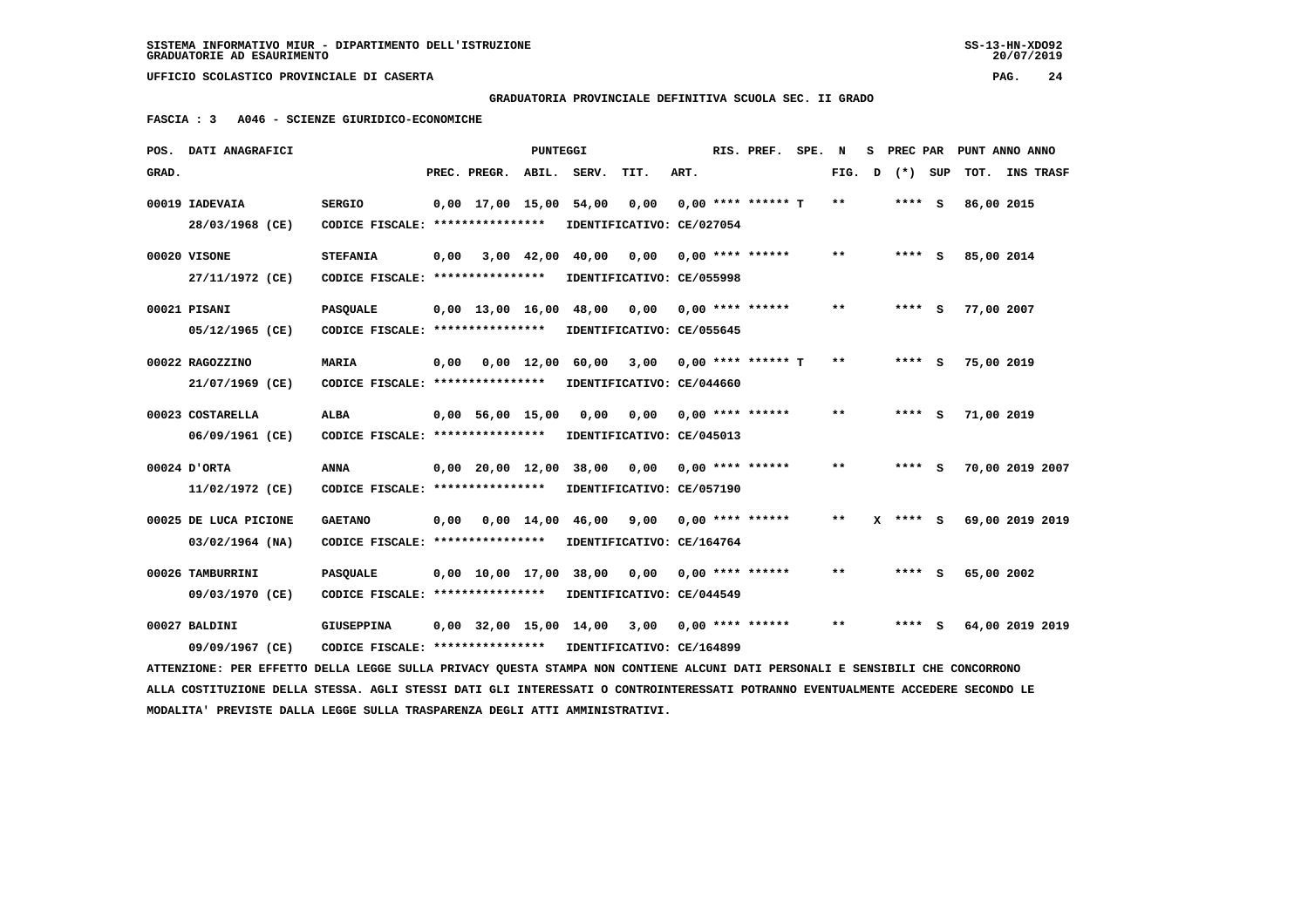$20/07/2019$ 

 **UFFICIO SCOLASTICO PROVINCIALE DI CASERTA PAG. 25**

 **GRADUATORIA PROVINCIALE DEFINITIVA SCUOLA SEC. II GRADO**

 **FASCIA : 3 A046 - SCIENZE GIURIDICO-ECONOMICHE**

|                                                                                                                               | POS. DATI ANAGRAFICI                                                                                                            |                                                            |      |                                            | PUNTEGGI |                                           |                           |      |  | RIS. PREF.                | SPE. | N            | s | PREC PAR | PUNT ANNO ANNO  |                 |  |
|-------------------------------------------------------------------------------------------------------------------------------|---------------------------------------------------------------------------------------------------------------------------------|------------------------------------------------------------|------|--------------------------------------------|----------|-------------------------------------------|---------------------------|------|--|---------------------------|------|--------------|---|----------|-----------------|-----------------|--|
| GRAD.                                                                                                                         |                                                                                                                                 |                                                            |      | PREC. PREGR.                               | ABIL.    | SERV.                                     | TIT.                      | ART. |  |                           |      | FIG. D       |   | (*) SUP  | TOT. INS TRASF  |                 |  |
|                                                                                                                               | 00028 CINQUEGRANA                                                                                                               | <b>GIUSTINA</b>                                            |      | $0.00 \quad 12.00 \quad 13.00 \quad 34.00$ |          |                                           | 3,00                      |      |  | $0,00$ **** ******        |      | $***$        |   | $***$ S  | 62,00 2014      |                 |  |
| т                                                                                                                             | 06/05/1967 (CE)                                                                                                                 | CODICE FISCALE: ****************                           |      |                                            |          |                                           | IDENTIFICATIVO: CE/043754 |      |  |                           |      |              |   |          |                 |                 |  |
|                                                                                                                               | 00029 CIOFFI                                                                                                                    | <b>GIUSEPPINA</b>                                          | 0,00 |                                            |          | 1,00 15,00 44,00 0,00                     |                           |      |  | 0,00 **** ******          |      | $***$        |   | $***$ S  | 60,00 2002      |                 |  |
|                                                                                                                               | 29/03/1965 (CE)                                                                                                                 | CODICE FISCALE: ****************                           |      |                                            |          | IDENTIFICATIVO: CE/043775                 |                           |      |  |                           |      |              |   |          |                 |                 |  |
|                                                                                                                               | 00030 RENDINA                                                                                                                   | <b>ANTONELLA</b>                                           | 0,00 |                                            |          | 0,00 15,00 34,00 9,00 0,00 **** ******    |                           |      |  |                           |      | $**$         |   | $***$ S  | 58,00 2016 2007 |                 |  |
|                                                                                                                               | 26/01/1973 (CE)                                                                                                                 | CODICE FISCALE: ****************                           |      |                                            |          |                                           | IDENTIFICATIVO: CE/056561 |      |  |                           |      |              |   |          |                 |                 |  |
|                                                                                                                               | 00031 DI STASIO                                                                                                                 | <b>STEFANIA</b>                                            | 0,00 |                                            |          | 0,00 13,00 44,00                          |                           |      |  | $0,00$ $0,00$ **** ****** |      | **           |   | $***$ S  | 57,00 2007      |                 |  |
|                                                                                                                               | 16/07/1969 (CE)                                                                                                                 | CODICE FISCALE: **************** IDENTIFICATIVO: CE/045114 |      |                                            |          |                                           |                           |      |  |                           |      |              |   |          |                 |                 |  |
|                                                                                                                               | 00032 DI BUCCIO                                                                                                                 | <b>DANIELA</b>                                             | 0,00 |                                            |          | 0,00 13,00 34,00 10,00 0,00 **** ****** T |                           |      |  |                           |      | $**$         |   | $***$ S  | 57,00 2019      |                 |  |
|                                                                                                                               | 01/02/1964 (CE)                                                                                                                 | CODICE FISCALE: ****************                           |      |                                            |          |                                           | IDENTIFICATIVO: CE/044893 |      |  |                           |      |              |   |          |                 |                 |  |
|                                                                                                                               | 00033 SCORPIO                                                                                                                   | <b>ILDE</b>                                                | 0,00 |                                            |          | 1,00 14,00 38,00 3,00 0,00 **** ******    |                           |      |  |                           |      | $\star\star$ |   | $***$ S  |                 | 56,00 2004 2004 |  |
|                                                                                                                               | 13/10/1971 (IS)                                                                                                                 | CODICE FISCALE: ****************                           |      |                                            |          |                                           | IDENTIFICATIVO: CE/050119 |      |  |                           |      |              |   |          |                 |                 |  |
|                                                                                                                               | 00034 COCCHIS                                                                                                                   | LIVIA                                                      |      |                                            |          | 0,00 0,00 13,00 36,00                     |                           |      |  | 6,00 0,00 **** ******     |      | $* *$        |   | **** S   | 55,00 2019 2019 |                 |  |
|                                                                                                                               | 11/06/1966 (NA)                                                                                                                 | CODICE FISCALE: ****************                           |      |                                            |          |                                           | IDENTIFICATIVO: CE/164781 |      |  |                           |      |              |   |          |                 |                 |  |
|                                                                                                                               | 00035 PEZZELLA                                                                                                                  | <b>MARIA</b>                                               | 0,00 |                                            |          | 3,00 15,00 24,00 10,00 0,00 **** ****** T |                           |      |  |                           |      | $\star\star$ |   | $***$ S  | 52,00 2019 2019 |                 |  |
|                                                                                                                               | 21/04/1968 (NA)                                                                                                                 | CODICE FISCALE: ****************                           |      |                                            |          |                                           | IDENTIFICATIVO: CE/164993 |      |  |                           |      |              |   |          |                 |                 |  |
|                                                                                                                               | 00036 PIATTO                                                                                                                    | <b>ANNAMARIA</b>                                           |      |                                            |          | 0,00 0,00 13,00 38,00                     |                           |      |  | $0,00$ $0,00$ **** ****** |      | $* *$        |   | $***$ S  | 51,00 2002      |                 |  |
|                                                                                                                               | 17/07/1968 (CE)                                                                                                                 | CODICE FISCALE: **************** IDENTIFICATIVO: CE/046189 |      |                                            |          |                                           |                           |      |  |                           |      |              |   |          |                 |                 |  |
| ATTENZIONE: PER EFFETTO DELLA LEGGE SULLA PRIVACY QUESTA STAMPA NON CONTIENE ALCUNI DATI PERSONALI E SENSIBILI CHE CONCORRONO |                                                                                                                                 |                                                            |      |                                            |          |                                           |                           |      |  |                           |      |              |   |          |                 |                 |  |
|                                                                                                                               | ALLA COSTITUZIONE DELLA STESSA. AGLI STESSI DATI GLI INTERESSATI O CONTROINTERESSATI POTRANNO EVENTUALMENTE ACCEDERE SECONDO LE |                                                            |      |                                            |          |                                           |                           |      |  |                           |      |              |   |          |                 |                 |  |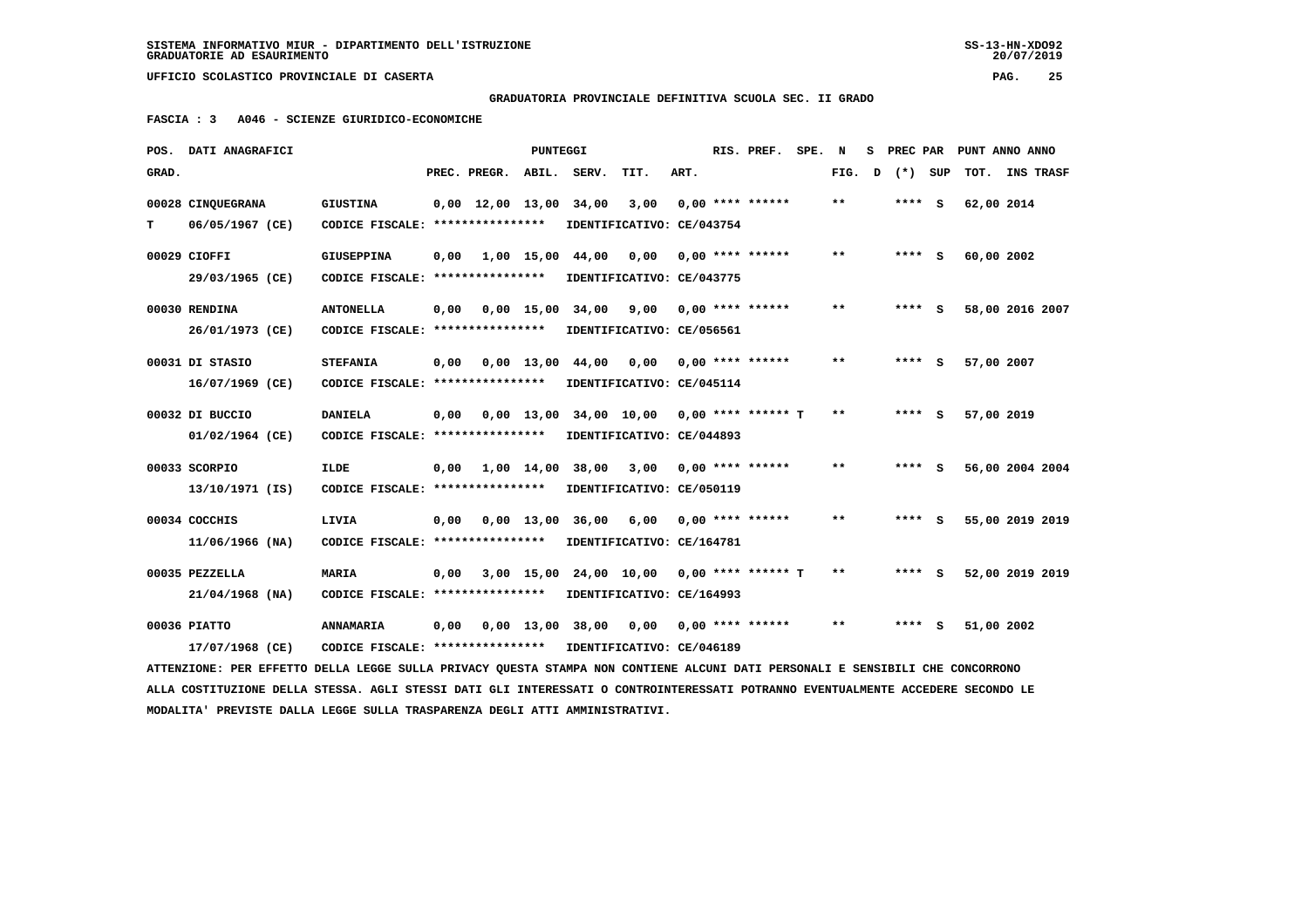**GRADUATORIA PROVINCIALE DEFINITIVA SCUOLA SEC. II GRADO**

 **FASCIA : 3 A046 - SCIENZE GIURIDICO-ECONOMICHE**

|       | POS. DATI ANAGRAFICI                                                                                                            |                                                                     |      |              | PUNTEGGI |                                                            |      |      | RIS. PREF.                | SPE. | N     | s | PREC PAR   |            | PUNT ANNO ANNO  |
|-------|---------------------------------------------------------------------------------------------------------------------------------|---------------------------------------------------------------------|------|--------------|----------|------------------------------------------------------------|------|------|---------------------------|------|-------|---|------------|------------|-----------------|
| GRAD. |                                                                                                                                 |                                                                     |      | PREC. PREGR. | ABIL.    | SERV.                                                      | TIT. | ART. |                           |      | FIG.  | D | $(*)$ SUP  |            | TOT. INS TRASF  |
|       | 00037 DE LUCIA<br>03/03/1969 (EE)                                                                                               | <b>TERESA</b><br>CODICE FISCALE: ****************                   | 0,00 |              |          | 2,00 13,00 28,00<br>IDENTIFICATIVO: CE/044107              | 6,00 |      | $0.00$ **** ******        |      | **    |   | $***$ S    | 49,00 2019 |                 |
|       | 00038 CAPONE                                                                                                                    | <b>ANTONELLA</b>                                                    | 0,00 |              |          | 0,00 15,00 24,00                                           | 9,00 |      | $0.00$ **** ******        |      | $***$ |   | $X$ **** S |            | 48,00 2017 2007 |
|       | 26/03/1971 (CE)<br>00039 DE MICHELE                                                                                             | CODICE FISCALE: *****************<br><b>ANTONIETTA</b>              |      |              |          | IDENTIFICATIVO: CE/056721<br>$0,00$ 32,00 15,00 0,00       |      |      | $0,00$ $0,00$ **** ****** |      | $* *$ |   | **** S     | 47,00 2019 |                 |
|       | 19/02/1964 (CE)<br>00040 NAPOLETANO                                                                                             | CODICE FISCALE: *****************<br><b>AUGUSTA</b>                 |      |              |          | IDENTIFICATIVO: CE/020986<br>$0.00$ 18.00 14.00 12.00 0.00 |      |      | $0.00$ **** ******        |      | **    |   | **** S     | 44,00 2019 |                 |
|       | 16/11/1964 (CE)                                                                                                                 | CODICE FISCALE: ****************                                    |      |              |          | IDENTIFICATIVO: CE/024434                                  |      |      |                           |      |       |   |            |            |                 |
|       | 00041 IOZZO<br>06/02/1974 (CE)                                                                                                  | <b>SALVATORE</b><br>CODICE FISCALE: *****************               | 0,00 |              |          | 8,00 13,00 18,00 3,00<br>IDENTIFICATIVO: CE/056161         |      |      | $0.00$ **** ******        |      | $* *$ |   | $***$ S    |            | 42,00 2016 2007 |
|       | 00042 CORVINO<br>11/11/1968 (CE)                                                                                                | <b>GIANFRANCO</b><br>CODICE FISCALE: ****************               | 0.00 |              |          | 2,00 15,00 24,00 0,00<br>IDENTIFICATIVO: CE/047952         |      |      | $0.00$ **** ******        |      | $* *$ |   | **** S     | 41,00 2003 |                 |
|       | 00043 CASTALDO<br>20/02/1972 (CE)                                                                                               | <b>MARIA LAVINIA</b><br>CODICE FISCALE: *****************           |      |              |          | 0,00 3,00 14,00 24,00<br>IDENTIFICATIVO: CE/043154         | 0,00 |      | $0.00$ **** ******        |      | $* *$ |   | **** S     | 41,00 2015 |                 |
|       | 00044 MORIELLO<br>$11/11/1969$ (NA)                                                                                             | <b>DANIELA</b><br>CODICE FISCALE: *****************                 |      |              |          | 0,00 9,00 14,00 18,00<br>IDENTIFICATIVO: CE/164884         | 0.00 |      | $0.00$ **** ******        |      | $* *$ |   | **** S     |            | 41,00 2019 2019 |
|       | 00045 COMELLA<br>05/11/1973 (MI)                                                                                                | CARLA<br>CODICE FISCALE: **************** IDENTIFICATIVO: CE/044611 |      |              |          | 0,00 17,00 13,00 8,00                                      | 0,00 |      | $0,00$ **** ******        |      | $***$ |   | **** S     | 38,00 2002 |                 |
|       | ATTENZIONE: PER EFFETTO DELLA LEGGE SULLA PRIVACY OUESTA STAMPA NON CONTIENE ALCUNI DATI PERSONALI E SENSIBILI CHE CONCORRONO   |                                                                     |      |              |          |                                                            |      |      |                           |      |       |   |            |            |                 |
|       | ALLA COSTITUZIONE DELLA STESSA. AGLI STESSI DATI GLI INTERESSATI O CONTROINTERESSATI POTRANNO EVENTUALMENTE ACCEDERE SECONDO LE |                                                                     |      |              |          |                                                            |      |      |                           |      |       |   |            |            |                 |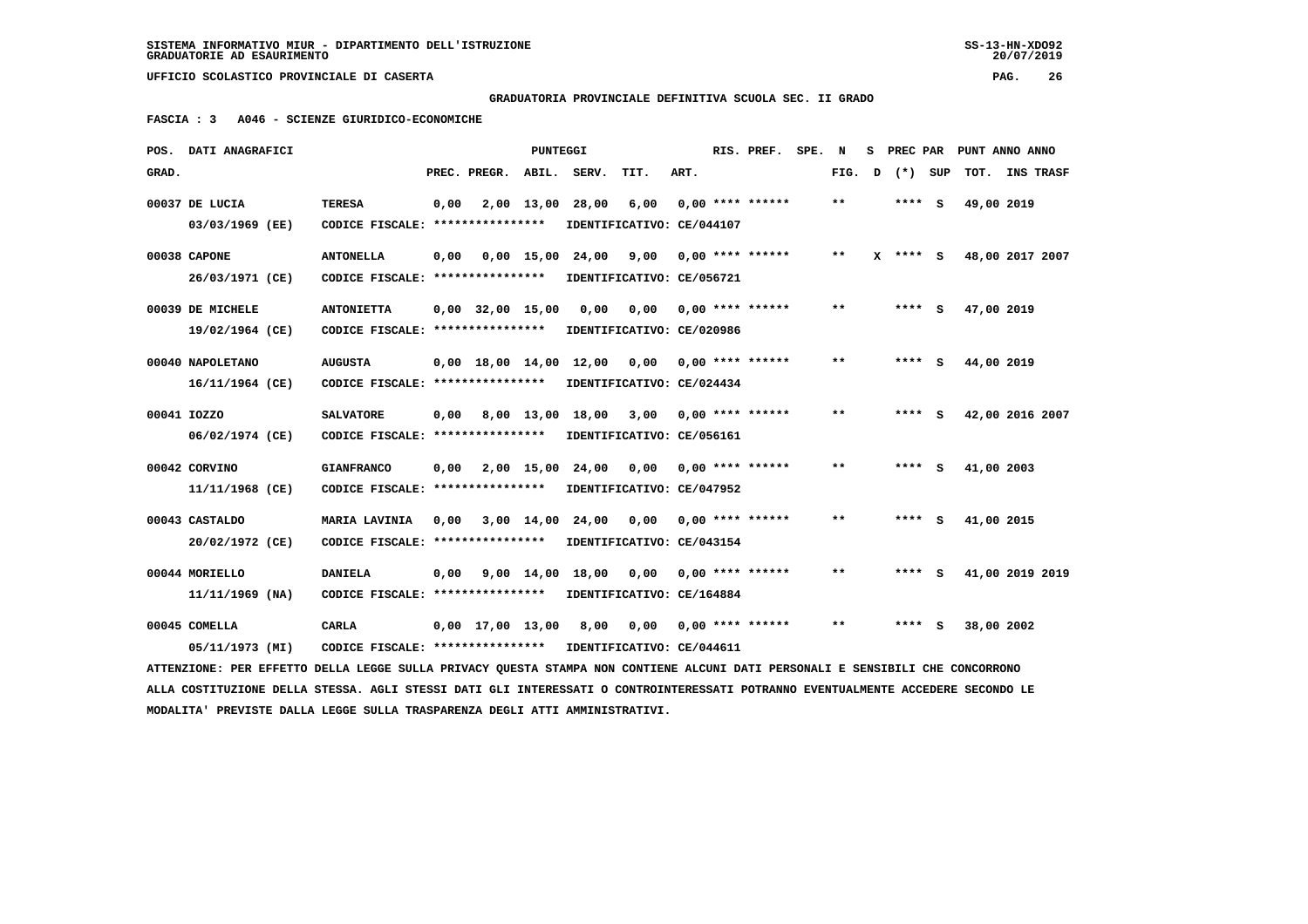### **GRADUATORIA PROVINCIALE DEFINITIVA SCUOLA SEC. II GRADO**

 **FASCIA : 3 A046 - SCIENZE GIURIDICO-ECONOMICHE**

|       | POS. DATI ANAGRAFICI                                                                                                            |                                                            |      |                                | PUNTEGGI |                                |                                   |      | RIS. PREF.                | SPE. | N     | s | PREC PAR |           | PUNT ANNO ANNO  |                  |
|-------|---------------------------------------------------------------------------------------------------------------------------------|------------------------------------------------------------|------|--------------------------------|----------|--------------------------------|-----------------------------------|------|---------------------------|------|-------|---|----------|-----------|-----------------|------------------|
| GRAD. |                                                                                                                                 |                                                            |      | PREC. PREGR.                   | ABIL.    | SERV.                          | TIT.                              | ART. |                           |      | FIG.  | D |          | $(*)$ SUP | TOT.            | <b>INS TRASF</b> |
|       | 00046 GALLICOLA                                                                                                                 | <b>ALESSIO</b>                                             |      | $0,00$ 24,00 14,00             |          | 0,00                           | 0,00                              |      | $0.00$ **** ******        |      | $* *$ |   | ****     |           | 38,00 2019 2019 |                  |
| т     | 22/03/1967 (CA)                                                                                                                 | CODICE FISCALE: ****************                           |      |                                |          |                                | IDENTIFICATIVO: CE/164805         |      |                           |      |       |   |          |           |                 |                  |
|       | 00047 DE CHIARA                                                                                                                 | <b>FRANCESCO</b>                                           |      | $0,00$ 24,00 13,00             |          | 0,00                           | 0.00                              |      | $0.00$ **** ******        |      | $***$ |   | $***$ S  |           | 37,00 2016      |                  |
|       | 22/05/1968 (CE)                                                                                                                 | CODICE FISCALE: ****************                           |      |                                |          |                                | IDENTIFICATIVO: CE/045989         |      |                           |      |       |   |          |           |                 |                  |
|       | 00048 FEOLA                                                                                                                     | <b>ANNAMARIA</b>                                           |      |                                |          |                                |                                   |      |                           |      | $* *$ |   |          |           |                 |                  |
|       |                                                                                                                                 |                                                            |      | $0,00$ $21,00$ $16,00$         |          | 0,00                           | 0,00<br>IDENTIFICATIVO: CE/164660 |      | 0,00 **** ******          |      |       |   | X **** S |           | 37,00 2019 2019 |                  |
|       | 18/12/1975 (CE)                                                                                                                 | CODICE FISCALE: ****************                           |      |                                |          |                                |                                   |      |                           |      |       |   |          |           |                 |                  |
|       | 00049 SQUEGLIA                                                                                                                  | <b>ROSA</b>                                                | 0,00 |                                |          | 3,00 14,00 12,00               | 6,00                              |      | $0.00$ **** ****** T      |      | $***$ |   | $***$ S  |           | 35,00 2018 2007 |                  |
|       | 11/08/1971 (CE)                                                                                                                 | CODICE FISCALE: ****************                           |      |                                |          |                                | IDENTIFICATIVO: CE/057331         |      |                           |      |       |   |          |           |                 |                  |
|       | 00050 PALMIERO                                                                                                                  | <b>FRANCESCO</b>                                           | 0,00 |                                |          | $6,00$ 15,00 12,00             | 0,00 0,00 **** ******             |      |                           |      | $* *$ |   | $***$ S  |           | 33,00 2002      |                  |
|       | 19/06/1966 (CE)                                                                                                                 | CODICE FISCALE: ****************                           |      |                                |          |                                | IDENTIFICATIVO: CE/043568         |      |                           |      |       |   |          |           |                 |                  |
|       |                                                                                                                                 |                                                            |      |                                |          |                                |                                   |      |                           |      |       |   |          |           |                 |                  |
|       | 00051 NOVIELLO                                                                                                                  | <b>FRANCA</b>                                              |      | $0.00$ 20.00 13.00             |          | 0.00                           | 0,00                              |      | $0.00$ **** ******        |      | **    |   | **** S   |           | 33,00 2019      |                  |
|       | 05/10/1961 (CE)                                                                                                                 | CODICE FISCALE: ****************                           |      |                                |          |                                | IDENTIFICATIVO: CE/042991         |      |                           |      |       |   |          |           |                 |                  |
|       | 00052 ROMANO                                                                                                                    | SONIA                                                      |      | $0,00 \quad 18,00 \quad 13,00$ |          | 0,00                           | 0,00                              |      | $0.00$ **** ******        |      | **    |   | X **** S |           | 31,00 2002      |                  |
|       | 28/06/1970 (CE)                                                                                                                 | CODICE FISCALE: ****************                           |      |                                |          |                                | IDENTIFICATIVO: CE/044811         |      |                           |      |       |   |          |           |                 |                  |
|       |                                                                                                                                 |                                                            |      |                                |          |                                |                                   |      |                           |      |       |   |          |           |                 |                  |
|       | 00053 TAMBURRO                                                                                                                  | <b>TIZIANA</b>                                             | 0,00 |                                |          | 3,00 13,00 12,00               | 1,00                              |      | $0.00$ **** ******        |      | $***$ |   | **** S   |           | 29,00 2018      |                  |
|       | 19/02/1969 (CE)                                                                                                                 | CODICE FISCALE: ****************                           |      |                                |          |                                | IDENTIFICATIVO: CE/045491         |      |                           |      |       |   |          |           |                 |                  |
|       | 00054 DE LISA                                                                                                                   | <b>MARIA</b>                                               | 0,00 |                                |          | $0.00 \quad 13.00 \quad 14.00$ |                                   |      | $0,00$ $0,00$ **** ****** |      | $* *$ |   | $***$ S  |           | 27,00 2019 2003 |                  |
|       | 25/12/1969 (SA)                                                                                                                 | CODICE FISCALE: **************** IDENTIFICATIVO: CE/048179 |      |                                |          |                                |                                   |      |                           |      |       |   |          |           |                 |                  |
|       | ATTENZIONE: PER EFFETTO DELLA LEGGE SULLA PRIVACY QUESTA STAMPA NON CONTIENE ALCUNI DATI PERSONALI E SENSIBILI CHE CONCORRONO   |                                                            |      |                                |          |                                |                                   |      |                           |      |       |   |          |           |                 |                  |
|       | ALLA COSTITUZIONE DELLA STESSA. AGLI STESSI DATI GLI INTERESSATI O CONTROINTERESSATI POTRANNO EVENTUALMENTE ACCEDERE SECONDO LE |                                                            |      |                                |          |                                |                                   |      |                           |      |       |   |          |           |                 |                  |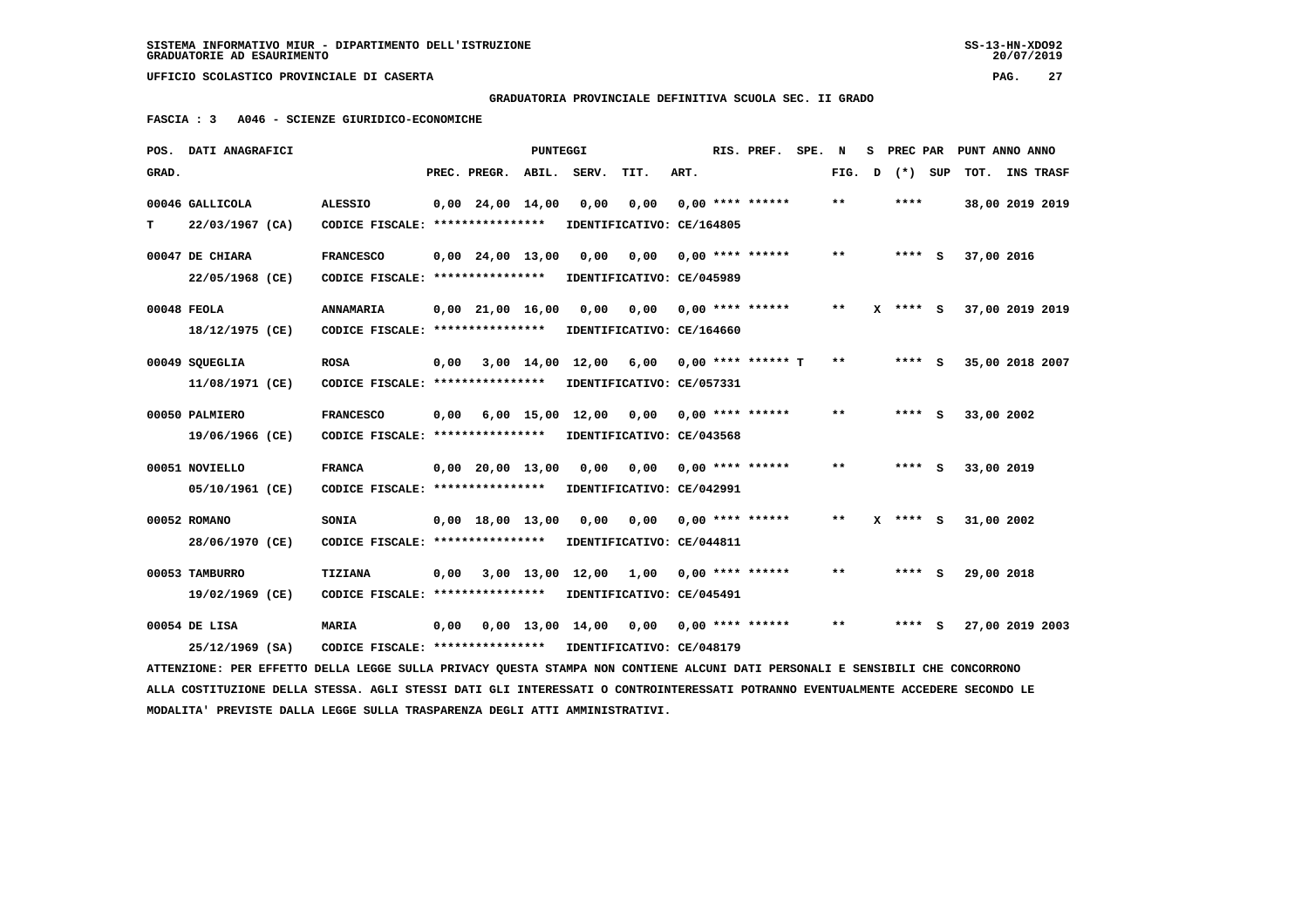**GRADUATORIA PROVINCIALE DEFINITIVA SCUOLA SEC. II GRADO**

 **FASCIA : 3 A046 - SCIENZE GIURIDICO-ECONOMICHE**

|       | POS. DATI ANAGRAFICI                                                                                                            |                                   |      |                                | PUNTEGGI           |                           |      |      | RIS. PREF.              | SPE. | N            | s | PREC PAR | PUNT ANNO ANNO  |  |
|-------|---------------------------------------------------------------------------------------------------------------------------------|-----------------------------------|------|--------------------------------|--------------------|---------------------------|------|------|-------------------------|------|--------------|---|----------|-----------------|--|
| GRAD. |                                                                                                                                 |                                   |      | PREC. PREGR.                   | ABIL.              | SERV.                     | TIT. | ART. |                         |      | FIG.         | D | (*) SUP  | TOT. INS TRASF  |  |
|       | 00055 TARTAGLIA                                                                                                                 | <b>FILOMENA</b>                   |      | $0,00 \quad 12,00 \quad 15,00$ |                    | 0,00                      | 0,00 |      | $0.00$ **** ******      |      | $* *$        |   | $X$ **** | 27,00 2019      |  |
|       | 27/12/1966 (CE)                                                                                                                 | CODICE FISCALE: ****************  |      |                                |                    | IDENTIFICATIVO: CE/046154 |      |      |                         |      |              |   |          |                 |  |
|       | 00056 MASSA                                                                                                                     | <b>PAOLA</b>                      | 0,00 |                                |                    | 0,00 14,00 12,00          | 0,00 |      | 0,00 **** ****** T      |      | $* *$        |   | $***$ S  | 26,00 2019      |  |
|       | 04/08/1971 (CE)                                                                                                                 | CODICE FISCALE: ****************  |      |                                |                    | IDENTIFICATIVO: CE/045306 |      |      |                         |      |              |   |          |                 |  |
|       | 00057 SPINA                                                                                                                     | MARIAROSARIA                      | 0,00 | 0,00 15,00                     |                    | 6,00                      |      |      | $3,00$ 0,00 **** ****** |      | **           |   | $***$ S  | 24,00 2019 2007 |  |
|       | 12/06/1971 (CE)                                                                                                                 | CODICE FISCALE: ****************  |      |                                |                    | IDENTIFICATIVO: CE/057327 |      |      |                         |      |              |   |          |                 |  |
|       | 00058 MAZZUOCCOLO                                                                                                               | PIERGIORGIO                       | 0,00 |                                | $9,00 \quad 14,00$ | 0,00                      | 0,00 |      | $0.00$ **** ****** T    |      | $\star\star$ |   | $***$ S  | 23,00 2019 2019 |  |
|       | 01/05/1970 (CE)                                                                                                                 | CODICE FISCALE: ****************  |      |                                |                    | IDENTIFICATIVO: CE/164858 |      |      |                         |      |              |   |          |                 |  |
|       | 00059 D'ANIELLO                                                                                                                 | <b>CATERINA</b>                   | 0,00 |                                | $0,00 \quad 14,00$ | 8,00                      | 0,00 |      | $0.00$ **** ******      |      | $* *$        |   | $***$ S  | 22,00 2019 2019 |  |
|       | 31/10/1974 (NA)                                                                                                                 | CODICE FISCALE: ***************** |      |                                |                    | IDENTIFICATIVO: CE/164691 |      |      |                         |      |              |   |          |                 |  |
|       | 00060 D'ANDREA                                                                                                                  | <b>VALERIA</b>                    | 0,00 |                                | $5,00$ 16,00       | 0,00                      | 0,00 |      | $0,00$ **** ******      |      | $**$         |   | **** S   | 21,00 2019 2005 |  |
|       | 18/01/1973 (CE)                                                                                                                 | CODICE FISCALE: ****************  |      |                                |                    | IDENTIFICATIVO: CE/053973 |      |      |                         |      |              |   |          |                 |  |
|       | 00061 PRIMIZIA                                                                                                                  | <b>ALFREDO</b>                    | 0,00 |                                | $6,00$ 15,00       | 0,00                      | 0,00 |      | $0.00$ **** ******      |      | $* *$        |   | **** S   | 21,00 2019 2019 |  |
|       | 25/05/1968 (CE)                                                                                                                 | CODICE FISCALE: ****************  |      |                                |                    | IDENTIFICATIVO: CE/164980 |      |      |                         |      |              |   |          |                 |  |
|       | 00062 PARISI                                                                                                                    | TOMMASO                           | 0,00 |                                | $6,00 \quad 14,00$ | 0,00                      | 0,00 |      | 0,00 **** ******        |      | $***$        |   | $***$ S  | 20,00 2019      |  |
|       | 02/02/1963 (CE)                                                                                                                 | CODICE FISCALE: ****************  |      |                                |                    | IDENTIFICATIVO: CE/024368 |      |      |                         |      |              |   |          |                 |  |
|       | 00063 LOMBARDI                                                                                                                  | <b>MARIA GRAZIA</b>               | 0,00 |                                | $6,00$ 13,00       | 0,00                      | 0,00 |      | $0.00$ **** ******      |      | $* *$        |   | ****     | 19,00 2002      |  |
|       | 29/09/1967 (CE)                                                                                                                 | CODICE FISCALE: ****************  |      |                                |                    | IDENTIFICATIVO: CE/042837 |      |      |                         |      |              |   |          |                 |  |
|       | ATTENZIONE: PER EFFETTO DELLA LEGGE SULLA PRIVACY OUESTA STAMPA NON CONTIENE ALCUNI DATI PERSONALI E SENSIBILI CHE CONCORRONO   |                                   |      |                                |                    |                           |      |      |                         |      |              |   |          |                 |  |
|       | ALLA COSTITUZIONE DELLA STESSA. AGLI STESSI DATI GLI INTERESSATI O CONTROINTERESSATI POTRANNO EVENTUALMENTE ACCEDERE SECONDO LE |                                   |      |                                |                    |                           |      |      |                         |      |              |   |          |                 |  |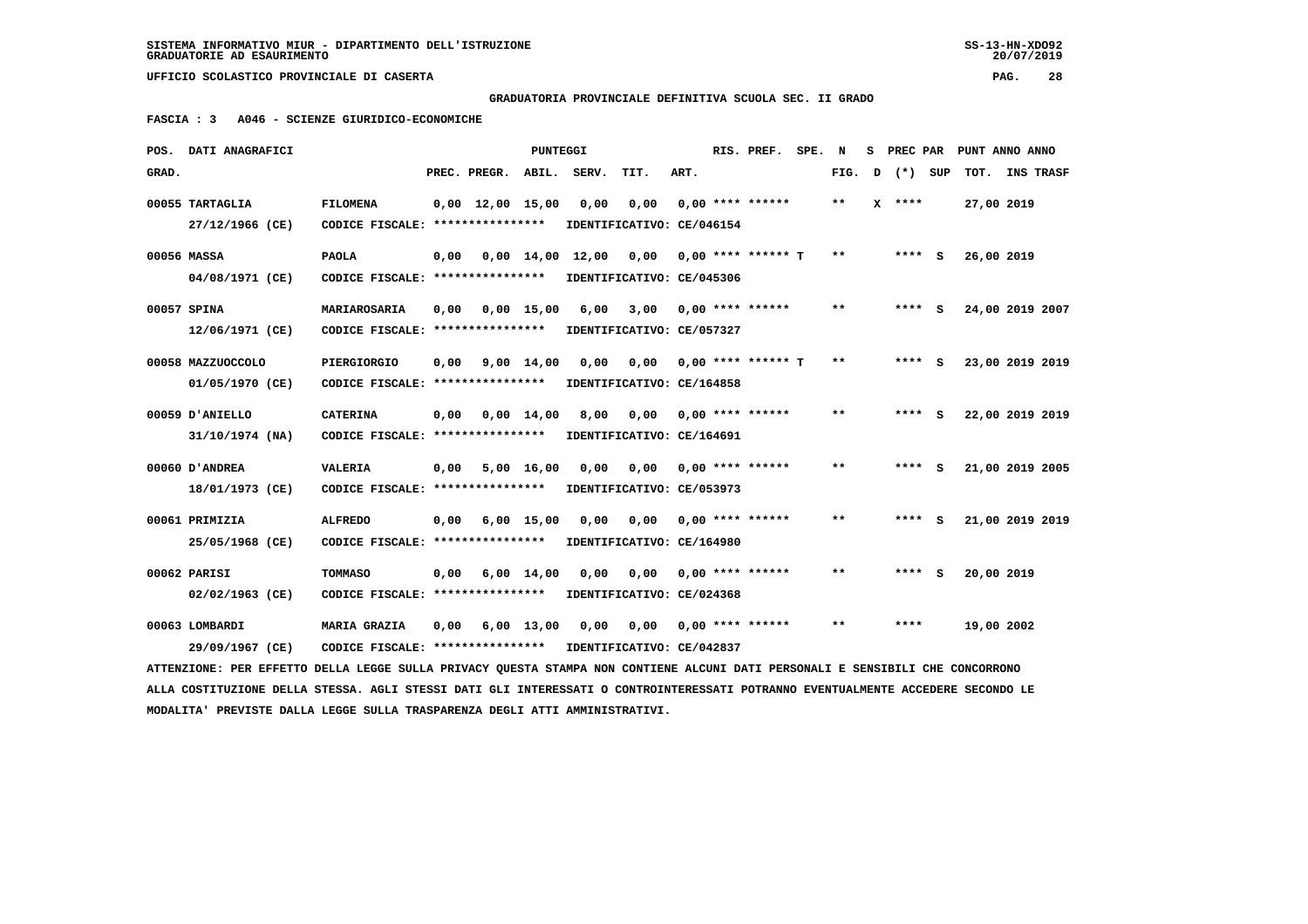$20/07/2019$ 

 **UFFICIO SCOLASTICO PROVINCIALE DI CASERTA PAG. 29**

 **GRADUATORIA PROVINCIALE DEFINITIVA SCUOLA SEC. II GRADO**

 **FASCIA : 3 A046 - SCIENZE GIURIDICO-ECONOMICHE**

|            | POS. DATI ANAGRAFICI                                                                                                            |                                                            |      |                          | PUNTEGGI     |                                                   |      |      | RIS. PREF.            | SPE. | N      | S PREC PAR |            | PUNT ANNO ANNO  |
|------------|---------------------------------------------------------------------------------------------------------------------------------|------------------------------------------------------------|------|--------------------------|--------------|---------------------------------------------------|------|------|-----------------------|------|--------|------------|------------|-----------------|
| GRAD.      |                                                                                                                                 |                                                            |      | PREC. PREGR. ABIL. SERV. |              |                                                   | TIT. | ART. |                       |      | FIG. D | (*) SUP    |            | TOT. INS TRASF  |
|            | 00064 LAURO                                                                                                                     | <b>BIAGIO</b>                                              | 0,00 |                          | $0.00$ 13.00 | 0,00                                              | 6,00 |      | $0.00$ **** ******    |      | $***$  | $X$ ****   |            | 19,00 2007 2007 |
|            | $20/09/1972$ (NA)                                                                                                               | CODICE FISCALE: ****************                           |      |                          |              | IDENTIFICATIVO: CE/057543                         |      |      |                       |      |        |            |            |                 |
| 00065 BOVE |                                                                                                                                 | <b>VITO</b>                                                | 0,00 |                          | $3,00$ 13,00 | 0,00                                              | 3,00 |      | $0.00$ **** ******    |      | $***$  | $X$ ****   |            | 19,00 2019 2003 |
|            | 06/05/1970 (CE)                                                                                                                 | CODICE FISCALE: *****************                          |      |                          |              | IDENTIFICATIVO: CE/048108                         |      |      |                       |      |        |            |            |                 |
|            | 00066 CEPPARULO                                                                                                                 | UGO                                                        |      |                          |              | 0,00 0,00 16,00 0,00                              |      |      | 3,00 0,00 **** ****** |      | **     | **** S     |            | 19,00 2019 2019 |
|            | 05/05/1970 (NA)                                                                                                                 | CODICE FISCALE: ****************                           |      |                          |              | IDENTIFICATIVO: CE/326467                         |      |      |                       |      |        |            |            |                 |
|            | 00067 MUSCARIELLO                                                                                                               | <b>EDDA</b>                                                | 0,00 |                          | $5,00$ 14,00 | 0,00                                              | 0.00 |      | 0,00 **** ******      |      | **     | $***$ S    | 19,00 2019 |                 |
|            | 19/03/1964 (NA)                                                                                                                 | CODICE FISCALE: ****************                           |      |                          |              | IDENTIFICATIVO: CE/023884                         |      |      |                       |      |        |            |            |                 |
|            | 00068 LAMPITELLI                                                                                                                | <b>FELICE</b>                                              | 0,00 |                          |              | 0,00 13,00 6,00                                   | 0,00 |      | $0.00$ **** ******    |      | $**$   | $***$ S    | 19,00 2019 |                 |
|            | 17/10/1963 (CE)                                                                                                                 | CODICE FISCALE: *****************                          |      |                          |              | IDENTIFICATIVO: CE/042547                         |      |      |                       |      |        |            |            |                 |
|            | 00069 SABATINI                                                                                                                  | <b>GIANLUCA</b>                                            |      | $0,00$ $3,00$ $15,00$    |              | 0.00                                              | 0.00 |      | 0,00 **** ******      |      | $***$  | **** S     |            | 18,00 2018 2004 |
|            | 01/01/1972 (CE)                                                                                                                 | CODICE FISCALE: ****************                           |      |                          |              | IDENTIFICATIVO: CE/049669                         |      |      |                       |      |        |            |            |                 |
|            | 00070 BRANCACCIO                                                                                                                | <b>ANTONIO</b>                                             | 0,00 |                          |              | $0,00$ 15,00 0,00                                 | 3,00 |      | $0.00$ **** ******    |      | $* *$  | $X$ **** S | 18,00 2019 |                 |
|            | 18/07/1974 (CE)                                                                                                                 | CODICE FISCALE: *****************                          |      |                          |              | IDENTIFICATIVO: CE/044325                         |      |      |                       |      |        |            |            |                 |
| 00071 PAPA |                                                                                                                                 | <b>FULVIO</b>                                              | 0,00 |                          | 3,00 14,00   | 0,00                                              | 0.00 |      | 0,00 **** ******      |      | $* *$  | **** S     | 17,00 2007 |                 |
|            | 23/08/1967 (CE)                                                                                                                 | CODICE FISCALE: ****************                           |      |                          |              | IDENTIFICATIVO: CE/043648                         |      |      |                       |      |        |            |            |                 |
|            | 00072 LUMIA                                                                                                                     | <b>MARIA TINDARA</b>                                       |      |                          |              | 0,00  0,00  12,00  2,00  3,00  0,00  ****  ****** |      |      |                       |      | $* *$  | $***$ S    | 17,00 2017 |                 |
|            | 18/09/1968 (ME)                                                                                                                 | CODICE FISCALE: **************** IDENTIFICATIVO: CE/042733 |      |                          |              |                                                   |      |      |                       |      |        |            |            |                 |
|            | ATTENZIONE: PER EFFETTO DELLA LEGGE SULLA PRIVACY QUESTA STAMPA NON CONTIENE ALCUNI DATI PERSONALI E SENSIBILI CHE CONCORRONO   |                                                            |      |                          |              |                                                   |      |      |                       |      |        |            |            |                 |
|            | ALLA COSTITUZIONE DELLA STESSA. AGLI STESSI DATI GLI INTERESSATI O CONTROINTERESSATI POTRANNO EVENTUALMENTE ACCEDERE SECONDO LE |                                                            |      |                          |              |                                                   |      |      |                       |      |        |            |            |                 |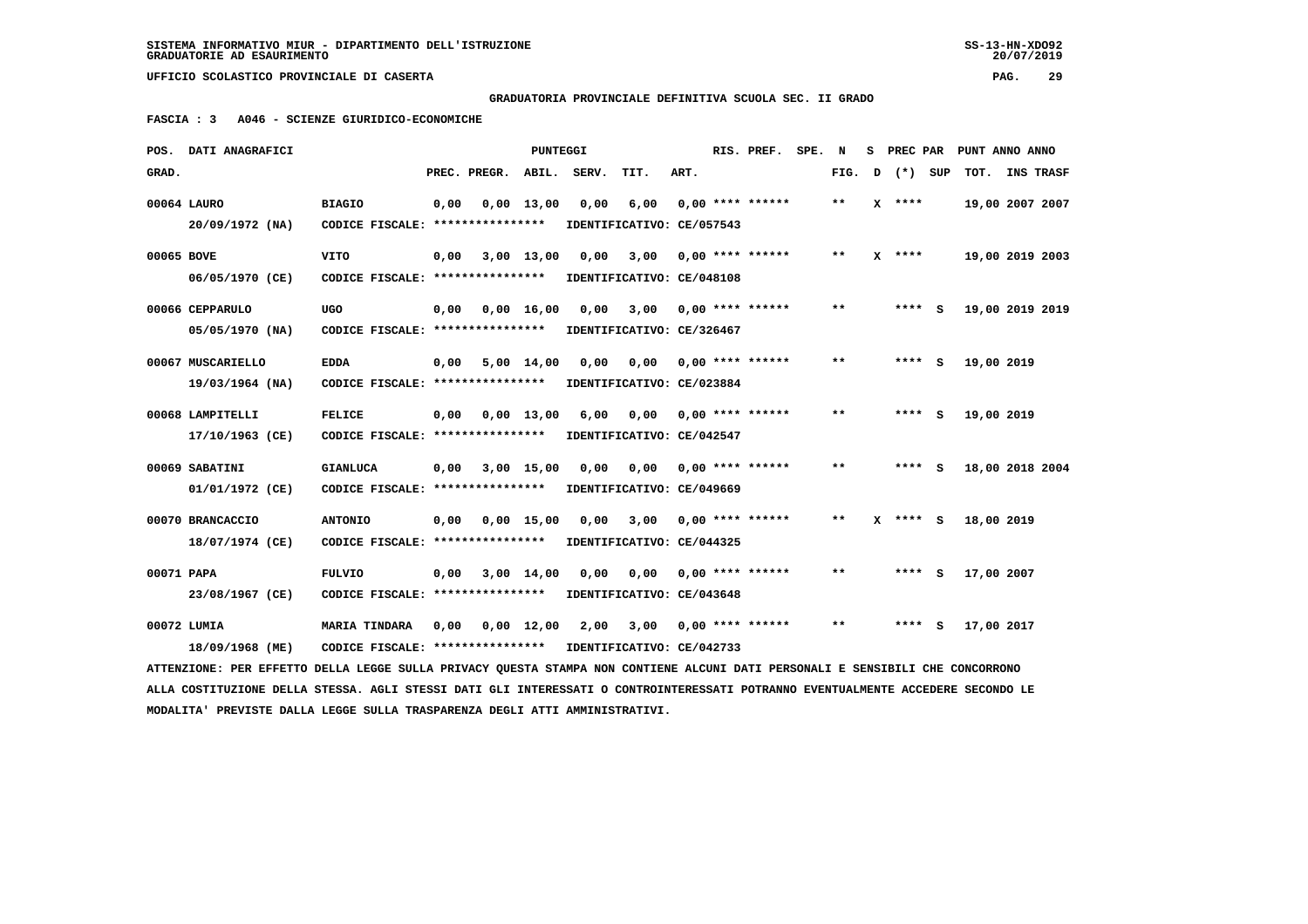$20/07/2019$ 

 **UFFICIO SCOLASTICO PROVINCIALE DI CASERTA PAG. 30**

 **GRADUATORIA PROVINCIALE DEFINITIVA SCUOLA SEC. II GRADO**

 **FASCIA : 3 A046 - SCIENZE GIURIDICO-ECONOMICHE**

|       | POS. DATI ANAGRAFICI                                                                                                            |                                                            |      |              | <b>PUNTEGGI</b>    |       |                           |      | RIS. PREF. SPE.                 | N     | s |          | PREC PAR PUNT ANNO ANNO |                  |  |
|-------|---------------------------------------------------------------------------------------------------------------------------------|------------------------------------------------------------|------|--------------|--------------------|-------|---------------------------|------|---------------------------------|-------|---|----------|-------------------------|------------------|--|
| GRAD. |                                                                                                                                 |                                                            |      | PREC. PREGR. | ABIL.              | SERV. | TIT.                      | ART. |                                 | FIG.  | D | (*) SUP  | тот.                    | <b>INS TRASF</b> |  |
|       | 00073 VITTORIA                                                                                                                  | <b>ANNA</b>                                                | 0,00 |              | 1,00 15,00         | 1,00  | 0,00                      |      | $0.00$ **** ******              | $* *$ |   | **** S   | 17,00 2019 2019         |                  |  |
|       | 28/09/1971 (CE)                                                                                                                 | CODICE FISCALE: ****************                           |      |              |                    |       | IDENTIFICATIVO: CE/164704 |      |                                 |       |   |          |                         |                  |  |
|       | 00074 SARIO                                                                                                                     | <b>PASQUALE</b>                                            | 0,00 |              | $0.00 \quad 14.00$ | 2,00  | 0,00                      |      | 0,00 **** ******                | $* *$ |   | **** S   | 16,00 2018              |                  |  |
|       | 17/07/1966 (CE)                                                                                                                 | CODICE FISCALE: ****************                           |      |              |                    |       | IDENTIFICATIVO: CE/044441 |      |                                 |       |   |          |                         |                  |  |
|       | 00075 DIODATO                                                                                                                   | <b>FILOMENA</b>                                            | 0,00 | 3,00 13,00   |                    | 0,00  |                           |      | $0,00$ $0,00$ **** ******       | $* *$ |   | $***$ S  | 16,00 2019              |                  |  |
|       | $16/06/1968$ (EE)                                                                                                               | CODICE FISCALE: *****************                          |      |              |                    |       | IDENTIFICATIVO: CE/043845 |      |                                 |       |   |          |                         |                  |  |
|       | 00076 MORIELLO                                                                                                                  | <b>STEFANIA</b>                                            | 0,00 |              | $0,00 \quad 16,00$ | 0.00  | 0,00                      |      | $0.00$ **** ******              | $* *$ |   | **** S   | 16,00 2019              |                  |  |
|       | $21/04/1969$ (NA)                                                                                                               | CODICE FISCALE: ****************                           |      |              |                    |       | IDENTIFICATIVO: CE/045617 |      |                                 |       |   |          |                         |                  |  |
|       | 00077 PUOTI                                                                                                                     | <b>RENATA</b>                                              | 0,00 |              | 0,00 16,00         | 0,00  |                           |      | $0,00$ $0,00$ **** ******       | $* *$ |   | **** S   | 16,00 2019              |                  |  |
|       | 11/03/1966 (CE)                                                                                                                 | CODICE FISCALE: *****************                          |      |              |                    |       | IDENTIFICATIVO: CE/133529 |      |                                 |       |   |          |                         |                  |  |
|       | 00078 DE MAIO                                                                                                                   | <b>AGOSTINO</b>                                            | 0,00 |              | $0,00 \quad 16,00$ | 0,00  |                           |      | $0,00$ $0,00$ **** ******       | **    |   | **** S   | 16,00 2019              |                  |  |
|       | 23/06/1965 (CO)                                                                                                                 | CODICE FISCALE: ****************                           |      |              |                    |       | IDENTIFICATIVO: CE/057131 |      |                                 |       |   |          |                         |                  |  |
|       | 00079 GREGORIO                                                                                                                  | <b>ANNAMARIA</b>                                           | 0,00 |              | 3,00 12,00         | 0,00  |                           |      | $0,00$ $0,00$ **** ******       | $* *$ |   | **** S   | 15,00 2002              |                  |  |
|       | 25/08/1963 (NA)                                                                                                                 | CODICE FISCALE: *****************                          |      |              |                    |       | IDENTIFICATIVO: CE/044118 |      |                                 |       |   |          |                         |                  |  |
|       | 00080 DI LAURA                                                                                                                  | <b>ANTIMO</b>                                              | 0,00 |              | $0,00$ 15,00       | 0,00  |                           |      | $0.00$ $0.00$ $***$ **** ****** | $***$ |   | $X$ **** | 15,00 2019 2019         |                  |  |
|       | 16/10/1968 (NA)                                                                                                                 | CODICE FISCALE: *****************                          |      |              |                    |       | IDENTIFICATIVO: CE/164894 |      |                                 |       |   |          |                         |                  |  |
|       | 00081 D'ADDIO                                                                                                                   | <b>ANGELICA</b>                                            | 0,00 |              | $0,00$ 15,00       | 0,00  |                           |      | $0,00$ $0,00$ **** ******       | $* *$ |   | **** S   | 15,00 2019              |                  |  |
|       | 11/10/1973 (RM)                                                                                                                 | CODICE FISCALE: **************** IDENTIFICATIVO: CE/042570 |      |              |                    |       |                           |      |                                 |       |   |          |                         |                  |  |
|       | ATTENZIONE: PER EFFETTO DELLA LEGGE SULLA PRIVACY QUESTA STAMPA NON CONTIENE ALCUNI DATI PERSONALI E SENSIBILI CHE CONCORRONO   |                                                            |      |              |                    |       |                           |      |                                 |       |   |          |                         |                  |  |
|       | ALLA COSTITUZIONE DELLA STESSA. AGLI STESSI DATI GLI INTERESSATI O CONTROINTERESSATI POTRANNO EVENTUALMENTE ACCEDERE SECONDO LE |                                                            |      |              |                    |       |                           |      |                                 |       |   |          |                         |                  |  |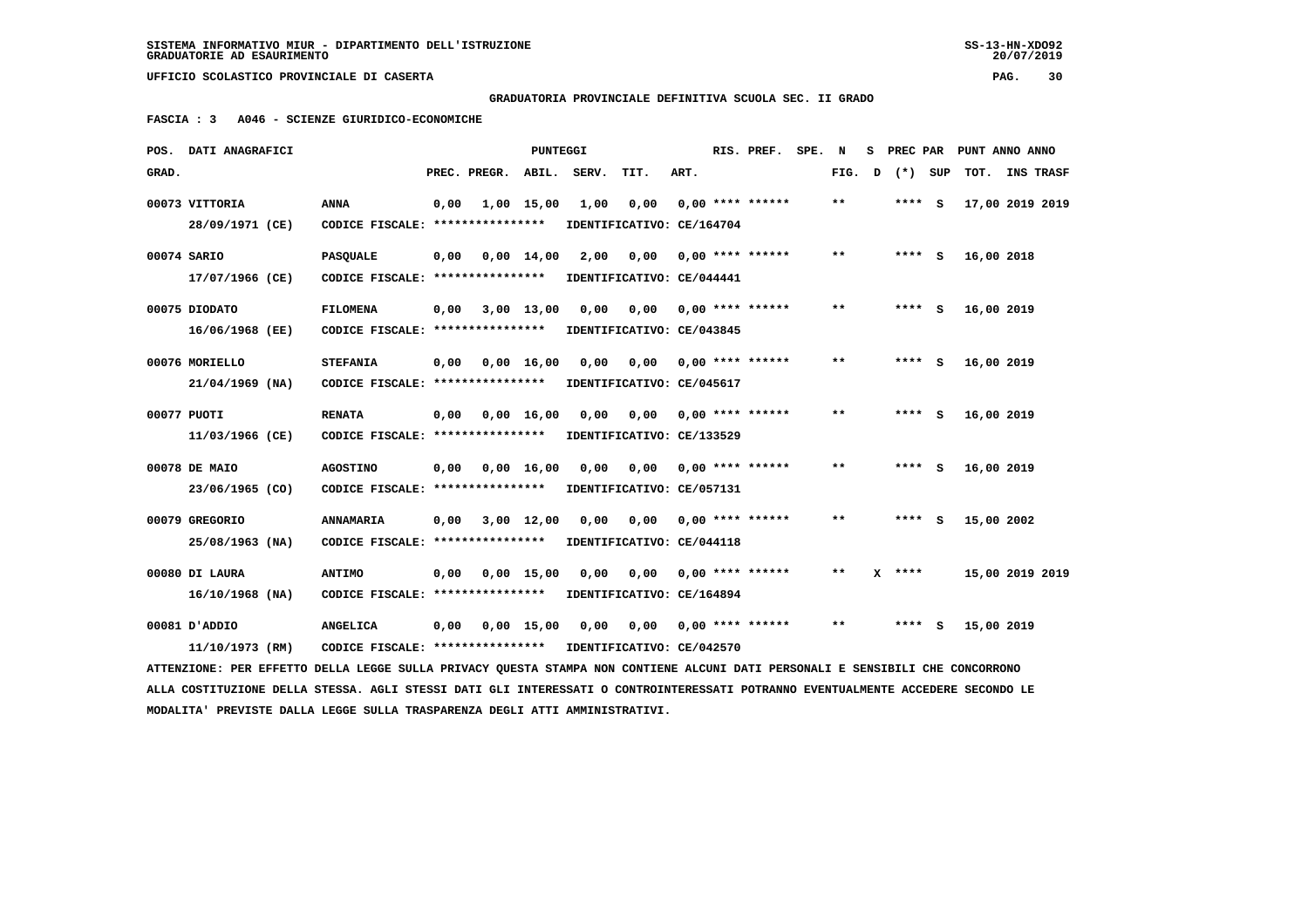**GRADUATORIA PROVINCIALE DEFINITIVA SCUOLA SEC. II GRADO**

 **FASCIA : 3 A046 - SCIENZE GIURIDICO-ECONOMICHE**

| POS.  | DATI ANAGRAFICI                                                                                                               |                                   |      |              | PUNTEGGI           |       |                           |      | RIS. PREF.                | SPE. | N     | s | PREC PAR |     | PUNT ANNO ANNO  |                  |
|-------|-------------------------------------------------------------------------------------------------------------------------------|-----------------------------------|------|--------------|--------------------|-------|---------------------------|------|---------------------------|------|-------|---|----------|-----|-----------------|------------------|
| GRAD. |                                                                                                                               |                                   |      | PREC. PREGR. | ABIL.              | SERV. | TIT.                      | ART. |                           |      | FIG.  | D | $(*)$    | SUP | тот.            | <b>INS TRASF</b> |
|       | 00082 AMATRUDE                                                                                                                | PATRIZIA                          | 0,00 |              | $0,00$ 15,00       | 0,00  | 0,00                      |      | $0.00$ **** ******        |      | $* *$ |   | **** S   |     | 15,00 2019      |                  |
|       | 29/05/1970 (NA)                                                                                                               | CODICE FISCALE: ****************  |      |              |                    |       | IDENTIFICATIVO: CE/045495 |      |                           |      |       |   |          |     |                 |                  |
|       | 00083 DE RUOSI                                                                                                                | <b>GIOVANNA</b>                   | 0,00 |              | 2,00 13,00         | 0.00  | 0,00                      |      | $0.00$ **** ******        |      | $* *$ |   | **** S   |     | 15,00 2019      |                  |
|       | 24/11/1971 (LT)                                                                                                               | CODICE FISCALE: ****************  |      |              |                    |       | IDENTIFICATIVO: CE/044835 |      |                           |      |       |   |          |     |                 |                  |
|       | 00084 PROVETTA                                                                                                                | <b>ANNAMARIA</b>                  | 0,00 |              | $0,00$ 15,00       | 0,00  | 0,00                      |      | $0.00$ **** ******        |      | **    |   | **** S   |     | 15,00 2019      |                  |
|       | 11/05/1962 (CE)                                                                                                               | CODICE FISCALE: ****************  |      |              |                    |       | IDENTIFICATIVO: CE/056009 |      |                           |      |       |   |          |     |                 |                  |
|       | 00085 SANTORO                                                                                                                 | <b>DANIELA</b>                    | 0,00 |              | 1,00 13,00         | 0,00  | 0,00                      |      | $0.00$ **** ******        |      | $* *$ |   | ****     |     | 14,00 2002      |                  |
|       | 26/02/1968 (CE)                                                                                                               | CODICE FISCALE: ****************  |      |              |                    |       | IDENTIFICATIVO: CE/044186 |      |                           |      |       |   |          |     |                 |                  |
|       | 00086 MOTTOLA                                                                                                                 | <b>GABRIELE</b>                   | 0,00 |              | $0,00 \quad 14,00$ | 0.00  | 0.00                      |      | $0,00$ **** ******        |      | $***$ | x | **** S   |     | 14,00 2019 2019 |                  |
|       | 01/02/1957 (CE)                                                                                                               | CODICE FISCALE: ****************  |      |              |                    |       | IDENTIFICATIVO: CE/164893 |      |                           |      |       |   |          |     |                 |                  |
|       | 00087 LONARDO                                                                                                                 | CARMINA                           | 0,00 |              | $0.00 \quad 14.00$ | 0,00  |                           |      | $0,00$ $0,00$ **** ****** |      | $***$ |   | **** S   |     | 14,00 2019      |                  |
|       | 01/05/1965 (CE)                                                                                                               | CODICE FISCALE: ****************  |      |              |                    |       | IDENTIFICATIVO: CE/042847 |      |                           |      |       |   |          |     |                 |                  |
|       | 00088 DI VIRGILIO                                                                                                             | <b>ELENA</b>                      | 0,00 |              | $0,00 \quad 14,00$ | 0,00  | 0,00                      |      | $0.00$ **** ******        |      | **    |   | **** S   |     | 14,00 2019      |                  |
|       | $10/08/1959$ (CE)                                                                                                             | CODICE FISCALE: ****************  |      |              |                    |       | IDENTIFICATIVO: CE/025517 |      |                           |      |       |   |          |     |                 |                  |
|       | 00089 GENNARIONE                                                                                                              | <b>DIANA</b>                      | 0,00 |              | $0.00 \quad 14.00$ | 0,00  | 0,00                      |      | $0.00$ **** ******        |      | **    |   | **** S   |     | 14,00 2019      |                  |
|       | 03/11/1975 (CE)                                                                                                               | CODICE FISCALE: ***************** |      |              |                    |       | IDENTIFICATIVO: CE/043761 |      |                           |      |       |   |          |     |                 |                  |
|       | 00090 NITTOLI                                                                                                                 | <b>FRANCESCO</b>                  | 0,00 |              | $0,00 \quad 14,00$ | 0,00  | 0,00                      |      | 0,00 **** ******          |      | **    |   | **** S   |     | 14,00 2019      |                  |
|       | 23/07/1967 (CE)                                                                                                               | CODICE FISCALE: ****************  |      |              |                    |       | IDENTIFICATIVO: CE/043118 |      |                           |      |       |   |          |     |                 |                  |
|       | ATTENZIONE: PER EFFETTO DELLA LEGGE SULLA PRIVACY QUESTA STAMPA NON CONTIENE ALCUNI DATI PERSONALI E SENSIBILI CHE CONCORRONO |                                   |      |              |                    |       |                           |      |                           |      |       |   |          |     |                 |                  |

 **ALLA COSTITUZIONE DELLA STESSA. AGLI STESSI DATI GLI INTERESSATI O CONTROINTERESSATI POTRANNO EVENTUALMENTE ACCEDERE SECONDO LE MODALITA' PREVISTE DALLA LEGGE SULLA TRASPARENZA DEGLI ATTI AMMINISTRATIVI.**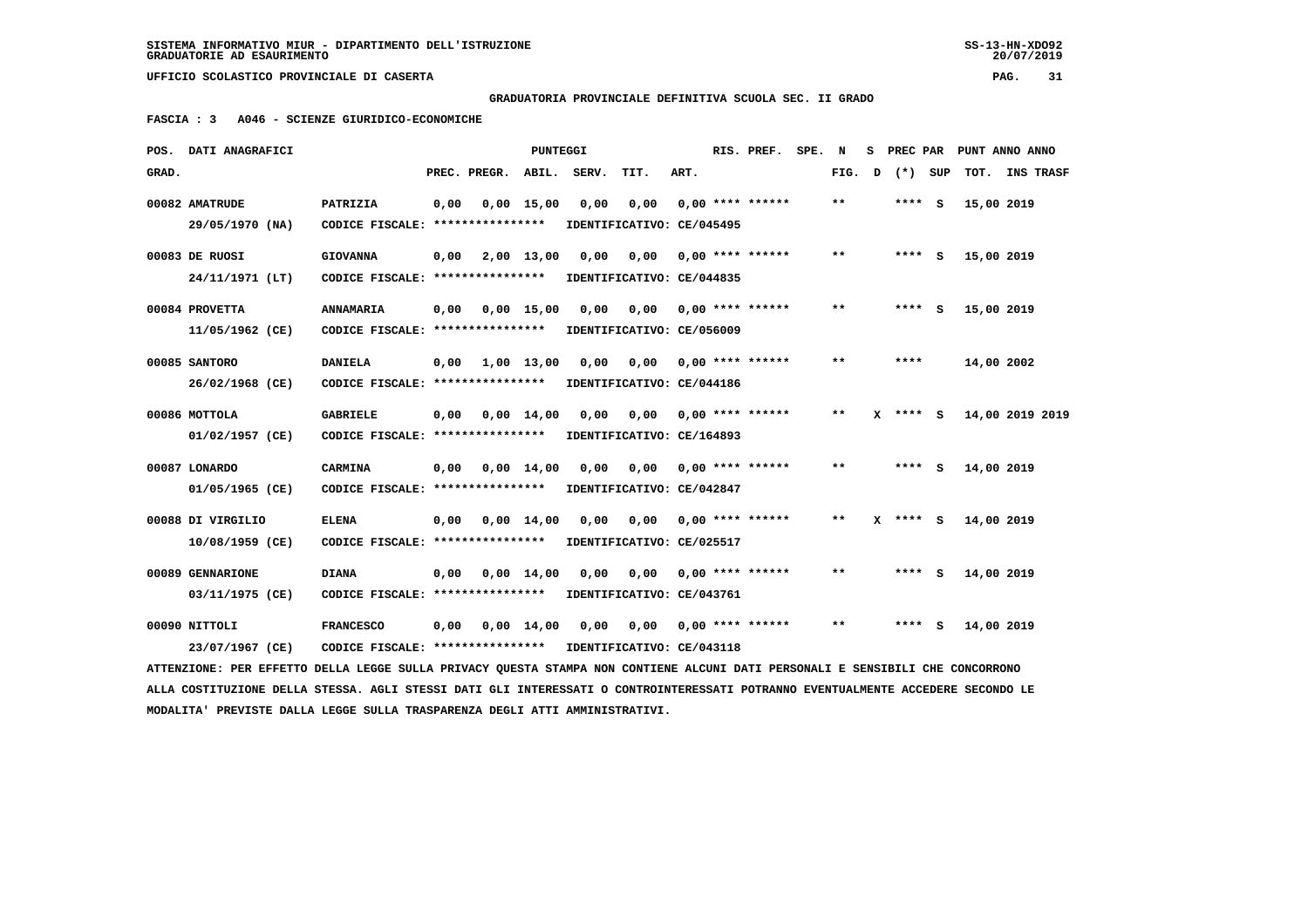$20/07/2019$ 

 **UFFICIO SCOLASTICO PROVINCIALE DI CASERTA PAG. 32**

 **GRADUATORIA PROVINCIALE DEFINITIVA SCUOLA SEC. II GRADO**

 **FASCIA : 3 A046 - SCIENZE GIURIDICO-ECONOMICHE**

|       | POS. DATI ANAGRAFICI                                                                                                                                            |                                                        |      |                          | PUNTEGGI     |      |                                                                     |      | RIS. PREF. SPE. N         |        |              | S PREC PAR PUNT ANNO ANNO |  |
|-------|-----------------------------------------------------------------------------------------------------------------------------------------------------------------|--------------------------------------------------------|------|--------------------------|--------------|------|---------------------------------------------------------------------|------|---------------------------|--------|--------------|---------------------------|--|
| GRAD. |                                                                                                                                                                 |                                                        |      | PREC. PREGR. ABIL. SERV. |              |      | TIT.                                                                | ART. |                           | FIG. D | (*) SUP      | TOT. INS TRASF            |  |
|       | 00091 CASALE<br>03/07/1968 (LT)                                                                                                                                 | <b>PAOLA</b><br>CODICE FISCALE: *****************      | 0,00 |                          | $0,00$ 13,00 | 0,00 | 0,00<br>IDENTIFICATIVO: CE/042835                                   |      | $0.00$ **** ******        | $***$  | $***$ S      | 13,00 2014                |  |
|       | 00092 VARRONE<br>12/07/1971 (CE)                                                                                                                                | <b>VINCENZO</b><br>CODICE FISCALE: *****************   | 0,00 |                          | $0,00$ 13,00 |      | $0,00$ $0,00$ $0,00$ $***$ **** ******<br>IDENTIFICATIVO: CE/164631 |      |                           | $***$  | $X$ **** $S$ | 13,00 2019 2019           |  |
|       | 00093 FARAONE<br>07/12/1972 (CE)                                                                                                                                | <b>ANTONIETTA</b><br>CODICE FISCALE: ***************** | 0,00 | 0,00 13,00               |              | 0,00 | IDENTIFICATIVO: CE/164816                                           |      | 0,00 0,00 **** ******     | $* *$  | **** S       | 13,00 2019 2019           |  |
|       | 00094 GRAVINA<br>15/03/1967 (CE)                                                                                                                                | <b>ANNA</b><br>CODICE FISCALE: ****************        | 0,00 |                          | $0.00$ 13.00 | 0,00 | IDENTIFICATIVO: CE/043937                                           |      |                           | $***$  | $***$ S      | 13,00 2019                |  |
|       | 00095 QUARTO<br>29/10/1968 (CE)                                                                                                                                 | <b>GIUSEPPE</b><br>CODICE FISCALE: ****************    | 0,00 |                          | $0,00$ 13,00 |      | $0,00$ $0,00$ $0,00$ $***$ $***$ $***$<br>IDENTIFICATIVO: CE/043454 |      |                           | $***$  | **** S       | 13,00 2019                |  |
| т     | 00096 DI BAIA<br>10/08/1969 (CE)                                                                                                                                | ANNA LISA<br>CODICE FISCALE: *****************         | 0,00 |                          | $0,00$ 12,00 | 0,00 | 0,00<br>IDENTIFICATIVO: CE/045118                                   |      | $0,00$ **** ******        | $* *$  | **** S       | 12,00 2016                |  |
|       | 00097 DI NUZZO<br>16/03/1970 (CE)                                                                                                                               | <b>OLIMPIA</b><br>CODICE FISCALE: ****************     | 0,00 | 0,00 12,00               |              | 0,00 | IDENTIFICATIVO: CE/043831                                           |      |                           | $* *$  | $***$ S      | 12,00 2019                |  |
|       | 00098 PIROZZI<br>06/12/1971 (CE)                                                                                                                                | <b>GINO</b><br>CODICE FISCALE: ****************        | 0,00 |                          | $0,00$ 12,00 | 0,00 | IDENTIFICATIVO: CE/046628                                           |      | $0,00$ $0,00$ **** ****** | $* *$  | **** S       | 12,00 2019                |  |
|       | 00099 BASCO<br>28/04/1973 (CE)<br>ATTENZIONE: PER EFFETTO DELLA LEGGE SULLA PRIVACY QUESTA STAMPA NON CONTIENE ALCUNI DATI PERSONALI E SENSIBILI CHE CONCORRONO | <b>FRANCESCA</b><br>CODICE FISCALE: ****************   | 0,00 |                          | $0,00$ 11,00 | 0,00 | IDENTIFICATIVO: CE/045194                                           |      | $0,00$ 0,00 **** ******   | $* *$  | ****         | 11,00 2002                |  |
|       |                                                                                                                                                                 |                                                        |      |                          |              |      |                                                                     |      |                           |        |              |                           |  |

 **ALLA COSTITUZIONE DELLA STESSA. AGLI STESSI DATI GLI INTERESSATI O CONTROINTERESSATI POTRANNO EVENTUALMENTE ACCEDERE SECONDO LE MODALITA' PREVISTE DALLA LEGGE SULLA TRASPARENZA DEGLI ATTI AMMINISTRATIVI.**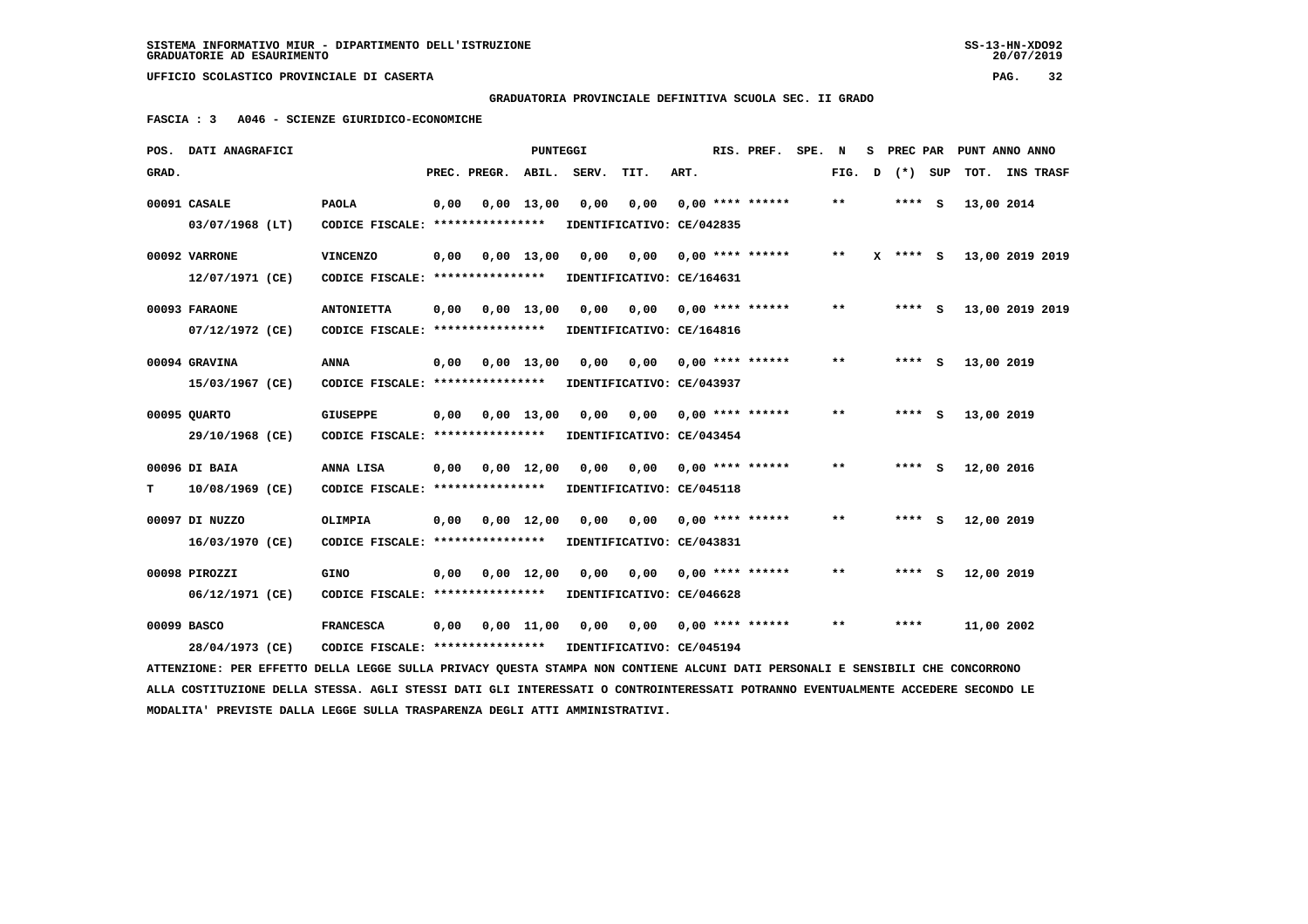# **GRADUATORIA PROVINCIALE DEFINITIVA SCUOLA SEC. II GRADO**

 **FASCIA : 3 A046 - SCIENZE GIURIDICO-ECONOMICHE**

| POS.  | DATI ANAGRAFICI                      |                                                       |      |              | PUNTEGGI   |       |                                   |      | RIS. PREF.         | SPE. N |        | s. | PREC PAR |     | PUNT ANNO ANNO |                  |
|-------|--------------------------------------|-------------------------------------------------------|------|--------------|------------|-------|-----------------------------------|------|--------------------|--------|--------|----|----------|-----|----------------|------------------|
| GRAD. |                                      |                                                       |      | PREC. PREGR. | ABIL.      | SERV. | TIT.                              | ART. |                    |        | FIG. D |    | $(* )$   | SUP | тот.           | <b>INS TRASF</b> |
|       | 00100 DEL GIUDICE<br>22/11/1970 (CE) | ROSARIO<br>CODICE FISCALE: ****************           | 0.00 |              | 0,00 11,00 | 0,00  | 0.00<br>IDENTIFICATIVO: CE/043982 |      | $0.00$ **** ****** |        | $* *$  |    | ****     | s   | 11,00 2007     |                  |
|       | 00101 FERRIERO<br>24/01/1971 (CE)    | <b>ANTONIETTA</b><br>CODICE FISCALE: **************** | 0.00 |              | 0,00 10,00 | 0,00  | 0.00<br>IDENTIFICATIVO: CE/050253 |      | $0.00$ **** ****** |        | $* *$  |    | ****     | s   | 10,00 2019     |                  |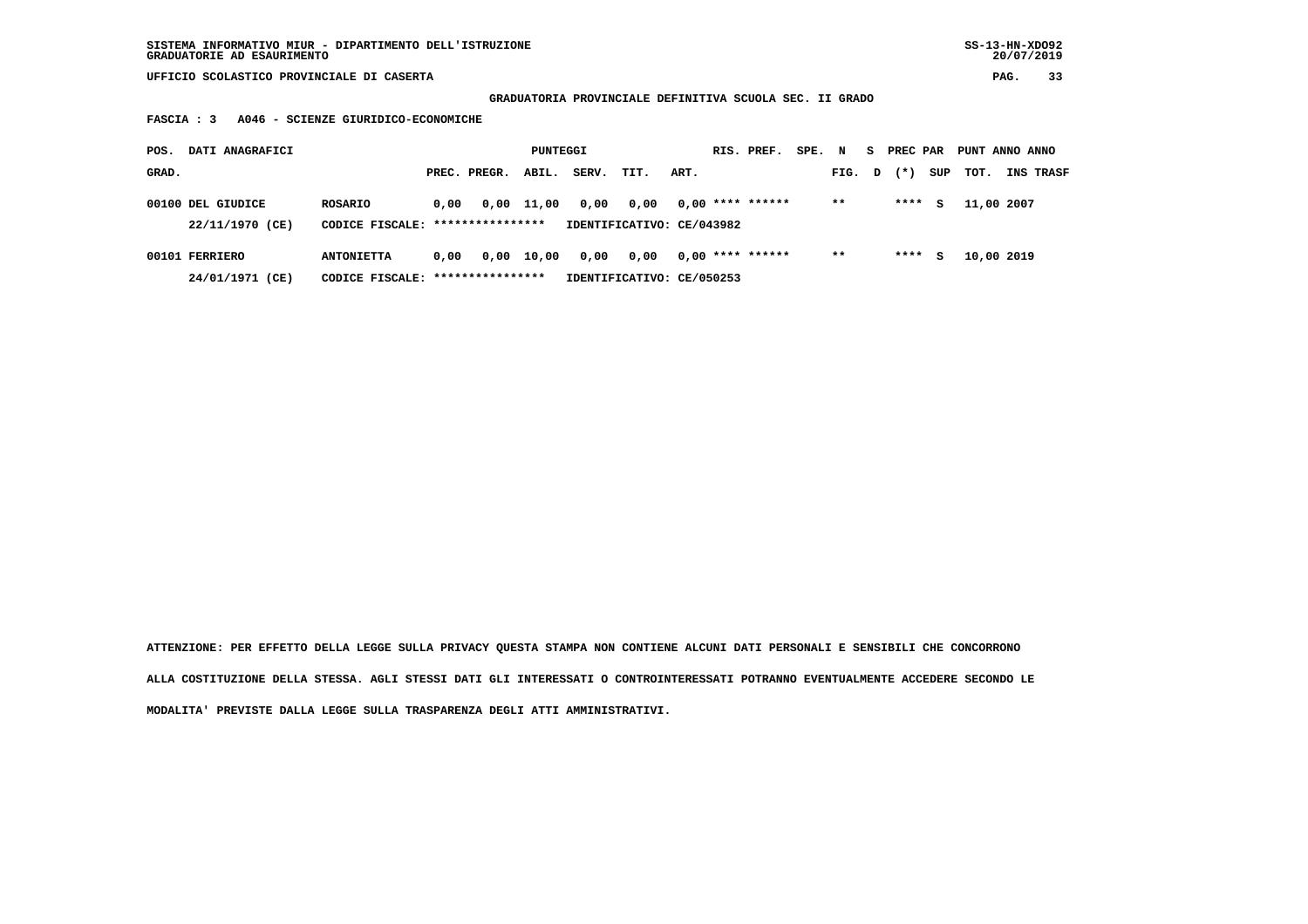# **GRADUATORIA PROVINCIALE DEFINITIVA SCUOLA SEC. II GRADO**

 **FASCIA : 4 A046 - SCIENZE GIURIDICO-ECONOMICHE**

| POS.  | DATI ANAGRAFICI |                                   |      |                    | PUNTEGGI     |       |                           |      | RIS. PREF.         | SPE. N |        | s. | PREC PAR |     | PUNT ANNO ANNO |                  |
|-------|-----------------|-----------------------------------|------|--------------------|--------------|-------|---------------------------|------|--------------------|--------|--------|----|----------|-----|----------------|------------------|
| GRAD. |                 |                                   |      | PREC. PREGR.       | ABIL.        | SERV. | TIT.                      | ART. |                    |        | FIG. D |    | $(*)$    | SUP | TOT.           | <b>INS TRASF</b> |
|       | 00102 BERTOLINO |                                   |      |                    |              |       |                           |      | $0.00$ **** ****** |        | $* *$  |    | ****     | S.  |                |                  |
|       |                 | <b>ANGELA</b>                     |      | $0,00 \quad 15,00$ | 0,00         | 18,00 | 0,00                      |      |                    |        |        |    |          |     | 33,00 2016     |                  |
|       | 20/03/1969 (CE) | CODICE FISCALE: ***************** |      |                    |              |       | IDENTIFICATIVO: CE/133536 |      |                    |        |        |    |          |     |                |                  |
|       |                 |                                   |      |                    |              |       |                           |      |                    |        |        |    |          |     |                |                  |
|       | 00103 MATTUCCI  | GIOVANNI                          | 0,00 | 0,00               | 12,00        | 6,00  | 0,00                      |      | $0,00$ **** ****** |        | $* *$  |    | ****     | s   | 18,00 2016     |                  |
|       | 02/09/1967 (CE) | CODICE FISCALE: ***************** |      |                    |              |       | IDENTIFICATIVO: CE/043871 |      |                    |        |        |    |          |     |                |                  |
|       |                 |                                   |      |                    |              |       |                           |      |                    |        |        |    |          |     |                |                  |
|       | 00104 RICCI     | PIER PAOLO                        | 0.00 | 0,00               | 13,00        | 2,00  | 0.00                      |      | $0.00$ **** ****** |        | $* *$  |    | ****     | S   | 15,00 2016     |                  |
|       | 02/07/1967 (CE) | CODICE FISCALE: ***************** |      |                    |              |       | IDENTIFICATIVO: CE/046487 |      |                    |        |        |    |          |     |                |                  |
|       |                 |                                   |      |                    |              |       |                           |      |                    |        |        |    |          |     |                |                  |
|       | 00105 AMATO     | MARIA                             | 0,00 |                    | $0,00$ 11,00 | 0,00  | 0,00                      |      | $0,00$ **** ****** |        | $* *$  |    | ****     | s   | 11,00 2016     |                  |
|       | 12/05/1973 (CE) | CODICE FISCALE: ***************** |      |                    |              |       | IDENTIFICATIVO: CE/045430 |      |                    |        |        |    |          |     |                |                  |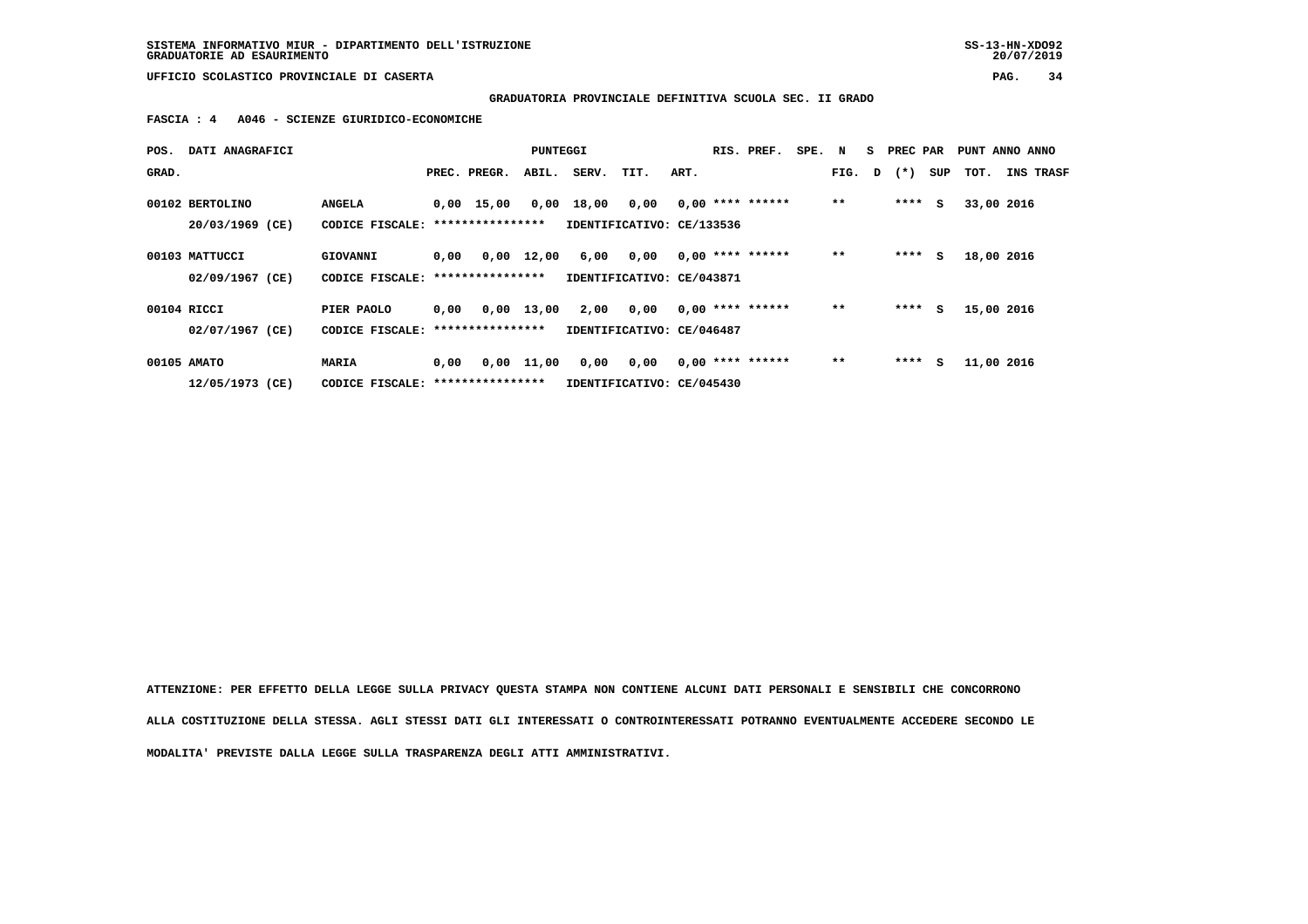**MODALITA' PREVISTE DALLA LEGGE SULLA TRASPARENZA DEGLI ATTI AMMINISTRATIVI.**

 **UFFICIO SCOLASTICO PROVINCIALE DI CASERTA PAG. 35**

 **GRADUATORIA PROVINCIALE DEFINITIVA SCUOLA SEC. II GRADO**

 **FASCIA : 3 A047 - SCIENZE MATEMATICHE APPLICATE**

|       | POS. DATI ANAGRAFICI                                                                                                            |                                                            |                                           | <b>PUNTEGGI</b> |                                                    |                            |      | RIS. PREF.                | SPE. N |        | S PREC PAR |                    | PUNT ANNO ANNO  |
|-------|---------------------------------------------------------------------------------------------------------------------------------|------------------------------------------------------------|-------------------------------------------|-----------------|----------------------------------------------------|----------------------------|------|---------------------------|--------|--------|------------|--------------------|-----------------|
| GRAD. |                                                                                                                                 |                                                            | PREC. PREGR. ABIL. SERV.                  |                 |                                                    | TIT.                       | ART. |                           |        | FIG. D | (*) SUP    |                    | TOT. INS TRASF  |
|       | 00001 TROIANO                                                                                                                   | <b>FERDINANDO</b>                                          |                                           |                 | 0,00 133,00 13,00 56,00 0,00                       |                            |      | $0,00$ **** ******        |        | $* *$  |            | **** S 202,00 2002 |                 |
|       | 18/01/1970 (CE)                                                                                                                 | CODICE FISCALE: *****************                          |                                           |                 | IDENTIFICATIVO: CE/046279                          |                            |      |                           |        |        |            |                    |                 |
|       | 00002 TARTAGLIONE                                                                                                               | <b>SALVATORE</b>                                           | $0.00 \quad 86.00 \quad 15.00 \quad 0.00$ |                 |                                                    | 0.00                       |      | 0,00 **** ******          |        | $* *$  |            | **** S 101,00 2014 |                 |
| т     | 01/05/1966 (CE)                                                                                                                 | CODICE FISCALE: *****************                          |                                           |                 | IDENTIFICATIVO: CE/026391                          |                            |      |                           |        |        |            |                    |                 |
|       | 00003 BUONANNO                                                                                                                  | <b>ANTONIO</b>                                             |                                           |                 | 0,00  0,00  14,00  18,00  0,00  0,00  ****  ****** |                            |      |                           |        | $* *$  | X **** S   | 32,00 2002         |                 |
|       | 29/09/1953 (CE)                                                                                                                 | CODICE FISCALE: ****************                           |                                           |                 | IDENTIFICATIVO: CE/044343                          |                            |      |                           |        |        |            |                    |                 |
|       | 00004 DIANA                                                                                                                     | LUIGI                                                      | 0,00 12,00 14,00                          |                 | 0,00                                               |                            |      |                           |        | $***$  | $***$ S    |                    | 26,00 2019 2004 |
|       | 17/02/1969 (CE)                                                                                                                 | CODICE FISCALE: ****************                           |                                           |                 | IDENTIFICATIVO: CE/050197                          |                            |      |                           |        |        |            |                    |                 |
|       | 00005 TAMBURRO                                                                                                                  | TIZIANA                                                    | $0,00$ $3,00$ $12,00$                     |                 | 6,00                                               |                            |      | $0,00$ $0,00$ **** ****** |        | $* *$  | $***$ S    | 21,00 2018         |                 |
|       | 19/02/1969 (CE)                                                                                                                 | CODICE FISCALE: ****************                           |                                           |                 | IDENTIFICATIVO: CE/045491                          |                            |      |                           |        |        |            |                    |                 |
|       | 00006 D'AUSILIO                                                                                                                 | ELISABETTA MA                                              | $0,00$ $0,00$ $11,00$                     |                 |                                                    | 8,00 0,00 0,00 **** ****** |      |                           |        | $***$  | **** S     |                    | 19,00 2019 2019 |
|       | 08/05/1966 (CE)                                                                                                                 | CODICE FISCALE: *****************                          |                                           |                 | IDENTIFICATIVO: CE/164693                          |                            |      |                           |        |        |            |                    |                 |
|       | 00007 PARENTE                                                                                                                   | <b>MATTIA</b>                                              | $0,00$ $3,00$ $14,00$                     |                 | 0,00                                               |                            |      | $0,00$ $0,00$ **** ****** |        | $* *$  | $***$ S    |                    | 17,00 2014 2004 |
| т     | 16/08/1963 (CE)                                                                                                                 | CODICE FISCALE: ****************                           |                                           |                 | IDENTIFICATIVO: CE/049683                          |                            |      |                           |        |        |            |                    |                 |
|       | 00008 MASULLO                                                                                                                   | <b>BARBARA</b>                                             | $0,00$ $0,00$ $12,00$                     |                 | 4,00                                               | 0,00                       |      | $0.00$ **** ******        |        | $***$  | $***$ S    |                    | 16,00 2019 2007 |
|       | 14/07/1970 (CE)                                                                                                                 | CODICE FISCALE: ****************                           |                                           |                 | IDENTIFICATIVO: CE/057558                          |                            |      |                           |        |        |            |                    |                 |
|       | 00009 DIODATO                                                                                                                   | <b>FILOMENA</b>                                            | $0,00$ $3,00$ $13,00$ $0,00$              |                 |                                                    |                            |      | 0,00 0,00 **** ******     |        | $* *$  | $***$ S    | 16,00 2019         |                 |
|       | 16/06/1968 (EE)                                                                                                                 | CODICE FISCALE: **************** IDENTIFICATIVO: CE/043845 |                                           |                 |                                                    |                            |      |                           |        |        |            |                    |                 |
|       | ATTENZIONE: PER EFFETTO DELLA LEGGE SULLA PRIVACY QUESTA STAMPA NON CONTIENE ALCUNI DATI PERSONALI E SENSIBILI CHE CONCORRONO   |                                                            |                                           |                 |                                                    |                            |      |                           |        |        |            |                    |                 |
|       | ALLA COSTITUZIONE DELLA STESSA. AGLI STESSI DATI GLI INTERESSATI O CONTROINTERESSATI POTRANNO EVENTUALMENTE ACCEDERE SECONDO LE |                                                            |                                           |                 |                                                    |                            |      |                           |        |        |            |                    |                 |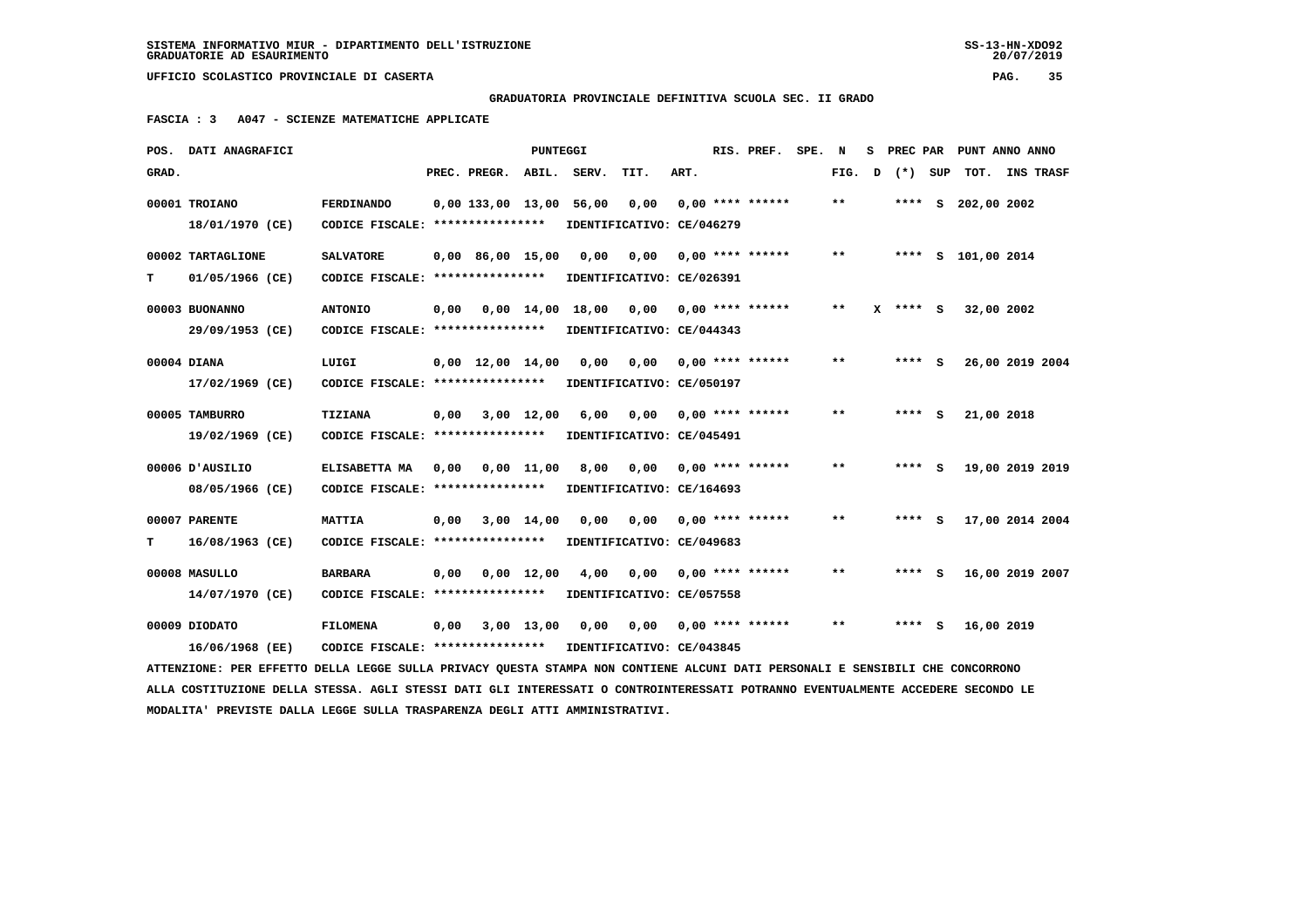**GRADUATORIA PROVINCIALE DEFINITIVA SCUOLA SEC. II GRADO**

 **FASCIA : 3 A047 - SCIENZE MATEMATICHE APPLICATE**

| POS.  | DATI ANAGRAFICI  |                                   |      |              | PUNTEGGI     |       |                           |      | RIS. PREF.         | SPE. N |       | S. | PREC PAR |     | PUNT ANNO ANNO  |                  |
|-------|------------------|-----------------------------------|------|--------------|--------------|-------|---------------------------|------|--------------------|--------|-------|----|----------|-----|-----------------|------------------|
| GRAD. |                  |                                   |      | PREC. PREGR. | ABIL.        | SERV. | TIT.                      | ART. |                    |        | FIG.  | D  | $(* )$   | SUP | TOT.            | <b>INS TRASF</b> |
|       | 00010 IESCE      | LIBERO                            | 0,00 |              | $0,00$ 14,00 | 0,00  | 0,00                      |      | $0,00$ **** ****** |        | $**$  |    | ****     | s   | 14,00 2019 2019 |                  |
|       | 11/06/1969 (CE)  | CODICE FISCALE: ***************** |      |              |              |       | IDENTIFICATIVO: CE/164667 |      |                    |        |       |    |          |     |                 |                  |
|       | 00011 GENNARIONE | <b>DIANA</b>                      | 0,00 |              | $0,00$ 14,00 | 0,00  | 0,00                      |      | $0.00$ **** ****** |        | $* *$ |    | ****     | s   | 14,00 2019      |                  |
|       | 03/11/1975 (CE)  | CODICE FISCALE: ***************** |      |              |              |       | IDENTIFICATIVO: CE/043761 |      |                    |        |       |    |          |     |                 |                  |
|       | 00012 MONACO     | MARIA                             | 0.00 | 0,00         | 12,00        | 0,00  | 0,00                      |      | $0.00$ **** ****** |        | $* *$ |    | ****     | s   | 12,00 2019      |                  |
|       | 03/08/1968 (CE)  | CODICE FISCALE: ****************  |      |              |              |       | IDENTIFICATIVO: CE/046403 |      |                    |        |       |    |          |     |                 |                  |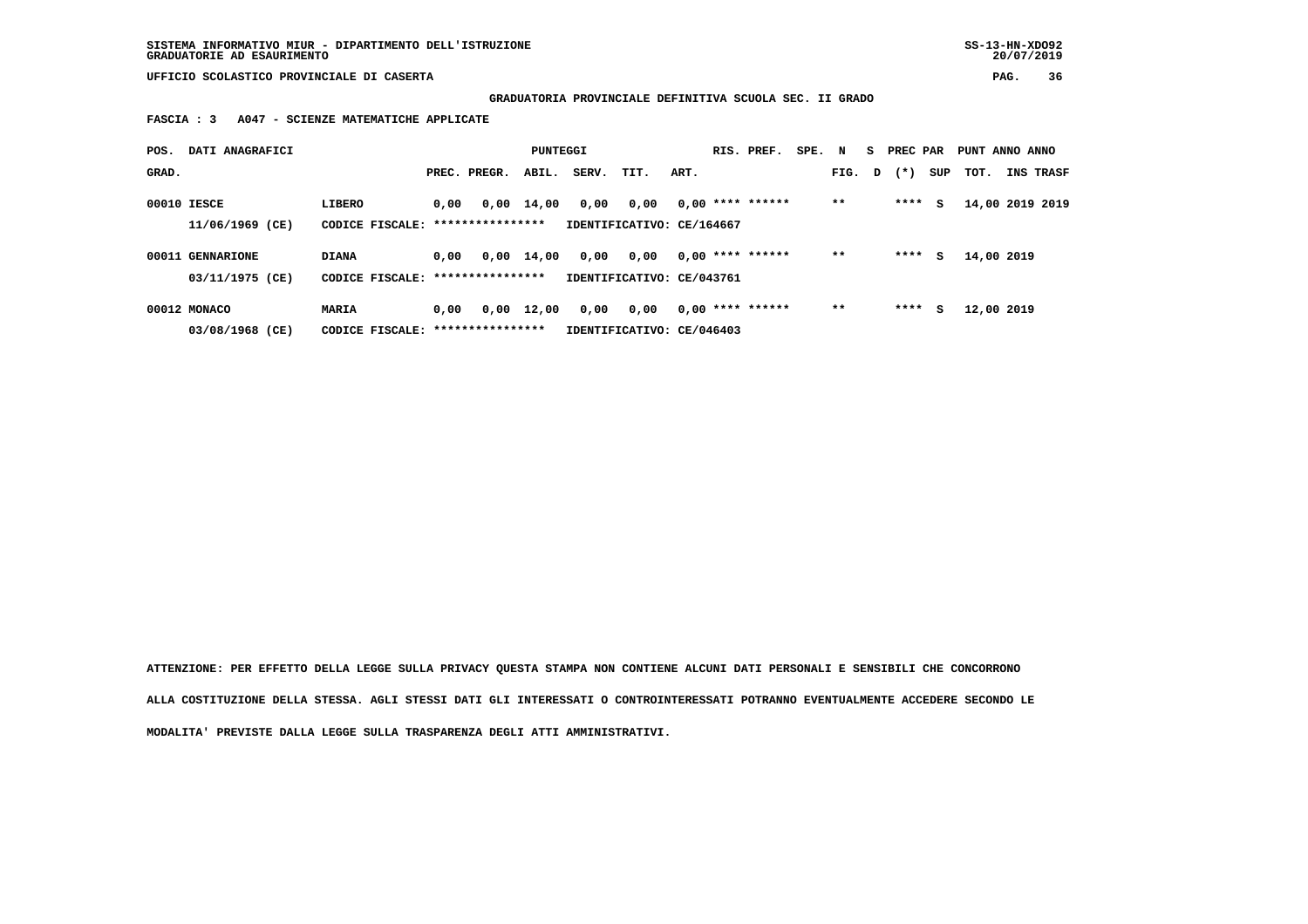#### **GRADUATORIA PROVINCIALE DEFINITIVA SCUOLA SEC. II GRADO**

 **FASCIA : 3 A048 - SCIENZE MOTORIE E SPORTIVE NEGLI ISTITUTI DI ISTRUZIONE SECONDARIA DI II GRADO**

| POS.       | <b>DATI ANAGRAFICI</b> |                                  |      |                                                           | PUNTEGGI   |       |                           |      | RIS. PREF.           | SPE. | N            | s | PREC PAR |     | PUNT ANNO ANNO  |                  |
|------------|------------------------|----------------------------------|------|-----------------------------------------------------------|------------|-------|---------------------------|------|----------------------|------|--------------|---|----------|-----|-----------------|------------------|
| GRAD.      |                        |                                  |      | PREC. PREGR.                                              | ABIL.      | SERV. | TIT.                      | ART. |                      |      | FIG.         | D | $(*)$    | SUP | TOT.            | <b>INS TRASF</b> |
|            | 00001 LUCIANO          | <b>ANDREA</b>                    |      | 0,00 114,00 15,00                                         |            | 56,00 | 0,00                      |      | $0.00$ **** ******   |      | $\star\star$ |   | ****     |     | S 185,00 2019   |                  |
|            | 20/08/1967 (CE)        | CODICE FISCALE: **************** |      |                                                           |            |       | IDENTIFICATIVO: CE/022555 |      |                      |      |              |   |          |     |                 |                  |
|            | 00002 PETTERUTI        | <b>STEFANIA</b>                  |      | $0,00$ 76,00 18,00                                        |            | 0,00  | 0,00                      |      | $0.00$ **** ******   |      | $\star\star$ |   | ****     | s   | 94,00 2019      |                  |
|            | 24/12/1975 (CE)        | CODICE FISCALE:                  |      | ****************                                          |            |       | IDENTIFICATIVO: CE/056490 |      |                      |      |              |   |          |     |                 |                  |
|            | 00003 D'ALESSANDRO     | LOREDANA MARI                    | 0,00 |                                                           | 8,00 15,00 | 24,00 | 0,00                      |      | $0.00$ **** ******   |      | $\star\star$ |   | ****     | s   | 47,00 2019 2004 |                  |
|            | 27/02/1967 (BN)        | CODICE FISCALE: **************** |      |                                                           |            |       | IDENTIFICATIVO: CE/050258 |      |                      |      |              |   |          |     |                 |                  |
| 00004 IZZO |                        | GIOVANNI                         |      | $0.00$ $22.00$ $16.00$                                    |            | 0.00  | 0.00                      |      | $0.00$ **** ****** T |      | $* *$        |   | $***$ S  |     | 38,00 2019      |                  |
|            | 17/05/1970 (CE)        | CODICE FISCALE:                  |      | ****************                                          |            |       | IDENTIFICATIVO: CE/056187 |      |                      |      |              |   |          |     |                 |                  |
|            | 00005 PAGLIUCA         | <b>GENNARO</b>                   |      | $0,00$ 19,00 14,00                                        |            | 0,00  | 0,00                      |      | $0.00$ **** ******   |      | $\star\star$ |   | $***$ S  |     | 33,00 2019      |                  |
|            | 09/05/1961 (CE)        | CODICE FISCALE:                  |      | ****************                                          |            |       | IDENTIFICATIVO: CE/004162 |      |                      |      |              |   |          |     |                 |                  |
|            | 00006 GUARRIELLO       | <b>ALBERTO</b>                   |      |                                                           |            | 0,00  | 0,00                      |      | $0.00$ **** ******   |      | $\star\star$ |   | $***$ S  |     | 17,00 2019      |                  |
|            | 28/01/1965 (CE)        |                                  |      | $0,00$ 17,00<br>0,00<br>CODICE FISCALE: ***************** |            |       | IDENTIFICATIVO: CE/022219 |      |                      |      |              |   |          |     |                 |                  |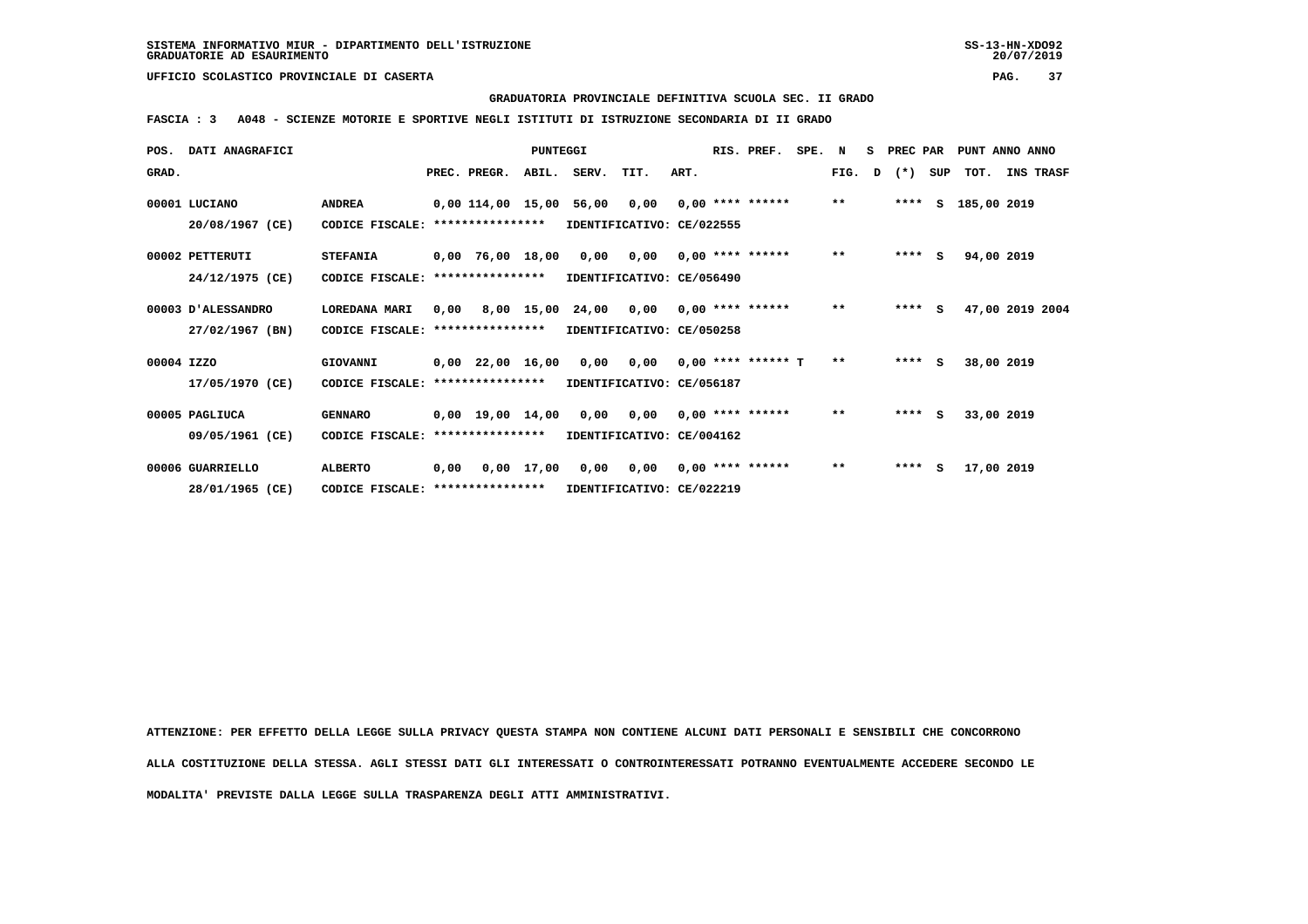**GRADUATORIA PROVINCIALE DEFINITIVA SCUOLA SEC. II GRADO**

 **FASCIA : 3 A050 - SCIENZE NATURALI, CHIMICHE E BIOLOGICHE**

| POS.  | DATI ANAGRAFICI                                                                                                                 |                                                            |      |                       | PUNTEGGI     |                                         |                           |      | RIS. PREF.           | SPE. | N            | s            |         |         | PREC PAR PUNT ANNO ANNO |                 |  |
|-------|---------------------------------------------------------------------------------------------------------------------------------|------------------------------------------------------------|------|-----------------------|--------------|-----------------------------------------|---------------------------|------|----------------------|------|--------------|--------------|---------|---------|-------------------------|-----------------|--|
| GRAD. |                                                                                                                                 |                                                            |      | PREC. PREGR.          | ABIL.        | SERV.                                   | TIT.                      | ART. |                      |      | FIG.         | $\mathbf{D}$ |         | (*) SUP | TOT. INS TRASF          |                 |  |
|       | 00001 GUARNIERI                                                                                                                 | <b>DANIELA</b>                                             |      | $0,00$ 29,00 42,00    |              | 0,00                                    | 0,00                      |      | $0.00$ **** ******   |      | $* *$        |              | **** S  |         | 71,00 2019              |                 |  |
|       | 19/05/1980 (NA)                                                                                                                 | CODICE FISCALE: ****************                           |      |                       |              |                                         | IDENTIFICATIVO: CE/056592 |      |                      |      |              |              |         |         |                         |                 |  |
|       |                                                                                                                                 |                                                            |      |                       |              |                                         |                           |      |                      |      |              |              |         |         |                         |                 |  |
|       | 00002 PERILLO                                                                                                                   | <b>GERARDINA</b>                                           |      |                       |              | 0,00 20,00 11,00 34,00                  | 0,00                      |      | $0.00$ **** ******   |      | $**$         |              | **** S  |         |                         | 65,00 2019 2004 |  |
|       | 11/02/1960 (CE)                                                                                                                 | CODICE FISCALE: ****************                           |      |                       |              |                                         | IDENTIFICATIVO: CE/050207 |      |                      |      |              |              |         |         |                         |                 |  |
|       | 00003 D'ANDREA                                                                                                                  | <b>ASSUNTA</b>                                             | 0.00 |                       |              | 3,00 41,00 12,00                        | 3,00                      |      | $0.00$ **** ****** T |      | $\star\star$ |              | **** S  |         |                         | 59,00 2019 2004 |  |
|       | 30/06/1962 (NA)                                                                                                                 | CODICE FISCALE: *****************                          |      |                       |              |                                         | IDENTIFICATIVO: CE/049763 |      |                      |      |              |              |         |         |                         |                 |  |
|       |                                                                                                                                 |                                                            |      |                       |              |                                         |                           |      |                      |      |              |              |         |         |                         |                 |  |
|       | 00004 DI LILLO                                                                                                                  | <b>NICOLA</b>                                              |      |                       |              | 0,00 31,00 16,00 12,00                  | 0,00                      |      | $0.00$ **** ******   |      | $* *$        |              | $***$ S |         | 59,00 2019              |                 |  |
|       | 03/09/1967 (CE)                                                                                                                 | CODICE FISCALE: ****************                           |      |                       |              |                                         | IDENTIFICATIVO: CE/043434 |      |                      |      |              |              |         |         |                         |                 |  |
|       | 00005 BUCCIGROSSI                                                                                                               | <b>VITTORIA</b>                                            | 0,00 |                       |              | 6,00 12,00 18,00 18,00 0,00 **** ****** |                           |      |                      |      | $**$         |              | **** S  |         | 54,00 2019              |                 |  |
|       | 17/01/1972 (NA)                                                                                                                 | CODICE FISCALE: ****************                           |      |                       |              | IDENTIFICATIVO: CE/048516               |                           |      |                      |      |              |              |         |         |                         |                 |  |
|       | 00006 NATALE                                                                                                                    | MAURIZIO                                                   |      | $0,00$ 23,00 15,00    |              | 0,00                                    | 0,00                      |      | $0.00$ **** ******   |      | $* *$        |              | $***$ S |         | 38,00 2019              |                 |  |
|       |                                                                                                                                 |                                                            |      |                       |              |                                         |                           |      |                      |      |              |              |         |         |                         |                 |  |
|       | 25/02/1963 (CE)                                                                                                                 | CODICE FISCALE: ****************                           |      |                       |              |                                         | IDENTIFICATIVO: CE/025405 |      |                      |      |              |              |         |         |                         |                 |  |
|       | 00007 ROSSI                                                                                                                     | <b>MARIA GRAZIA</b>                                        | 0.00 | 8,00 12,00            |              | 6,00                                    | 0.00                      |      | $0.00$ **** ******   |      | $* *$        | x            | **** S  |         |                         | 26,00 2019 2019 |  |
|       | 17/01/1964 (CE)                                                                                                                 | CODICE FISCALE: ****************                           |      |                       |              |                                         | IDENTIFICATIVO: CE/164936 |      |                      |      |              |              |         |         |                         |                 |  |
|       | 00008 COLLETTA                                                                                                                  | <b>CLAUDIA</b>                                             | 0.00 |                       | $0.00$ 17.00 | 0.00                                    | 0.00                      |      | $0.00$ **** ******   |      | **           |              | ****    |         | 17,00 2019              |                 |  |
|       |                                                                                                                                 |                                                            |      |                       |              |                                         |                           |      |                      |      |              |              |         |         |                         |                 |  |
|       | 31/07/1972 (CE)                                                                                                                 | CODICE FISCALE: ****************                           |      |                       |              |                                         | IDENTIFICATIVO: CE/044565 |      |                      |      |              |              |         |         |                         |                 |  |
|       | 00009 CRETELLA                                                                                                                  | <b>ALFREDO</b>                                             |      | $0,00$ $4,00$ $12,00$ |              | 0,00                                    | 0,00                      |      | $0.00$ **** ******   |      | $* *$        |              | ****    |         | 16,00 2019 2019         |                 |  |
|       | 06/08/1973 (NA)                                                                                                                 | CODICE FISCALE: **************** IDENTIFICATIVO: CE/164878 |      |                       |              |                                         |                           |      |                      |      |              |              |         |         |                         |                 |  |
|       | ATTENZIONE: PER EFFETTO DELLA LEGGE SULLA PRIVACY QUESTA STAMPA NON CONTIENE ALCUNI DATI PERSONALI E SENSIBILI CHE CONCORRONO   |                                                            |      |                       |              |                                         |                           |      |                      |      |              |              |         |         |                         |                 |  |
|       | ALLA COSTITUZIONE DELLA STESSA. AGLI STESSI DATI GLI INTERESSATI O CONTROINTERESSATI POTRANNO EVENTUALMENTE ACCEDERE SECONDO LE |                                                            |      |                       |              |                                         |                           |      |                      |      |              |              |         |         |                         |                 |  |
|       | MODALITA' PREVISTE DALLA LEGGE SULLA TRASPARENZA DEGLI ATTI AMMINISTRATIVI.                                                     |                                                            |      |                       |              |                                         |                           |      |                      |      |              |              |         |         |                         |                 |  |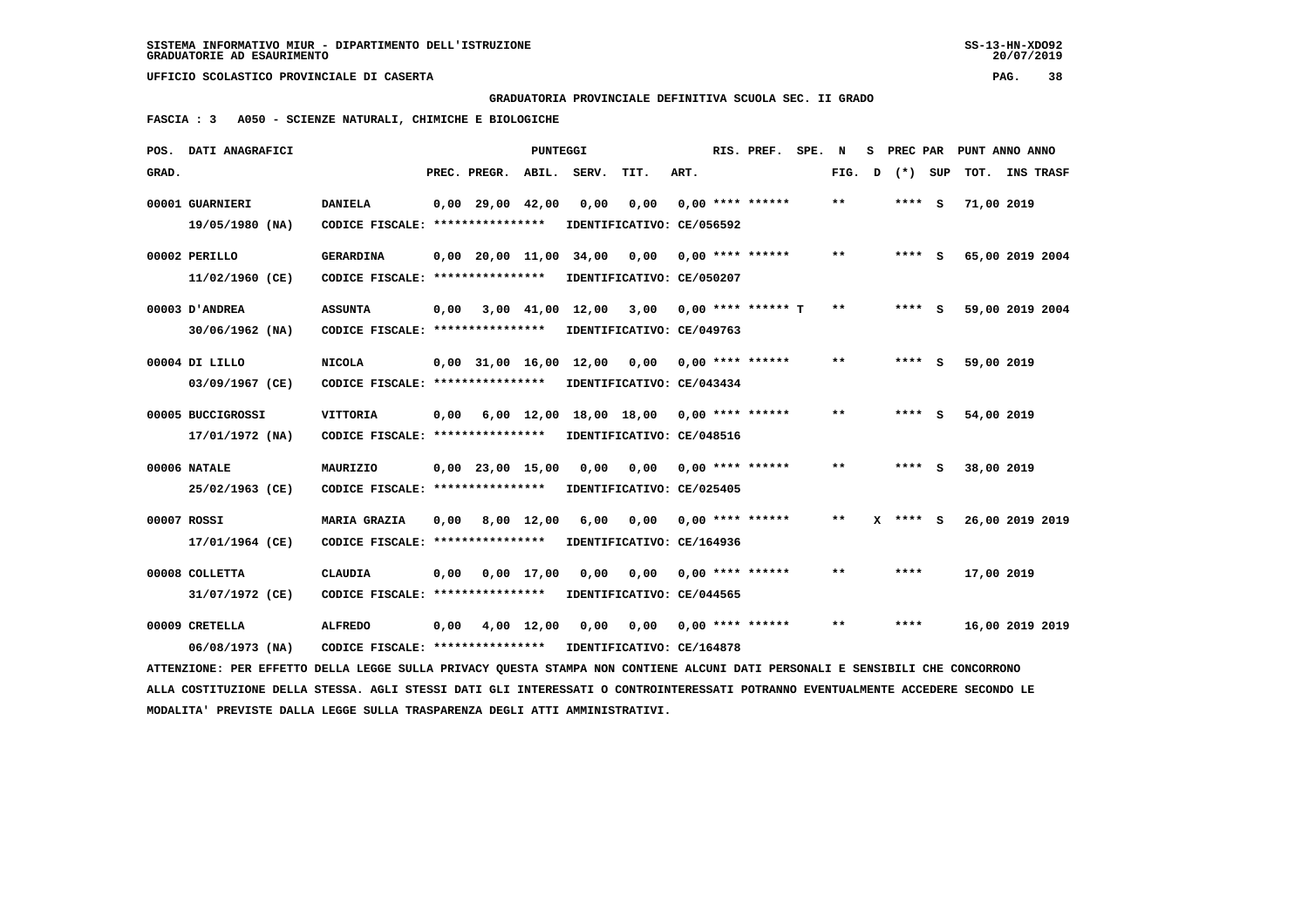**GRADUATORIA PROVINCIALE DEFINITIVA SCUOLA SEC. II GRADO**

 **FASCIA : 3 A050 - SCIENZE NATURALI, CHIMICHE E BIOLOGICHE**

| POS.  | DATI ANAGRAFICI                  |                                           |      |              | PUNTEGGI     |       |                                   |      | RIS. PREF.         | SPE. N |       | S.           | PREC PAR |     | PUNT ANNO ANNO |                  |
|-------|----------------------------------|-------------------------------------------|------|--------------|--------------|-------|-----------------------------------|------|--------------------|--------|-------|--------------|----------|-----|----------------|------------------|
| GRAD. |                                  |                                           |      | PREC. PREGR. | ABIL.        | SERV. | TIT.                              | ART. |                    |        | FIG.  | $\mathbf{D}$ | $(* )$   | SUP | тот.           | <b>INS TRASF</b> |
|       | 00010 CORVINO<br>14/06/1970 (CE) | LUIGI<br>CODICE FISCALE: **************** | 0.00 | 0,00         | 13,00        | 0,00  | 0,00<br>IDENTIFICATIVO: CE/042922 |      | $0,00$ **** ****** |        | $* *$ |              | ****     | s   | 13,00 2019     |                  |
|       |                                  |                                           |      |              |              |       |                                   |      |                    |        |       |              |          |     |                |                  |
|       | 00011 PALUMBO                    | <b>ROSANNA</b>                            | 0.00 |              | $0,00$ 13,00 | 0,00  | 0.00                              |      | $0,00$ **** ****** |        | $* *$ |              | ****     | s   | 13,00 2019     |                  |
|       | 06/09/1967 (CE)                  | CODICE FISCALE: *****************         |      |              |              |       | IDENTIFICATIVO: CE/043313         |      |                    |        |       |              |          |     |                |                  |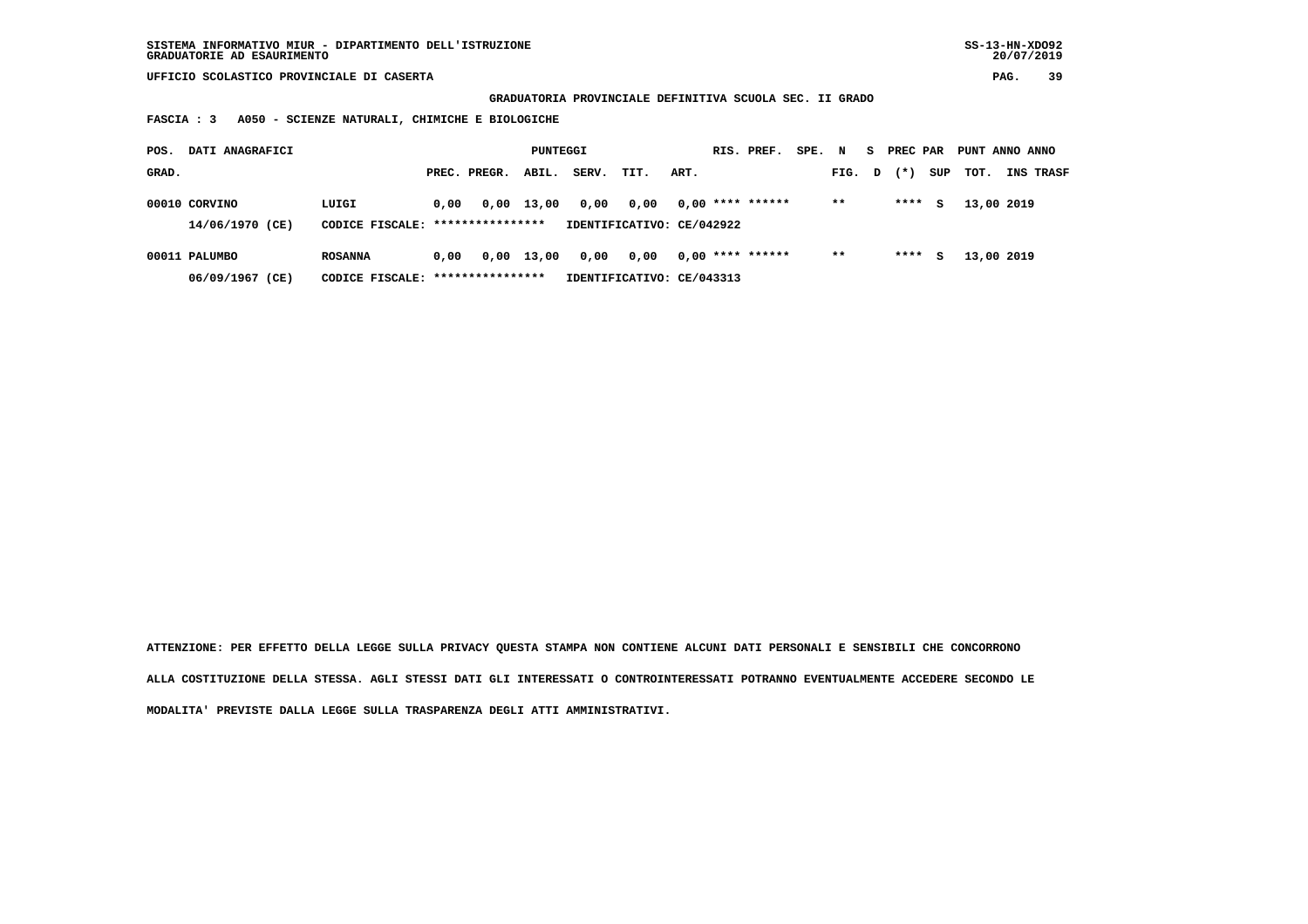| SISTEMA INFORMATIVO MIUR - DIPARTIMENTO DELL'ISTRUZIONE | $SS-13-HN-XDO92$ |
|---------------------------------------------------------|------------------|
| GRADUATORIE AD ESAURIMENTO                              | 20/07/2019       |
|                                                         |                  |

 **GRADUATORIA PROVINCIALE DEFINITIVA SCUOLA SEC. II GRADO**

 **FASCIA : 3 A052 - SCIENZE, TECNOLOGIE E TECNICHE DI PRODUZIONI ANIMALI**

| POS.  | DATI ANAGRAFICI |                                  |      |                    | PUNTEGGI |       |      |                                         | RIS. PREF. SPE. N |              |  | S PREC PAR PUNT ANNO ANNO |                  |
|-------|-----------------|----------------------------------|------|--------------------|----------|-------|------|-----------------------------------------|-------------------|--------------|--|---------------------------|------------------|
| GRAD. |                 |                                  |      | PREC. PREGR. ABIL. |          | SERV. | TIT. | ART.                                    |                   | $FIG. D (*)$ |  | SUP TOT.                  | <b>INS TRASF</b> |
|       | 00001 VENTRONE  | IOLE                             | 0.00 |                    |          |       |      | 0,00 18,00 84,00 21,00 0,00 **** ****** |                   | $\star\star$ |  | **** S 123,00 2016        |                  |
| т     | 19/01/1982 (CE) | CODICE FISCALE: **************** |      |                    |          |       |      | IDENTIFICATIVO: CE/163348               |                   |              |  |                           |                  |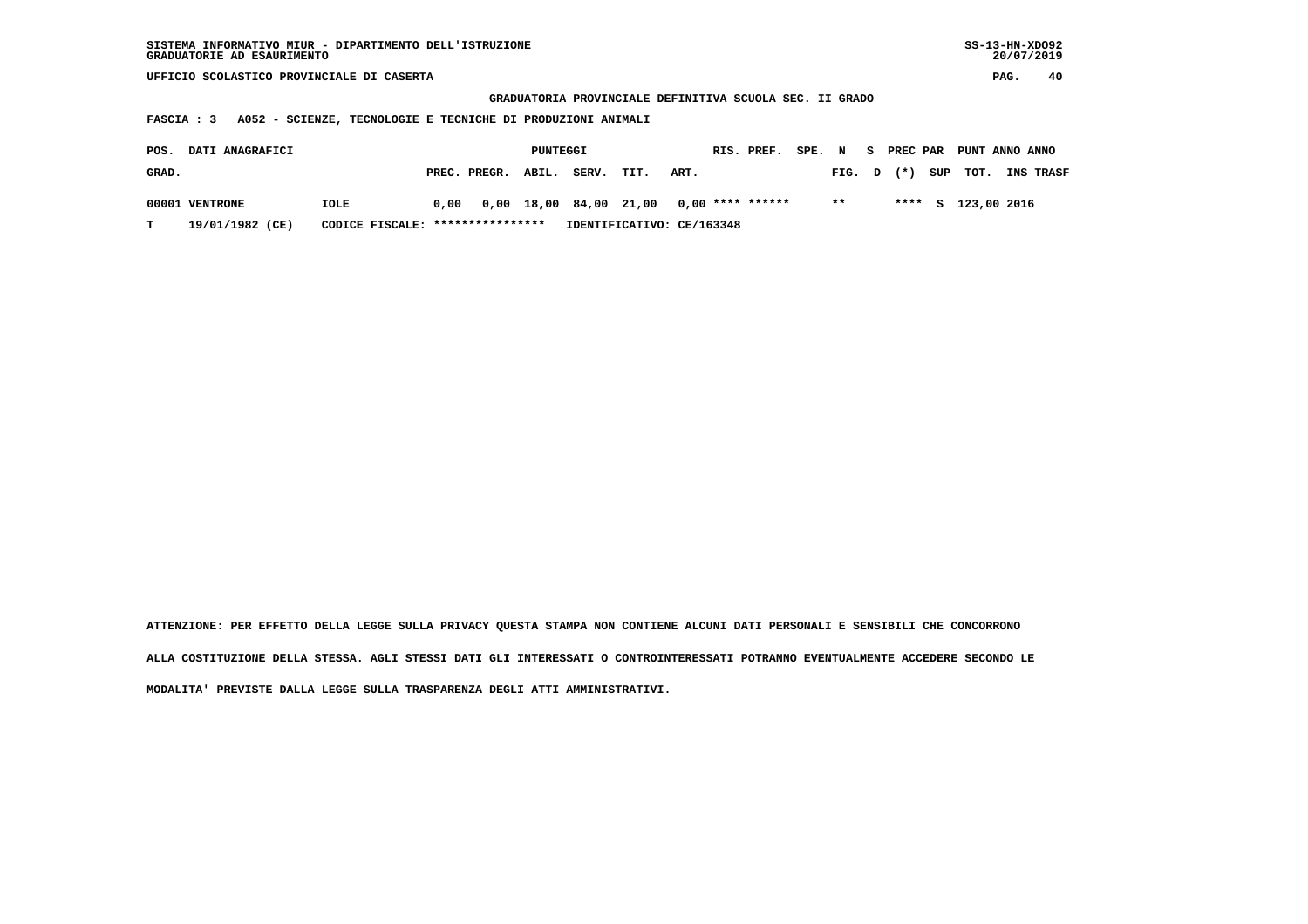**SISTEMA INFORMATIVO MIUR - DIPARTIMENTO DELL'ISTRUZIONE SS-13-HN-XDO92 GRADUATORIE AD ESAURIMENTO 20/07/2019**

 $20/07/2019$ 

 **UFFICIO SCOLASTICO PROVINCIALE DI CASERTA PAG. 41**

 **GRADUATORIA PROVINCIALE DEFINITIVA SCUOLA SEC. II GRADO**

 **FASCIA : 3 A054 - STORIA DELL'ARTE**

| POS.  | <b>DATI ANAGRAFICI</b> |                                   |      |                                                        | <b>PUNTEGGI</b> |                                          |                                          |      | RIS. PREF.         | SPE. N |       |   | S PREC PAR   |     | PUNT ANNO ANNO |            |                  |
|-------|------------------------|-----------------------------------|------|--------------------------------------------------------|-----------------|------------------------------------------|------------------------------------------|------|--------------------|--------|-------|---|--------------|-----|----------------|------------|------------------|
| GRAD. |                        |                                   |      | PREC. PREGR.                                           | ABIL.           | SERV.                                    | TIT.                                     | ART. |                    |        | FIG.  | D | $(\star)$    | SUP | тот.           |            | <b>INS TRASF</b> |
|       | 00001 DI STASIO        | <b>FILOMENA</b>                   | 0,00 |                                                        |                 | $6,00$ 16,00 42,00 0,00 0,00 **** ****** |                                          |      |                    |        | $***$ |   | $***$ S      |     |                | 64,00 2002 |                  |
|       | 12/12/1959 (CE)        | CODICE FISCALE:                   |      | ****************                                       |                 | IDENTIFICATIVO: CE/045120                |                                          |      |                    |        |       |   |              |     |                |            |                  |
|       | 00002 CARDONE          | CARLO                             | 0,00 |                                                        | 0,00 13,00      |                                          | 36,00 0,00                               |      | $0.00$ **** ****** |        | $***$ |   | $***$ S      |     |                | 49,00 2016 |                  |
|       | 22/09/1960 (CE)        | CODICE FISCALE: ***************** |      |                                                        |                 | IDENTIFICATIVO: CE/042913                |                                          |      |                    |        |       |   |              |     |                |            |                  |
|       | 00003 RAFFONE          | MARIALIDIA                        | 0,00 |                                                        | $6,00$ $40,00$  |                                          | $0,00$ $3,00$ $0,00$ $***$ **** ****** T |      |                    |        | $* *$ |   | X **** S     |     |                | 49,00 2019 |                  |
|       | 29/10/1974 (CE)        | CODICE FISCALE:                   |      | ****************                                       |                 | IDENTIFICATIVO: CE/048490                |                                          |      |                    |        |       |   |              |     |                |            |                  |
|       | 00004 MARINO           | <b>GIOVANNA</b>                   | 0,00 |                                                        | $0,00$ 14,00    | 0,00                                     | 0,00                                     |      | $0,00$ **** ****** |        | $***$ |   | $X$ **** $S$ |     |                |            | 14,00 2019 2019  |
|       | 15/12/1969 (CE)        | CODICE FISCALE:                   |      | ****************                                       |                 | IDENTIFICATIVO: CE/164709                |                                          |      |                    |        |       |   |              |     |                |            |                  |
|       | 00005 CINQUE           | <b>NICOLA</b>                     | 0,00 |                                                        |                 | 0,00                                     | 0,00                                     |      | $0,00$ **** ****** |        | $* *$ |   | ****         | S.  |                | 14,00 2019 |                  |
|       | 23/01/1966 (CE)        |                                   |      | $0,00 \quad 14,00$<br>CODICE FISCALE: **************** |                 |                                          | IDENTIFICATIVO: CE/043750                |      |                    |        |       |   |              |     |                |            |                  |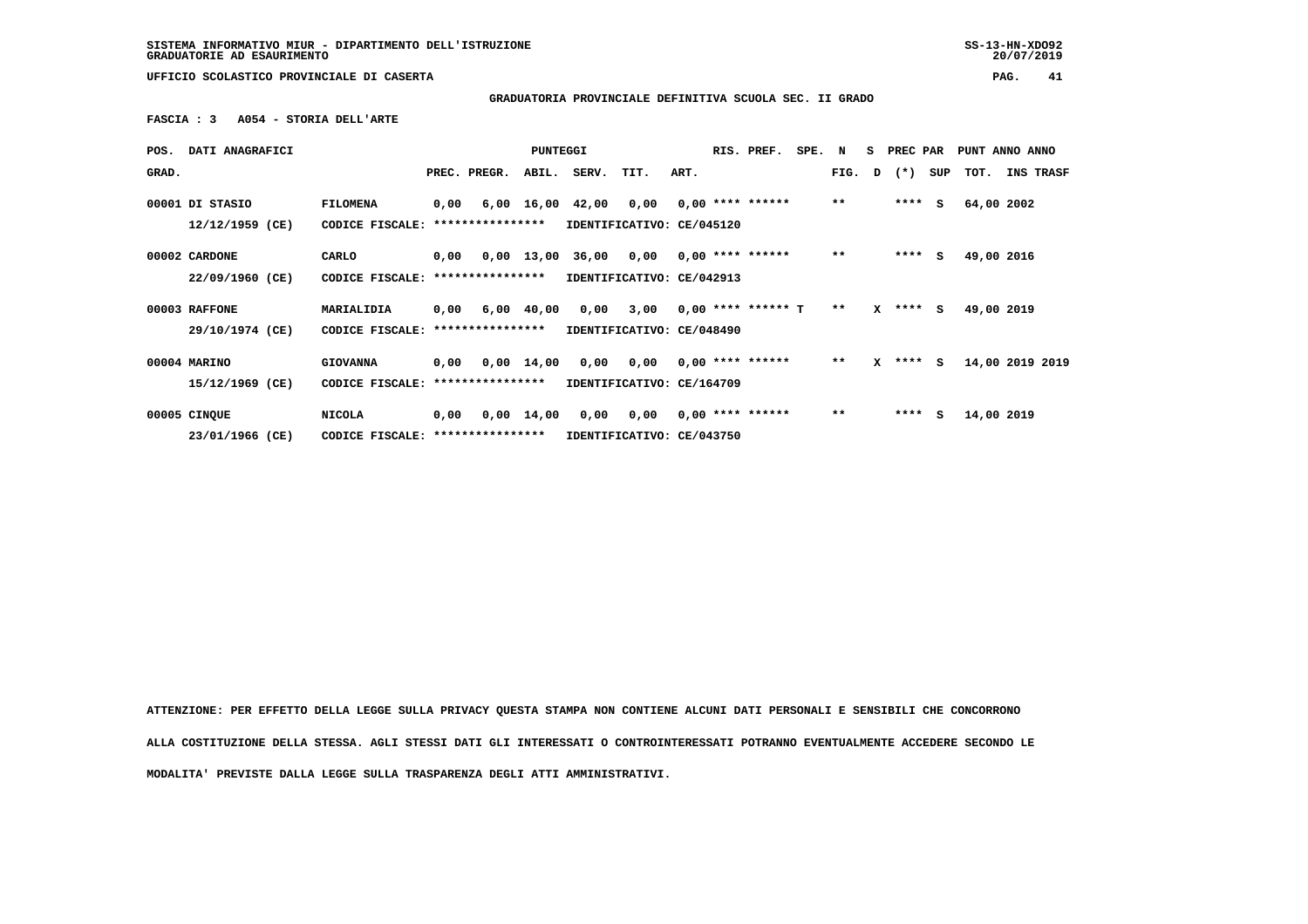**GRADUATORIA PROVINCIALE DEFINITIVA SCUOLA SEC. II GRADO**

 **FASCIA : 3 A066 - TRATTAMENTO TESTI, DATI ED APPLICAZIONI. INFORMATICA**

| POS.  | DATI ANAGRAFICI   |                                   |      | PUNTEGGI         |                    | RIS. PREF.                | SPE. N                     |      |                      | S PREC PAR |              | PUNT ANNO ANNO |              |     |      |            |                  |
|-------|-------------------|-----------------------------------|------|------------------|--------------------|---------------------------|----------------------------|------|----------------------|------------|--------------|----------------|--------------|-----|------|------------|------------------|
| GRAD. |                   |                                   |      | PREC. PREGR.     | ABIL.              | SERV.                     | TIT.                       | ART. |                      |            | FIG.         | D              | $(*)$        | SUP | TOT. |            | <b>INS TRASF</b> |
|       | 00001 IORIO       | <b>ANGELO</b>                     | 0,00 |                  | $0,00 \quad 12,00$ |                           | 0,00 15,00                 |      | $0.00$ **** ******   |            | $\star\star$ |                | $***$ S      |     |      | 27,00 2019 |                  |
|       | 30/06/1973 (CE)   | CODICE FISCALE: ***************** |      |                  |                    | IDENTIFICATIVO: CE/326468 |                            |      |                      |            |              |                |              |     |      |            |                  |
|       | 00002 BORRELLI    | <b>SERGIO</b>                     | 0,00 |                  | 2,00 14,00         | 0,00                      | 6,00                       |      | $0.00$ **** ******   |            | $\star\star$ |                | $X$ **** $S$ |     |      | 22,00 2019 |                  |
|       | 02/03/1965 (CE)   | CODICE FISCALE:                   |      | **************** |                    | IDENTIFICATIVO: CE/007860 |                            |      |                      |            |              |                |              |     |      |            |                  |
|       | 00003 VALENTINO   | GIOVANNI                          | 0,00 |                  | $0.00$ 15.00       |                           | 0,00 3,00                  |      | $0.00$ **** ******   |            | $* *$        |                | ****         |     |      | 18,00 2017 |                  |
| T.    | 26/10/1972 (CE)   | CODICE FISCALE:                   |      | **************** |                    | IDENTIFICATIVO: CE/156465 |                            |      |                      |            |              |                |              |     |      |            |                  |
|       | 00004 TRAMONTANO  | <b>PAOLA</b>                      | 0,00 |                  | $0,00$ 15,00       | 0,00                      | 3,00                       |      | $0.00$ **** ******   |            | $***$        |                | ****         |     |      | 18,00 2017 |                  |
| т     | $14/07/1976$ (NA) | CODICE FISCALE:                   |      | **************** |                    | IDENTIFICATIVO: CE/164670 |                            |      |                      |            |              |                |              |     |      |            |                  |
|       | 00005 MAZZETTINO  | <b>FIORELLA</b>                   | 0,00 |                  | 0,00 17,00         |                           | 0,00 0,00 0,00 **** ****** |      |                      |            | $***$        |                | ****         |     |      | 17,00 2019 |                  |
| т     | 28/03/1979 (CE)   | CODICE FISCALE:                   |      | **************** |                    | IDENTIFICATIVO: CE/164686 |                            |      |                      |            |              |                |              |     |      |            |                  |
|       | 00006 DI MEO      | <b>MARIO</b>                      | 0,00 |                  | 3,00 13,00         | 0,00                      | 0,00                       |      | $0.00$ **** ****** T |            | $**$         |                | $***$ S      |     |      | 16,00 2000 |                  |
|       | 14/10/1963 (CE)   | CODICE FISCALE: ****************  |      |                  |                    | IDENTIFICATIVO: CE/025665 |                            |      |                      |            |              |                |              |     |      |            |                  |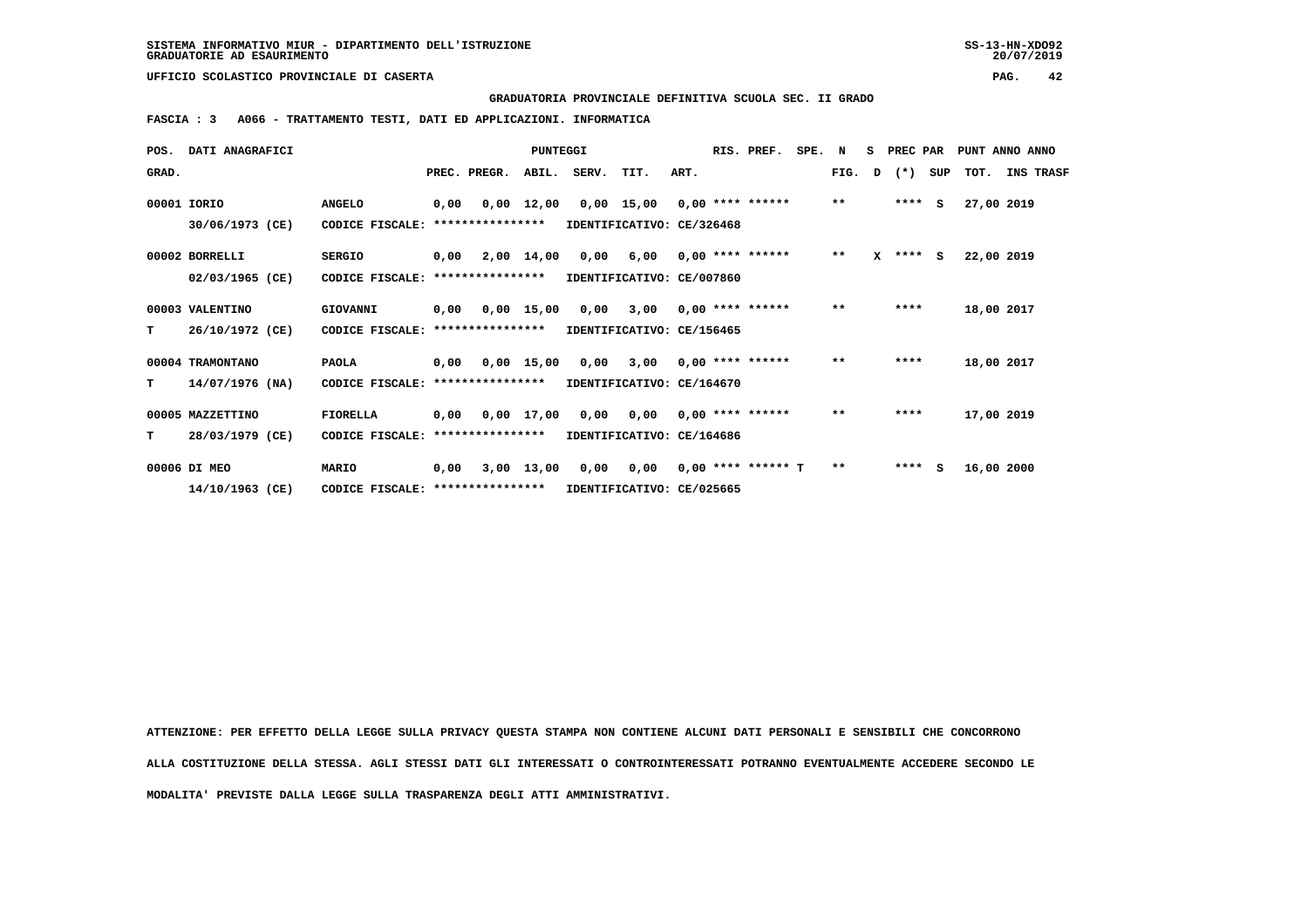| $SS-13-HN-XDO92$<br>SISTEMA INFORMATIVO MIUR - DIPARTIMENTO DELL'ISTRUZIONE<br>GRADUATORIE AD ESAURIMENTO |                                   |                           |                      |                           |                   |  |  |  |  |  |  |  |  |
|-----------------------------------------------------------------------------------------------------------|-----------------------------------|---------------------------|----------------------|---------------------------|-------------------|--|--|--|--|--|--|--|--|
| UFFICIO SCOLASTICO PROVINCIALE DI CASERTA                                                                 |                                   |                           |                      |                           |                   |  |  |  |  |  |  |  |  |
| GRADUATORIA PROVINCIALE DEFINITIVA SCUOLA SEC. II GRADO                                                   |                                   |                           |                      |                           |                   |  |  |  |  |  |  |  |  |
| B003 - LABORATORI DI FISICA<br>FASCIA : 1                                                                 |                                   |                           |                      |                           |                   |  |  |  |  |  |  |  |  |
| DATI ANAGRAFICI<br>POS.                                                                                   |                                   | PUNTEGGI                  | RIS. PREF.<br>SPE. N | S PREC PAR                | PUNT ANNO ANNO    |  |  |  |  |  |  |  |  |
| GRAD.                                                                                                     | ABIL.<br>PREC. PREGR.             | SERV.<br>TIT.             | ART.                 | $^{(*)}$<br>SUP<br>FIG. D | TOT.<br>INS TRASF |  |  |  |  |  |  |  |  |
| 00001 BORRELLI<br><b>SERGIO</b>                                                                           | 0,00<br>14,00<br>0,00             | 0,00<br>0,00              | $0.00$ **** ******   | $* *$<br>****<br>x<br>s   | 14,00 2019        |  |  |  |  |  |  |  |  |
| 02/03/1965 (CE)                                                                                           | CODICE FISCALE: ***************** | IDENTIFICATIVO: CE/007860 |                      |                           |                   |  |  |  |  |  |  |  |  |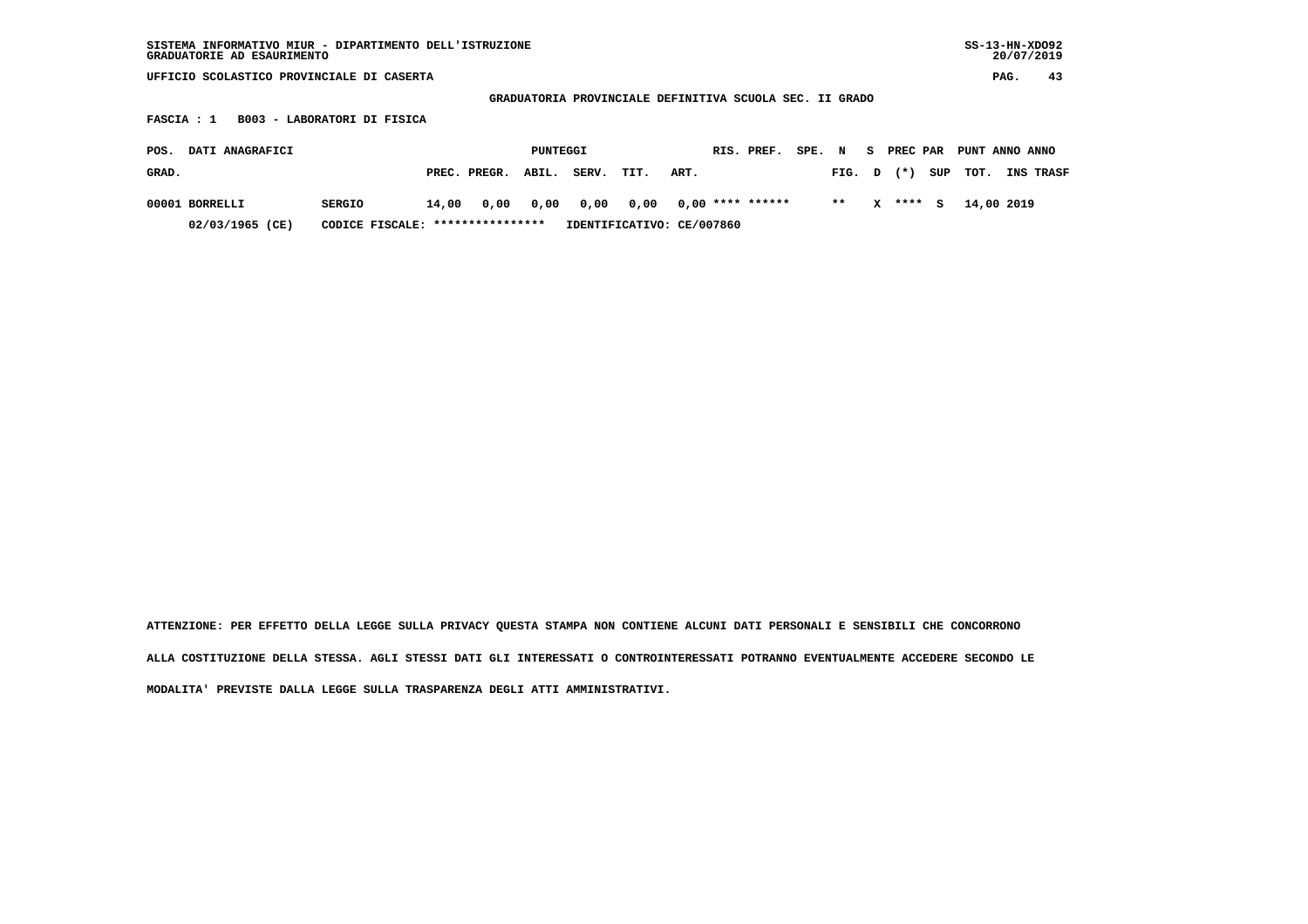| SISTEMA INFORMATIVO MIUR - DIPARTIMENTO DELL'ISTRUZIONE<br>GRADUATORIE AD ESAURIMENTO |                                                     |      |              |          |       |                           |      |                    |  |        |        |    |          |      | $SS-13-HN-XDO92$<br>20/07/2019 |            |           |  |
|---------------------------------------------------------------------------------------|-----------------------------------------------------|------|--------------|----------|-------|---------------------------|------|--------------------|--|--------|--------|----|----------|------|--------------------------------|------------|-----------|--|
| UFFICIO SCOLASTICO PROVINCIALE DI CASERTA                                             |                                                     |      |              |          |       |                           |      |                    |  |        |        |    |          | PAG. | 44                             |            |           |  |
| GRADUATORIA PROVINCIALE DEFINITIVA SCUOLA SEC. II GRADO                               |                                                     |      |              |          |       |                           |      |                    |  |        |        |    |          |      |                                |            |           |  |
| B003 - LABORATORI DI FISICA<br>FASCIA : 3                                             |                                                     |      |              |          |       |                           |      |                    |  |        |        |    |          |      |                                |            |           |  |
| POS.                                                                                  | DATI ANAGRAFICI                                     |      |              | PUNTEGGI |       |                           |      | RIS. PREF.         |  | SPE. N |        | S. | PREC PAR |      | PUNT ANNO ANNO                 |            |           |  |
| GRAD.                                                                                 |                                                     |      | PREC. PREGR. | ABIL.    | SERV. | TIT.                      | ART. |                    |  |        | FIG. D |    | $(* )$   | SUP  | TOT.                           |            | INS TRASF |  |
| 00002 DI FEOLA                                                                        | <b>SIMEONE</b>                                      | 0.00 | 0,00         | 16,00    | 0,00  | 3,00                      |      | $0,00$ **** ****** |  |        | $***$  |    | ****     |      |                                | 19,00 2017 |           |  |
| т                                                                                     | 06/06/1994 (CE)<br>CODICE FISCALE: **************** |      |              |          |       | IDENTIFICATIVO: CE/164651 |      |                    |  |        |        |    |          |      |                                |            |           |  |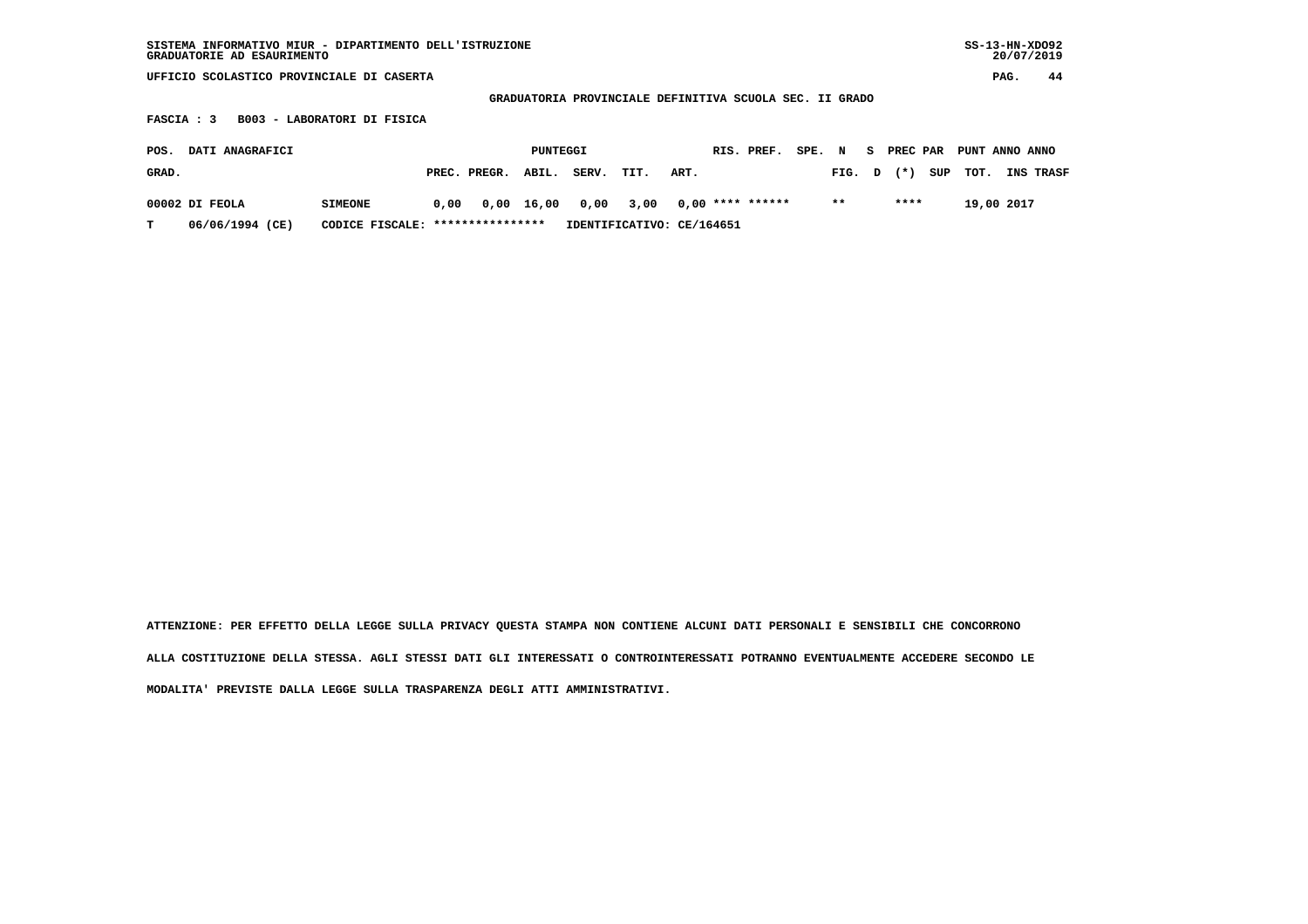## **GRADUATORIA PROVINCIALE DEFINITIVA SCUOLA SEC. II GRADO**

 **FASCIA : 3 B006 - LABORATORIO DI ODONTOTECNICA**

| POS.<br>DATI ANAGRAFICI            |                                                          |      |              |            | PUNTEGGI |                                   |      |  | RIS. PREF.         | SPE. | N      | S. | PREC PAR |     | PUNT ANNO ANNO |                 |
|------------------------------------|----------------------------------------------------------|------|--------------|------------|----------|-----------------------------------|------|--|--------------------|------|--------|----|----------|-----|----------------|-----------------|
| GRAD.                              |                                                          |      | PREC. PREGR. | ABIL.      | SERV.    | TIT.                              | ART. |  |                    |      | FIG. D |    | $(* )$   | SUP | тот.           | INS TRASF       |
| 00001 PALMA<br>31/07/1989 (EE)     | <b>EDUARD GABRIE</b><br>CODICE FISCALE: **************** | 0,00 |              | 0,00 17,00 | 56,00    | 9,00<br>IDENTIFICATIVO: CE/156406 |      |  | $0.00$ **** ****** |      | $* *$  |    | ****     | s   | 82,00 2019     |                 |
| 00002 DEL PRETE<br>03/07/1962 (BN) | CAMILLO<br>CODICE FISCALE: *****************             | 0.00 | 3,00         | 13,00      | 0,00     | 3,00<br>IDENTIFICATIVO: CE/164887 |      |  | $0.00$ **** ****** |      | $* *$  |    | ****     | s   |                | 19,00 2019 2019 |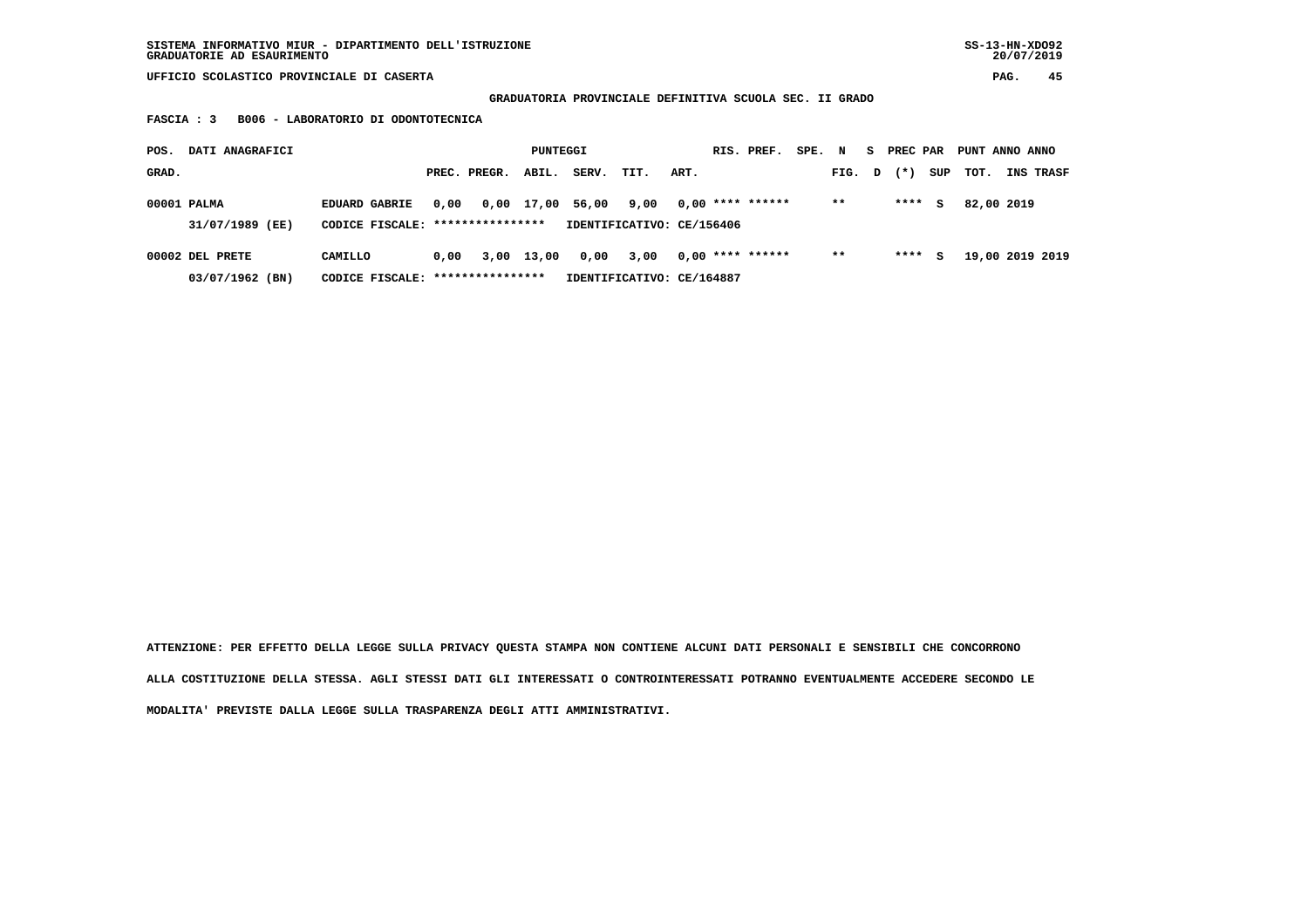| $SS-13-HN-XDO92$<br>SISTEMA INFORMATIVO MIUR - DIPARTIMENTO DELL'ISTRUZIONE<br>GRADUATORIE AD ESAURIMENTO |                       |               |                      |                        |                          |  |  |  |  |  |  |  |  |
|-----------------------------------------------------------------------------------------------------------|-----------------------|---------------|----------------------|------------------------|--------------------------|--|--|--|--|--|--|--|--|
| UFFICIO SCOLASTICO PROVINCIALE DI CASERTA                                                                 |                       |               |                      |                        |                          |  |  |  |  |  |  |  |  |
| GRADUATORIA PROVINCIALE DEFINITIVA SCUOLA SEC. II GRADO                                                   |                       |               |                      |                        |                          |  |  |  |  |  |  |  |  |
| B009 - LABORATORI DI SCIENZE E TECNOLOGIE AERONAUTICHE<br>FASCIA : 3                                      |                       |               |                      |                        |                          |  |  |  |  |  |  |  |  |
|                                                                                                           |                       |               |                      |                        |                          |  |  |  |  |  |  |  |  |
| DATI ANAGRAFICI<br>POS.                                                                                   | PUNTEGGI              |               | RIS. PREF.<br>SPE. N | PREC PAR<br>S.         | PUNT ANNO ANNO           |  |  |  |  |  |  |  |  |
| GRAD.                                                                                                     | ABIL.<br>PREC. PREGR. | SERV.<br>TIT. | ART.                 | SUP<br>$(*)$<br>FIG. D | TOT.<br><b>INS TRASF</b> |  |  |  |  |  |  |  |  |
|                                                                                                           |                       |               |                      |                        |                          |  |  |  |  |  |  |  |  |
| 00001 RAZZANO<br><b>SIRIANA</b>                                                                           | $0,00$ 48,00 18,00    | 38,00<br>3,00 | $0,00$ **** ******   | $* *$<br>****<br>S.    | 107,00 2015              |  |  |  |  |  |  |  |  |
| 12/04/1988 (CE)<br>****************<br>IDENTIFICATIVO: CE/147964<br>т<br>CODICE FISCALE:                  |                       |               |                      |                        |                          |  |  |  |  |  |  |  |  |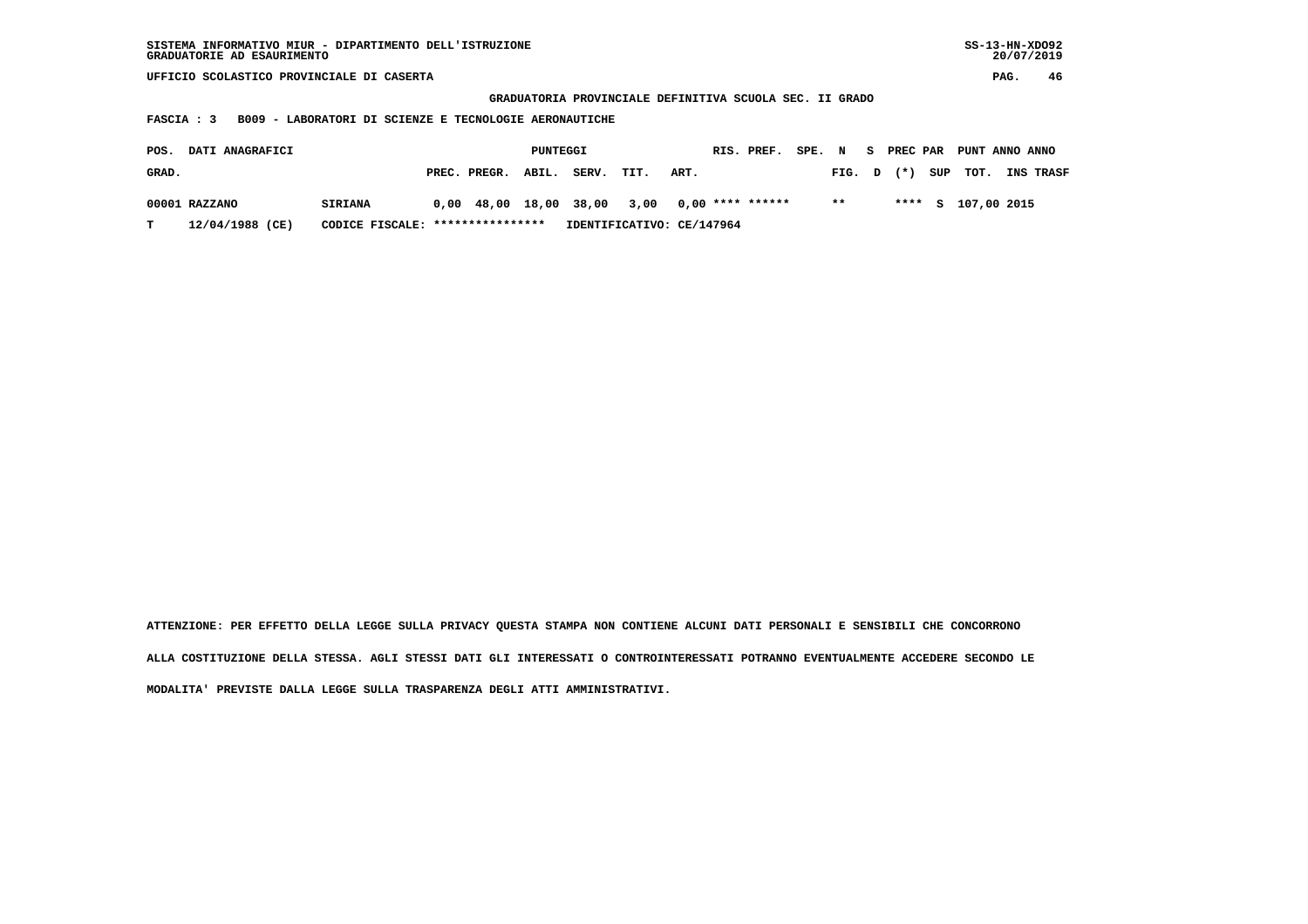| SISTEMA INFORMATIVO MIUR - DIPARTIMENTO DELL'ISTRUZIONE | SS-13-HN-XD092 |
|---------------------------------------------------------|----------------|
| GRADUATORIE AD ESAURIMENTO                              | 20/07/2019     |

 **GRADUATORIA PROVINCIALE DEFINITIVA SCUOLA SEC. II GRADO**

 **FASCIA : 3 B010 - LABORATORI DI SCIENZE E TECNOLOGIE DELLE COSTRUZIONI AERONAUTICHE**

| <b>DATI ANAGRAFICI</b><br>POS. |                 |                                  |      | PUNTEGGI           | RIS. PREF. |                 |                           |      |  | SPE. N           |  | S PREC PAR |       |          | PUNT ANNO ANNO |                  |
|--------------------------------|-----------------|----------------------------------|------|--------------------|------------|-----------------|---------------------------|------|--|------------------|--|------------|-------|----------|----------------|------------------|
| GRAD.                          |                 |                                  |      | PREC. PREGR. ABIL. |            | SERV.           | TIT.                      | ART. |  |                  |  | FIG. D     | $(*)$ | SUP TOT. |                | <b>INS TRASF</b> |
|                                | 00001 DI FEOLA  | <b>SIMEONE</b>                   | 0.00 |                    |            | 0,00 16,00 8,00 | 3,00                      |      |  | 0,00 **** ****** |  | $* *$      | ****  |          | 27,00 2017     |                  |
| T.                             | 06/06/1994 (CE) | CODICE FISCALE: **************** |      |                    |            |                 | IDENTIFICATIVO: CE/164651 |      |  |                  |  |            |       |          |                |                  |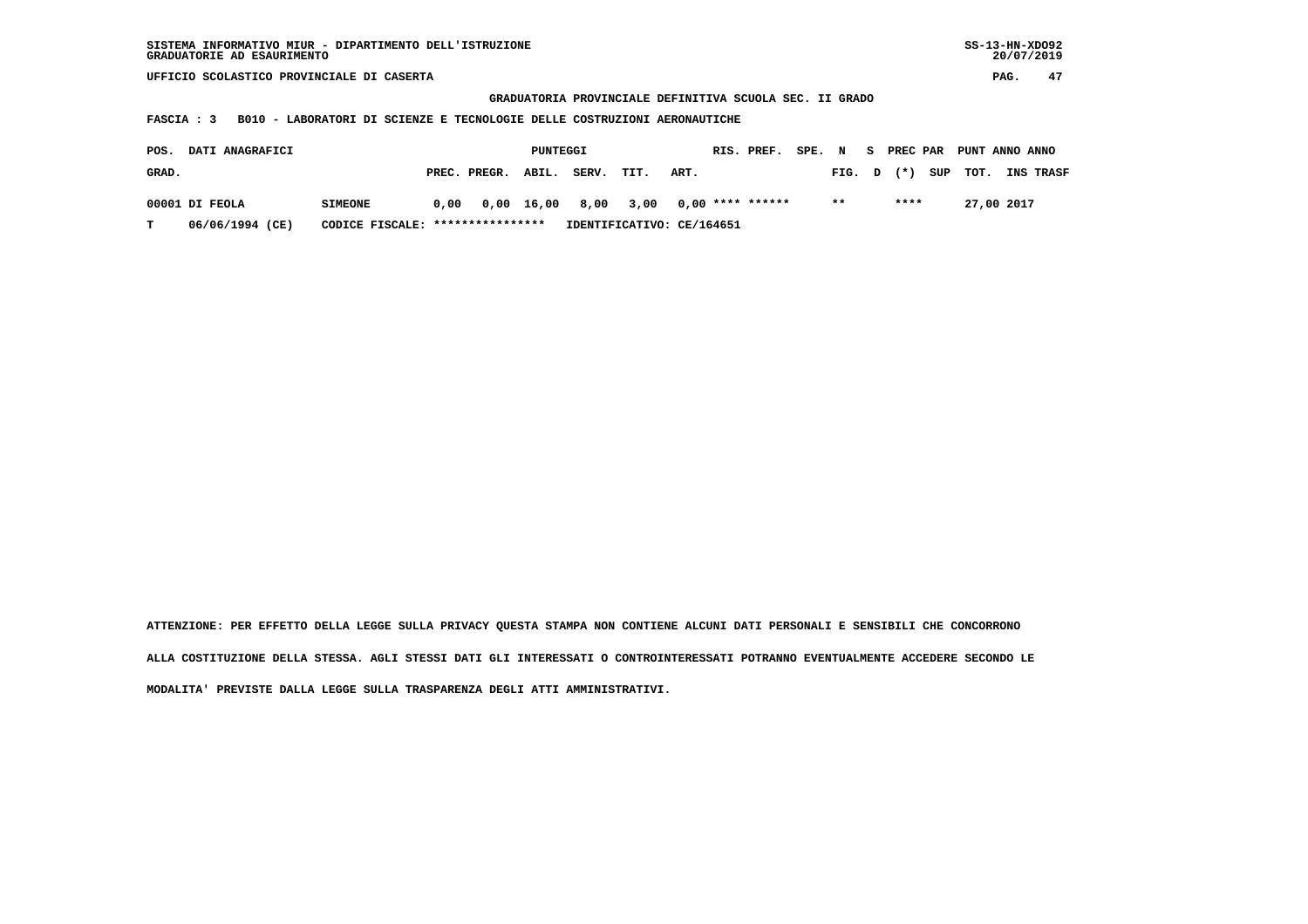| $SS-13-HN-XDO92$<br>SISTEMA INFORMATIVO MIUR - DIPARTIMENTO DELL'ISTRUZIONE<br>GRADUATORIE AD ESAURIMENTO          |                           |  |  |  |  |  |  |  |  |  |  |  |
|--------------------------------------------------------------------------------------------------------------------|---------------------------|--|--|--|--|--|--|--|--|--|--|--|
| UFFICIO SCOLASTICO PROVINCIALE DI CASERTA                                                                          |                           |  |  |  |  |  |  |  |  |  |  |  |
| GRADUATORIA PROVINCIALE DEFINITIVA SCUOLA SEC. II GRADO                                                            |                           |  |  |  |  |  |  |  |  |  |  |  |
| B011 - LABORATORI DI SCIENZE E TECNOLOGIE AGRARIE<br>FASCIA : 3                                                    |                           |  |  |  |  |  |  |  |  |  |  |  |
|                                                                                                                    |                           |  |  |  |  |  |  |  |  |  |  |  |
| DATI ANAGRAFICI<br>PUNTEGGI<br>RIS. PREF.<br>SPE. N<br>POS.                                                        | S PREC PAR PUNT ANNO ANNO |  |  |  |  |  |  |  |  |  |  |  |
| SUP<br>GRAD.<br>PREC. PREGR.<br>ABIL.<br>SERV.<br>ART.<br>$(* )$<br>TIT.<br>FIG. D                                 | тот.<br>INS TRASF         |  |  |  |  |  |  |  |  |  |  |  |
| $0,00$ **** ******<br>$***$<br>****<br><b>FRANCESCO</b><br>0,00 11,00<br>0,00<br>6,00<br>00001 VERDE<br>0,00<br>S. | 17,00 2019                |  |  |  |  |  |  |  |  |  |  |  |
| CODICE FISCALE: *****************<br>27/02/1980 (NA)<br>IDENTIFICATIVO: CE/158276                                  |                           |  |  |  |  |  |  |  |  |  |  |  |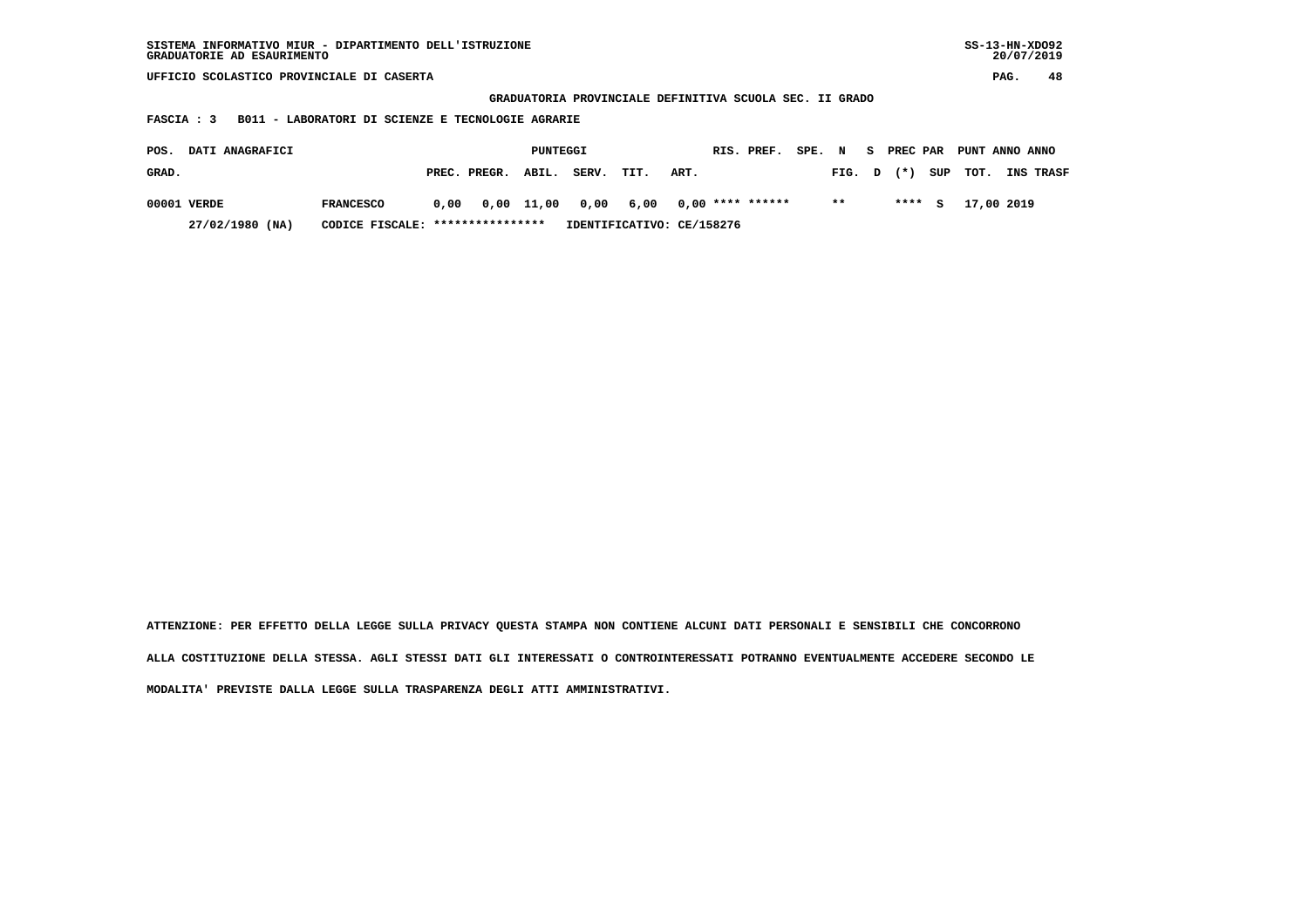| SISTEMA INFORMATIVO MIUR - DIPARTIMENTO DELL'ISTRUZIONE | SS-13-HN-XD092 |
|---------------------------------------------------------|----------------|
| GRADUATORIE AD ESAURIMENTO                              | 20/07/2019     |

 **GRADUATORIA PROVINCIALE DEFINITIVA SCUOLA SEC. II GRADO**

 **FASCIA : 3 B012 - LABORATORI DI SCIENZE E TECNOLOGIE CHIMICHE E MICROBIOLOGICHE**

| POS.<br><b>DATI ANAGRAFICI</b> |                 |                                  |      | RIS. PREF. SPE. N S PREC PAR PUNT ANNO ANNO<br>PUNTEGGI |       |                                        |      |  |  |        |        |          |            |                  |
|--------------------------------|-----------------|----------------------------------|------|---------------------------------------------------------|-------|----------------------------------------|------|--|--|--------|--------|----------|------------|------------------|
| GRAD.                          |                 |                                  |      | PREC. PREGR. ABIL.                                      | SERV. | TIT.                                   | ART. |  |  | FIG. D | $(* )$ | SUP TOT. |            | <b>INS TRASF</b> |
|                                | 00001 RUSSO     | GEMMA                            | 0.00 |                                                         |       | 0,00 16,00 34,00 0,00 0,00 **** ****** |      |  |  | $* *$  | ****   |          | 50,00 2017 |                  |
|                                | 16/02/1991 (CE) | CODICE FISCALE: **************** |      |                                                         |       | IDENTIFICATIVO: CE/160884              |      |  |  |        |        |          |            |                  |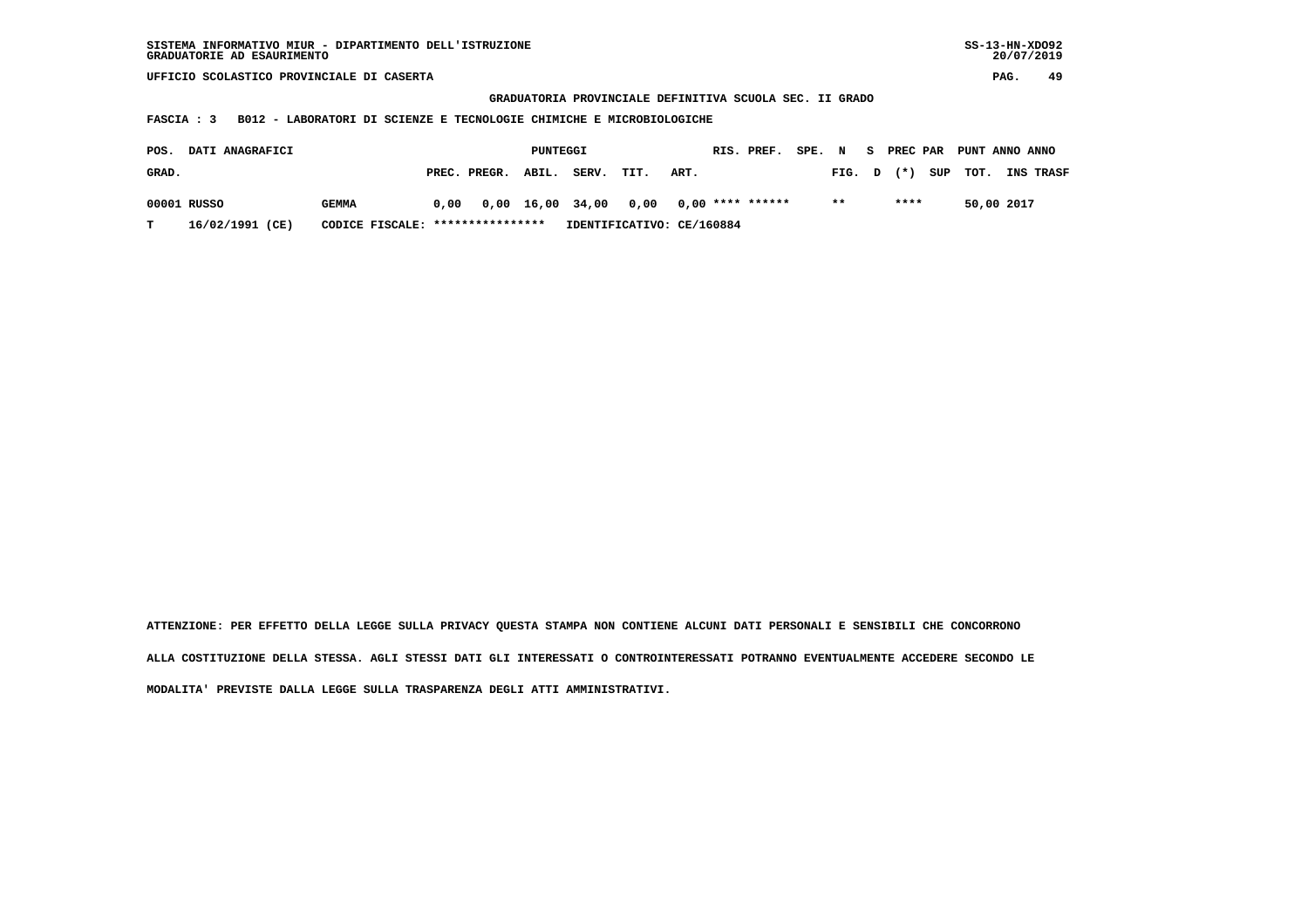| SISTEMA INFORMATIVO MIUR - DIPARTIMENTO DELL'ISTRUZIONE | SS-13-HN-XD092 |
|---------------------------------------------------------|----------------|
| GRADUATORIE AD ESAURIMENTO                              | 20/07/2019     |

 **GRADUATORIA PROVINCIALE DEFINITIVA SCUOLA SEC. II GRADO**

 **FASCIA : 3 B014 - LABORATORI DI SCIENZE E TECNOLOGIE DELLE COSTRUZIONI**

| POS.  | <b>DATI ANAGRAFICI</b> |                                  |      |                    | PUNTEGGI |       |      |                                         | RIS. PREF. SPE. N S PREC PAR PUNT ANNO ANNO |        |        |                    |                  |
|-------|------------------------|----------------------------------|------|--------------------|----------|-------|------|-----------------------------------------|---------------------------------------------|--------|--------|--------------------|------------------|
| GRAD. |                        |                                  |      | PREC. PREGR. ABIL. |          | SERV. | TIT. | ART.                                    |                                             | FIG. D |        | $(\star)$ SUP TOT. | <b>INS TRASF</b> |
|       | 00001 IORIO            | <b>ANGELO</b>                    | 0.00 |                    |          |       |      | 0,00 15,00 24,00 15,00 0,00 **** ****** |                                             | $* *$  | $***5$ | 54,00 2019         |                  |
|       | 30/06/1973 (CE)        | CODICE FISCALE: **************** |      |                    |          |       |      | IDENTIFICATIVO: CE/326468               |                                             |        |        |                    |                  |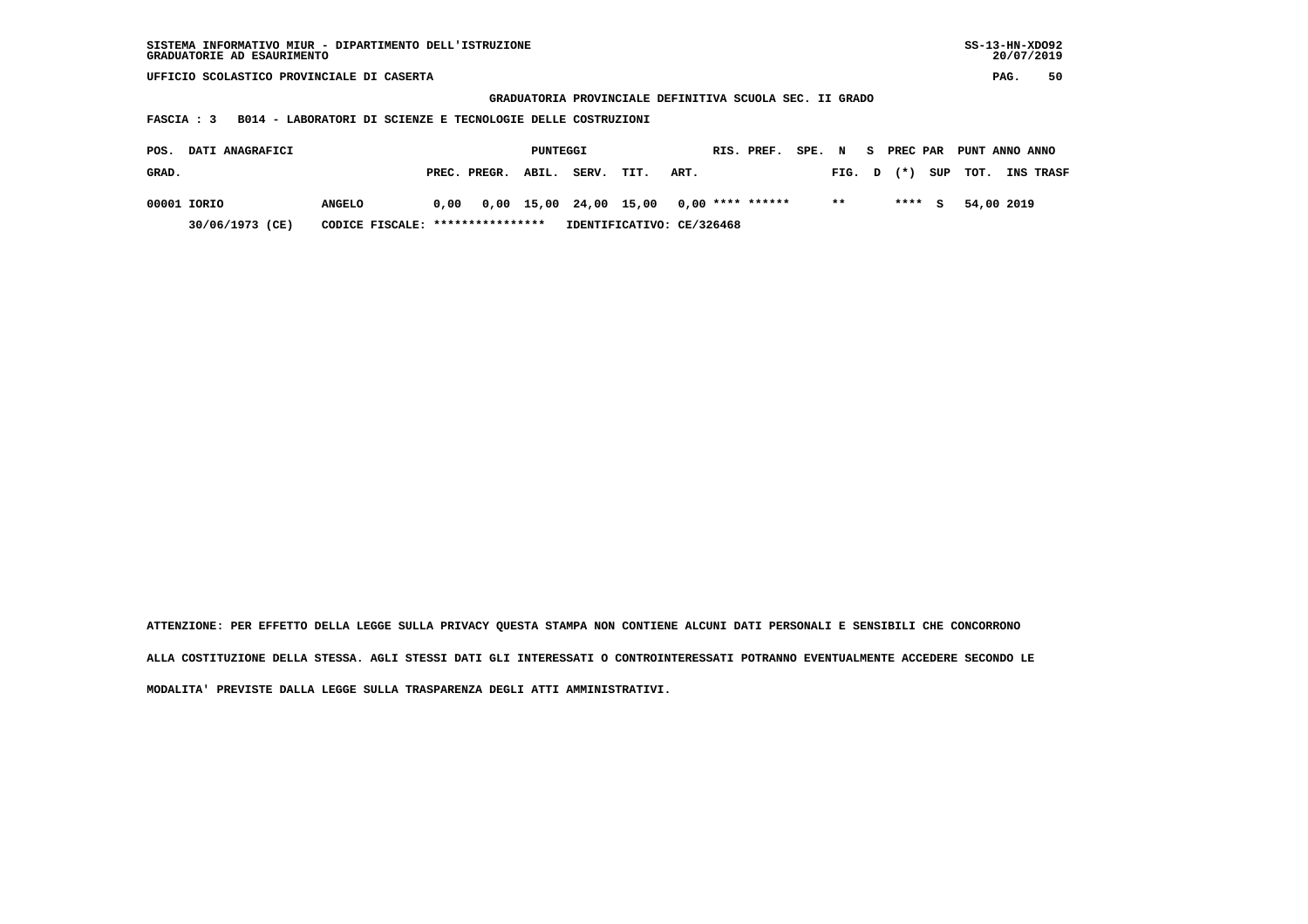**GRADUATORIA PROVINCIALE DEFINITIVA SCUOLA SEC. II GRADO**

 **FASCIA : 1 B015 - LABORATORI DI SCIENZE E TECNOLOGIE ELETTRICHE ED ELETTRONICHE**

| POS.  | DATI ANAGRAFICI                                      |                                   |       | PUNTEGGI     |       |       |                           |      | RIS. PREF.         | SPE. N |        | S. | PREC PAR |     | PUNT ANNO ANNO |                  |
|-------|------------------------------------------------------|-----------------------------------|-------|--------------|-------|-------|---------------------------|------|--------------------|--------|--------|----|----------|-----|----------------|------------------|
| GRAD. |                                                      |                                   |       | PREC. PREGR. | ABIL. | SERV. | TIT.                      | ART. |                    |        | FIG. D |    | $(*)$    | SUP | тот.           | <b>INS TRASF</b> |
|       | 00001 VOZZA                                          | CLAUDIO                           | 83,00 | 0.00         | 0,00  | 0,00  | 0.00                      |      | $0.00$ **** ****** |        | $* *$  |    | ****     | s   |                | 83,00 2019 2019  |
| т     | 24/09/1966 (EE)                                      | CODICE FISCALE: ***************** |       |              |       |       | IDENTIFICATIVO: CE/164707 |      |                    |        |        |    |          |     |                |                  |
|       | 00002 BORRELLI                                       | <b>SERGIO</b>                     | 12,00 | 0,00         | 0,00  | 0,00  | 0,00                      |      | $0,00$ **** ****** |        | $* *$  | x  | ****     | s   | 12,00 2019     |                  |
|       | CODICE FISCALE: *****************<br>02/03/1965 (CE) |                                   |       |              |       |       | IDENTIFICATIVO: CE/007860 |      |                    |        |        |    |          |     |                |                  |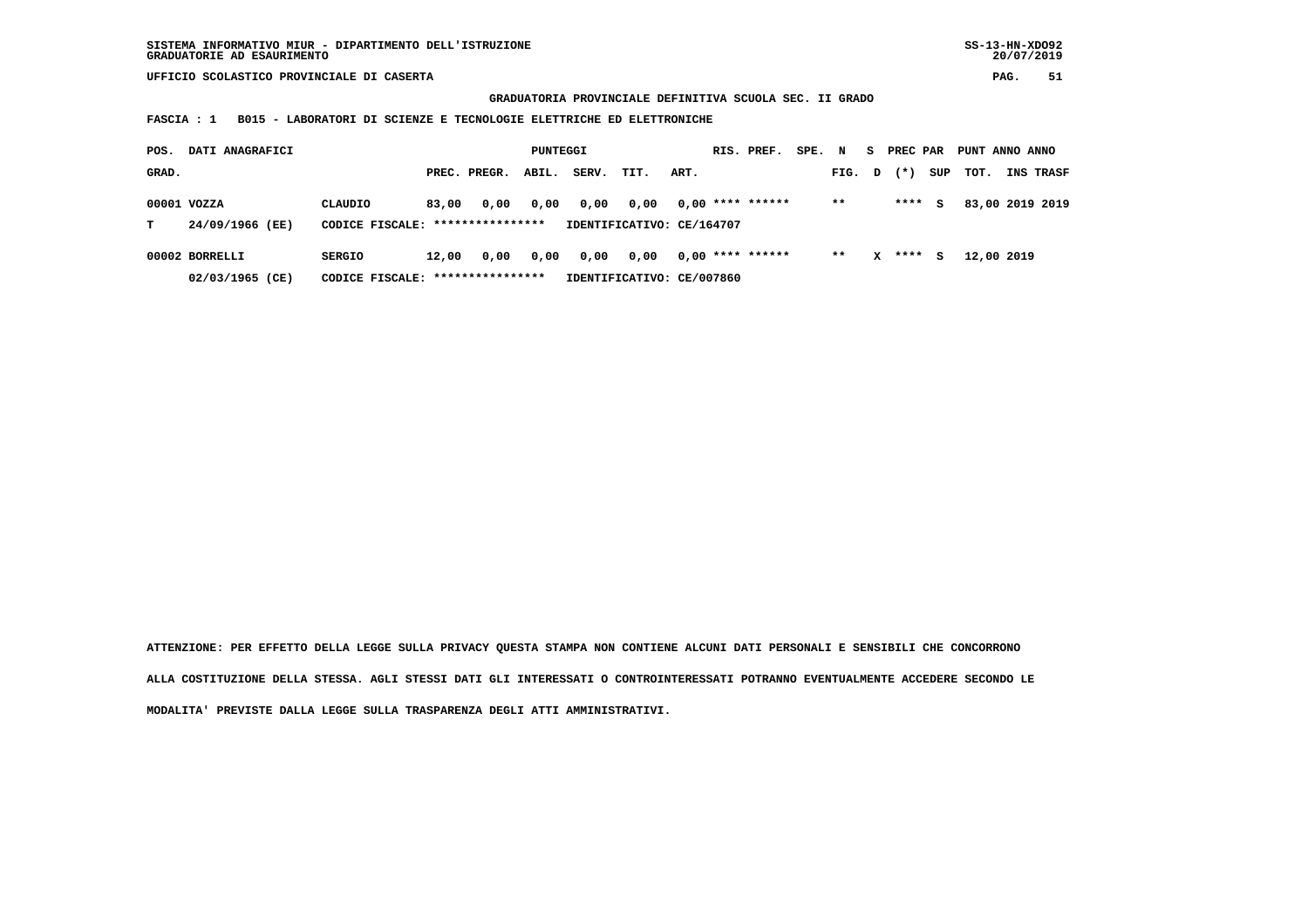**GRADUATORIA PROVINCIALE DEFINITIVA SCUOLA SEC. II GRADO**

 **FASCIA : 3 B015 - LABORATORI DI SCIENZE E TECNOLOGIE ELETTRICHE ED ELETTRONICHE**

| POS.  | DATI ANAGRAFICI                   |                                                     |  |                         |       | PUNTEGGI |                                   |      | RIS. PREF.           | SPE. N |        | s.           | PREC PAR |     | PUNT ANNO ANNO     |           |
|-------|-----------------------------------|-----------------------------------------------------|--|-------------------------|-------|----------|-----------------------------------|------|----------------------|--------|--------|--------------|----------|-----|--------------------|-----------|
| GRAD. |                                   |                                                     |  | PREC. PREGR.            | ABIL. | SERV.    | TIT.                              | ART. |                      |        | FIG. D |              | $(* )$   | SUP | тот.               | INS TRASF |
|       | $00003$ CIOPPA<br>24/08/1977 (CE) | <b>GABRIELE</b><br>CODICE FISCALE: **************** |  | 0,00 116,00 17,00 48,00 |       |          | 0,00<br>IDENTIFICATIVO: CE/053925 |      | $0.00$ **** ******   |        | $* *$  |              | ****     |     | S 181,00 2005      |           |
|       |                                   |                                                     |  |                         |       |          |                                   |      |                      |        |        |              |          |     |                    |           |
|       | 00004 SAGLIOCCO                   | EMILIANO                                            |  | 0,00 70,00 18,00 60,00  |       |          | 0,00                              |      | $0,00$ **** ****** T |        | $* *$  | $\mathbf{x}$ | ****     |     | S 148,00 2011 2011 |           |
|       | $10/04/1974$ (NA)                 | CODICE FISCALE:                                     |  | ****************        |       |          | IDENTIFICATIVO: CE/140077         |      |                      |        |        |              |          |     |                    |           |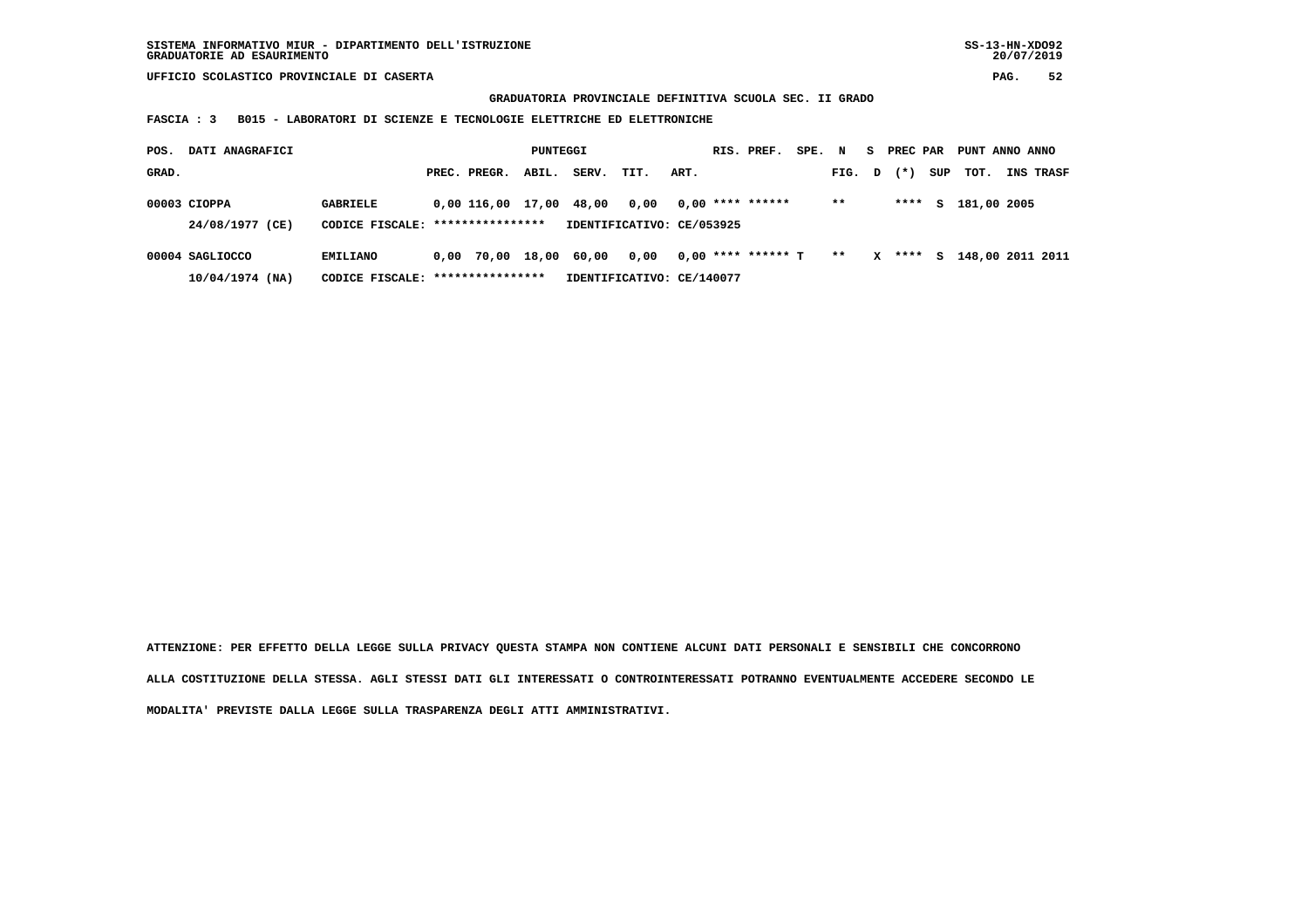| SS-13-HN-XDO92<br>SISTEMA INFORMATIVO MIUR - DIPARTIMENTO DELL'ISTRUZIONE<br>GRADUATORIE AD ESAURIMENTO |                       |                           |                    |                          |                          |  |  |  |  |  |  |  |
|---------------------------------------------------------------------------------------------------------|-----------------------|---------------------------|--------------------|--------------------------|--------------------------|--|--|--|--|--|--|--|
| UFFICIO SCOLASTICO PROVINCIALE DI CASERTA                                                               |                       |                           |                    |                          |                          |  |  |  |  |  |  |  |
| GRADUATORIA PROVINCIALE DEFINITIVA SCUOLA SEC. II GRADO                                                 |                       |                           |                    |                          |                          |  |  |  |  |  |  |  |
| B016 - LABORATORI DI SCIENZE E TECNOLOGIE INFORMATICHE<br>FASCIA : 1                                    |                       |                           |                    |                          |                          |  |  |  |  |  |  |  |
|                                                                                                         |                       |                           |                    |                          |                          |  |  |  |  |  |  |  |
| DATI ANAGRAFICI<br>POS.                                                                                 | PUNTEGGI              |                           | RIS. PREF.         | SPE. N<br>PREC PAR<br>S. | PUNT ANNO ANNO           |  |  |  |  |  |  |  |
| GRAD.                                                                                                   | PREC. PREGR.<br>ABIL. | SERV.<br>TIT.             | ART.               | $(* )$<br>SUP<br>FIG. D  | TOT.<br><b>INS TRASF</b> |  |  |  |  |  |  |  |
| 00001 BORRELLI<br><b>SERGIO</b>                                                                         | 0,00<br>0,00<br>68,00 | 0,00<br>0,00              | $0,00$ **** ****** | $* *$<br>****<br>x<br>s  | 68,00 2019               |  |  |  |  |  |  |  |
|                                                                                                         |                       |                           |                    |                          |                          |  |  |  |  |  |  |  |
| 02/03/1965 (CE)<br>CODICE FISCALE:                                                                      | ****************      | IDENTIFICATIVO: CE/007860 |                    |                          |                          |  |  |  |  |  |  |  |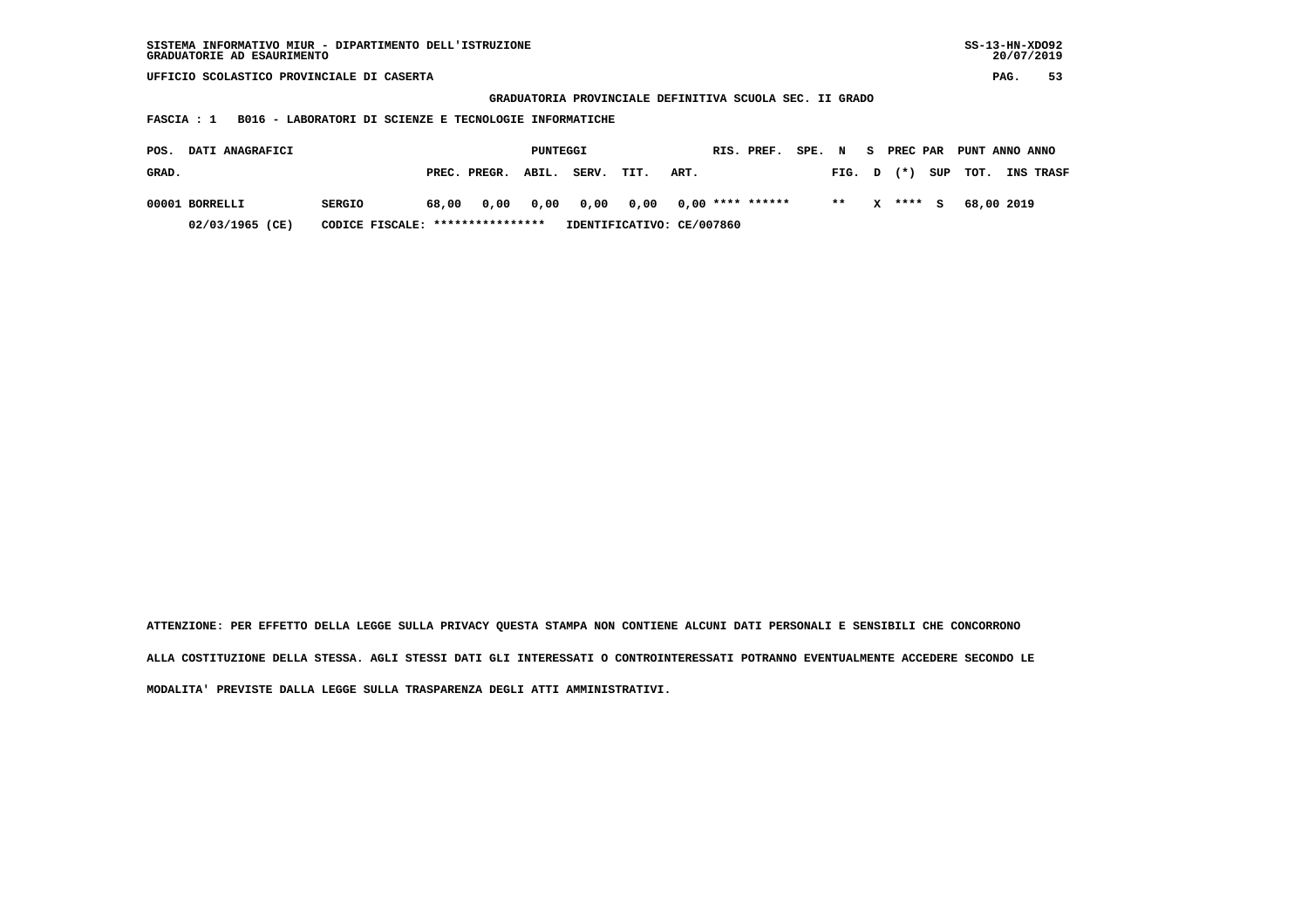| $SS-13-HN-XDO92$<br>SISTEMA INFORMATIVO MIUR - DIPARTIMENTO DELL'ISTRUZIONE<br>GRADUATORIE AD ESAURIMENTO |                                   |                           |                      |                         |                   |  |  |  |  |  |  |  |
|-----------------------------------------------------------------------------------------------------------|-----------------------------------|---------------------------|----------------------|-------------------------|-------------------|--|--|--|--|--|--|--|
| UFFICIO SCOLASTICO PROVINCIALE DI CASERTA                                                                 |                                   |                           |                      |                         |                   |  |  |  |  |  |  |  |
| GRADUATORIA PROVINCIALE DEFINITIVA SCUOLA SEC. II GRADO                                                   |                                   |                           |                      |                         |                   |  |  |  |  |  |  |  |
| B016 - LABORATORI DI SCIENZE E TECNOLOGIE INFORMATICHE<br>FASCIA : 3                                      |                                   |                           |                      |                         |                   |  |  |  |  |  |  |  |
|                                                                                                           |                                   |                           |                      |                         |                   |  |  |  |  |  |  |  |
| DATI ANAGRAFICI<br>POS.                                                                                   |                                   | PUNTEGGI                  | RIS. PREF.<br>SPE. N | S PREC PAR              | PUNT ANNO ANNO    |  |  |  |  |  |  |  |
| GRAD.                                                                                                     | ABIL.<br>PREC. PREGR.             | SERV.<br>TIT.             | ART.                 | SUP<br>$(* )$<br>FIG. D | TOT.<br>INS TRASF |  |  |  |  |  |  |  |
| 00002 PIETROPAOLO<br><b>GRAZIACATERIN</b>                                                                 | 0,00 96,00 18,00 58,00            | 3,00                      | $0.00$ **** ******   | $* *$<br>$***$ S        | 175,00 2015       |  |  |  |  |  |  |  |
|                                                                                                           |                                   |                           |                      |                         |                   |  |  |  |  |  |  |  |
| 14/09/1984 (CE)<br>т                                                                                      | CODICE FISCALE: ***************** | IDENTIFICATIVO: CE/147204 |                      |                         |                   |  |  |  |  |  |  |  |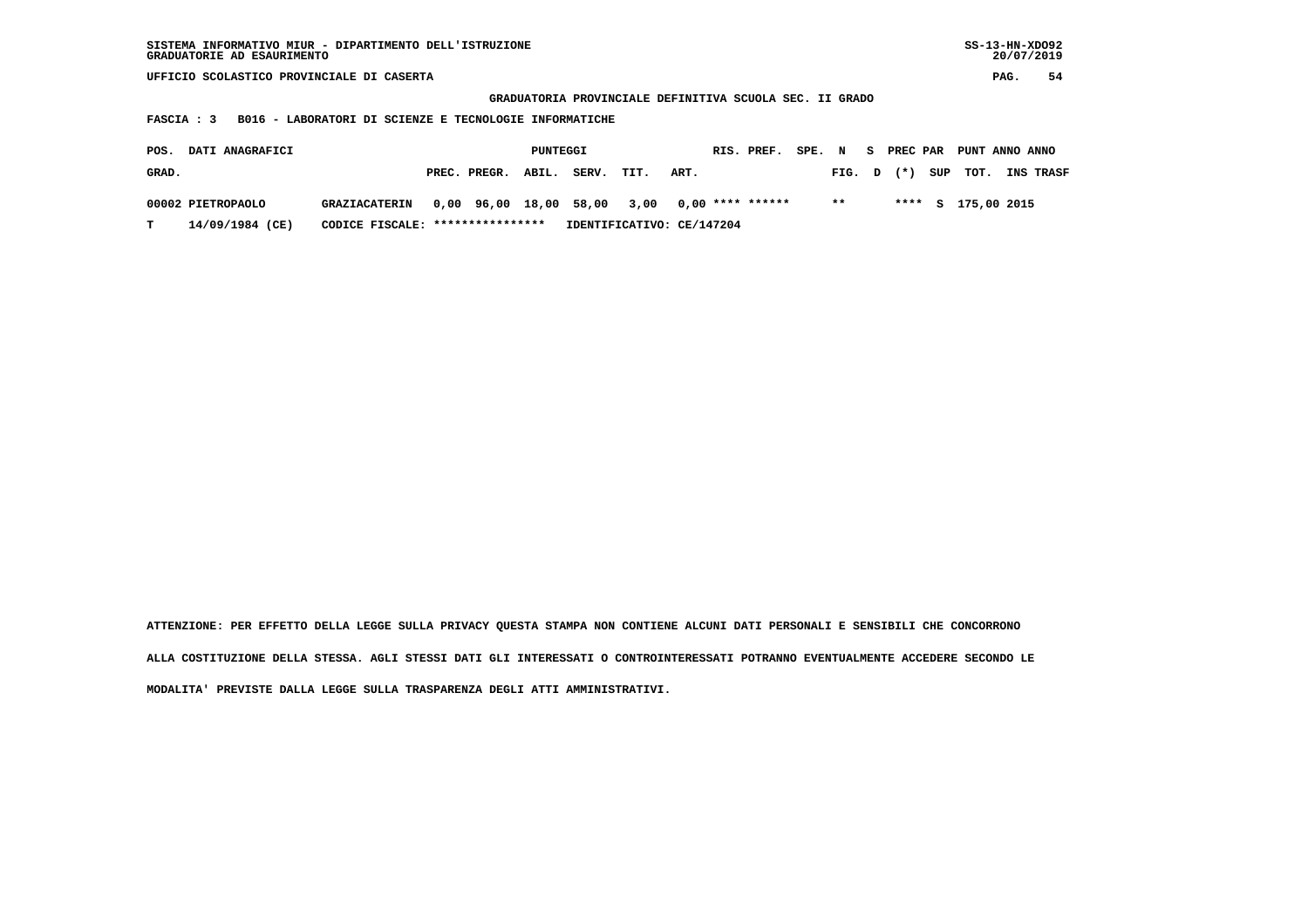| $SS-13-HN-XDO92$<br>SISTEMA INFORMATIVO MIUR - DIPARTIMENTO DELL'ISTRUZIONE<br>GRADUATORIE AD ESAURIMENTO |                       |                           |                      |                       |                                 |  |  |  |  |  |  |  |
|-----------------------------------------------------------------------------------------------------------|-----------------------|---------------------------|----------------------|-----------------------|---------------------------------|--|--|--|--|--|--|--|
| UFFICIO SCOLASTICO PROVINCIALE DI CASERTA                                                                 |                       |                           |                      |                       |                                 |  |  |  |  |  |  |  |
| GRADUATORIA PROVINCIALE DEFINITIVA SCUOLA SEC. II GRADO                                                   |                       |                           |                      |                       |                                 |  |  |  |  |  |  |  |
| B017 - LABORATORI DI SCIENZE E TECNOLOGIE MECCANICHE<br>FASCIA : 1                                        |                       |                           |                      |                       |                                 |  |  |  |  |  |  |  |
|                                                                                                           |                       |                           |                      |                       |                                 |  |  |  |  |  |  |  |
| DATI ANAGRAFICI<br>POS.                                                                                   | PUNTEGGI              |                           | RIS. PREF.<br>SPE. N | <b>PREC PAR</b><br>S. | PUNT ANNO ANNO                  |  |  |  |  |  |  |  |
| GRAD.                                                                                                     | ABIL.<br>PREC. PREGR. | SERV.<br>ART.<br>TIT.     |                      | $(* )$<br>FIG. D      | SUP<br>TOT.<br><b>INS TRASF</b> |  |  |  |  |  |  |  |
| 00001 BORRELLI<br><b>SERGIO</b>                                                                           | 0,00<br>12,00<br>0,00 | 0,00<br>0,00              | $0,00$ **** ******   | $* *$<br>x<br>**** S  | 12,00 2019                      |  |  |  |  |  |  |  |
|                                                                                                           |                       |                           |                      |                       |                                 |  |  |  |  |  |  |  |
| 02/03/1965 (CE)<br>CODICE FISCALE:                                                                        | ****************      | IDENTIFICATIVO: CE/007860 |                      |                       |                                 |  |  |  |  |  |  |  |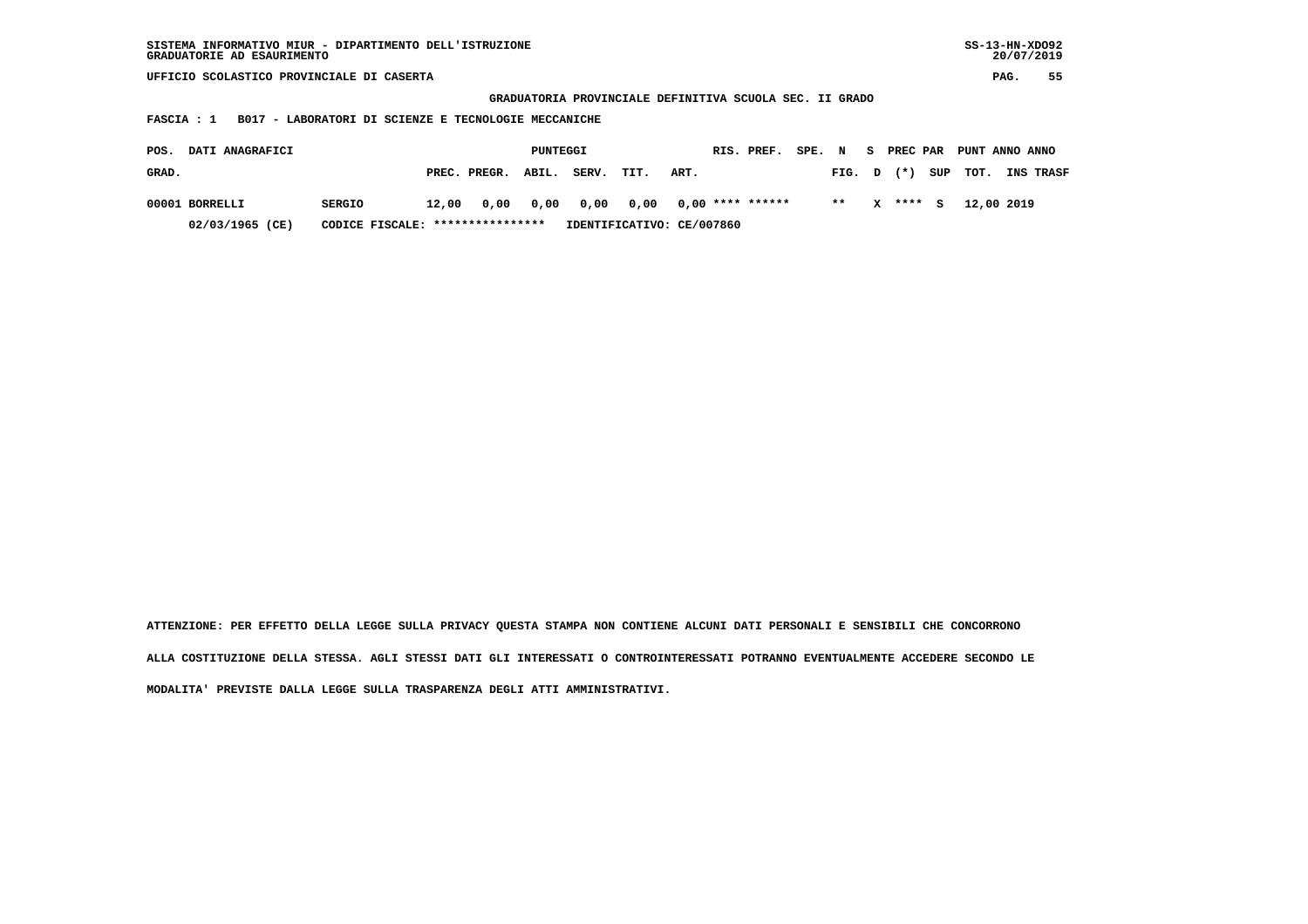**GRADUATORIA PROVINCIALE DEFINITIVA SCUOLA SEC. II GRADO**

 **FASCIA : 3 B017 - LABORATORI DI SCIENZE E TECNOLOGIE MECCANICHE**

| POS.<br>DATI ANAGRAFICI |                                   |                                                      | PUNTEGGI |              |            |       |                                   |      | RIS. PREF.         | SPE. N |        | S. | PREC PAR |     | PUNT ANNO ANNO |                  |
|-------------------------|-----------------------------------|------------------------------------------------------|----------|--------------|------------|-------|-----------------------------------|------|--------------------|--------|--------|----|----------|-----|----------------|------------------|
| GRAD.                   |                                   |                                                      |          | PREC. PREGR. | ABIL.      | SERV. | TIT.                              | ART. |                    |        | FIG. D |    | $(*)$    | SUP | тот.           | <b>INS TRASF</b> |
|                         | 00002 VERDE<br>27/02/1980 (NA)    | <b>FRANCESCO</b><br>CODICE FISCALE: **************** | 0.00     | 0,00         | 15,00      | 0,00  | 6,00<br>IDENTIFICATIVO: CE/158276 |      | $0,00$ **** ****** |        | $***$  |    | ****     | s   | 21,00 2019     |                  |
| т                       | 00003 DI FEOLA<br>06/06/1994 (CE) | <b>SIMEONE</b><br>CODICE FISCALE: *****************  | 0.00     |              | 0,00 16,00 | 0,00  | 3,00<br>IDENTIFICATIVO: CE/164651 |      | $0,00$ **** ****** |        | $***$  |    | ****     |     | 19,00 2017     |                  |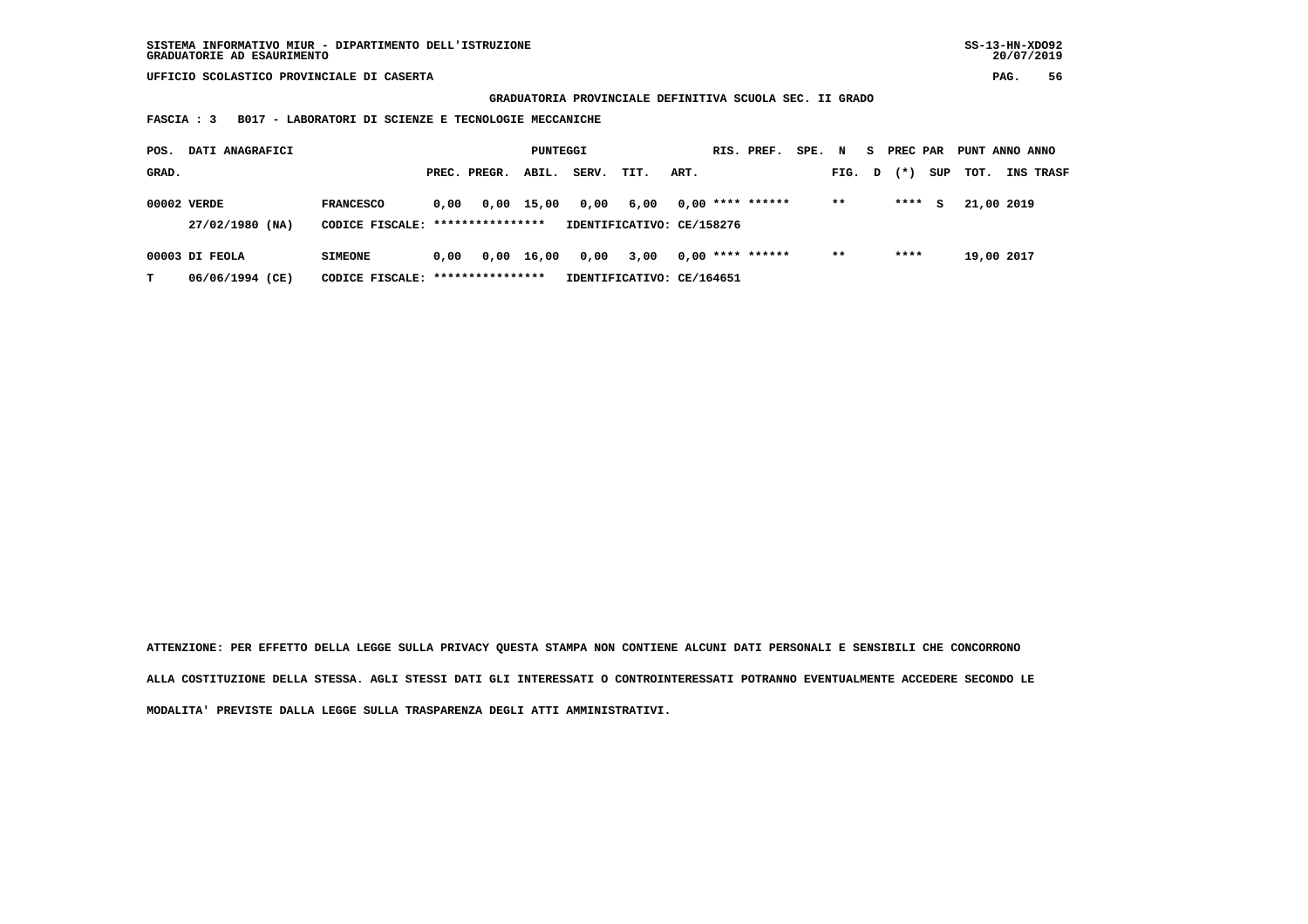| SISTEMA INFORMATIVO MIUR - DIPARTIMENTO DELL'ISTRUZIONE | SS-13-HN-XD092 |
|---------------------------------------------------------|----------------|
| GRADUATORIE AD ESAURIMENTO                              | 20/07/2019     |

 **GRADUATORIA PROVINCIALE DEFINITIVA SCUOLA SEC. II GRADO**

 **FASCIA : 3 B018 - LABORATORI DI SCIENZE E TECNOLOGIE TESSILI, DELL'ABBIGLIAMENTO E DELLA MODA**

| POS.<br><b>DATI ANAGRAFICI</b> |                 |                                  | PUNTEGGI |                    |  |       |      |                                         | RIS. PREF. | SPE. N |        |      | S PREC PAR PUNT ANNO ANNO |                  |
|--------------------------------|-----------------|----------------------------------|----------|--------------------|--|-------|------|-----------------------------------------|------------|--------|--------|------|---------------------------|------------------|
| GRAD.                          |                 |                                  |          | PREC. PREGR. ABIL. |  | SERV. | TIT. | ART.                                    |            |        | FIG. D |      | $(*)$ SUP TOT.            | <b>INS TRASF</b> |
|                                | 00001 IMPRODA   | <b>ANTONIO</b>                   | 0.00     |                    |  |       |      | 0,00 17,00 35,00 10,00 0,00 **** ****** |            |        | $* *$  | **** | 62,00 2017                |                  |
| т                              | 09/07/1974 (CE) | CODICE FISCALE: **************** |          |                    |  |       |      | IDENTIFICATIVO: CE/164528               |            |        |        |      |                           |                  |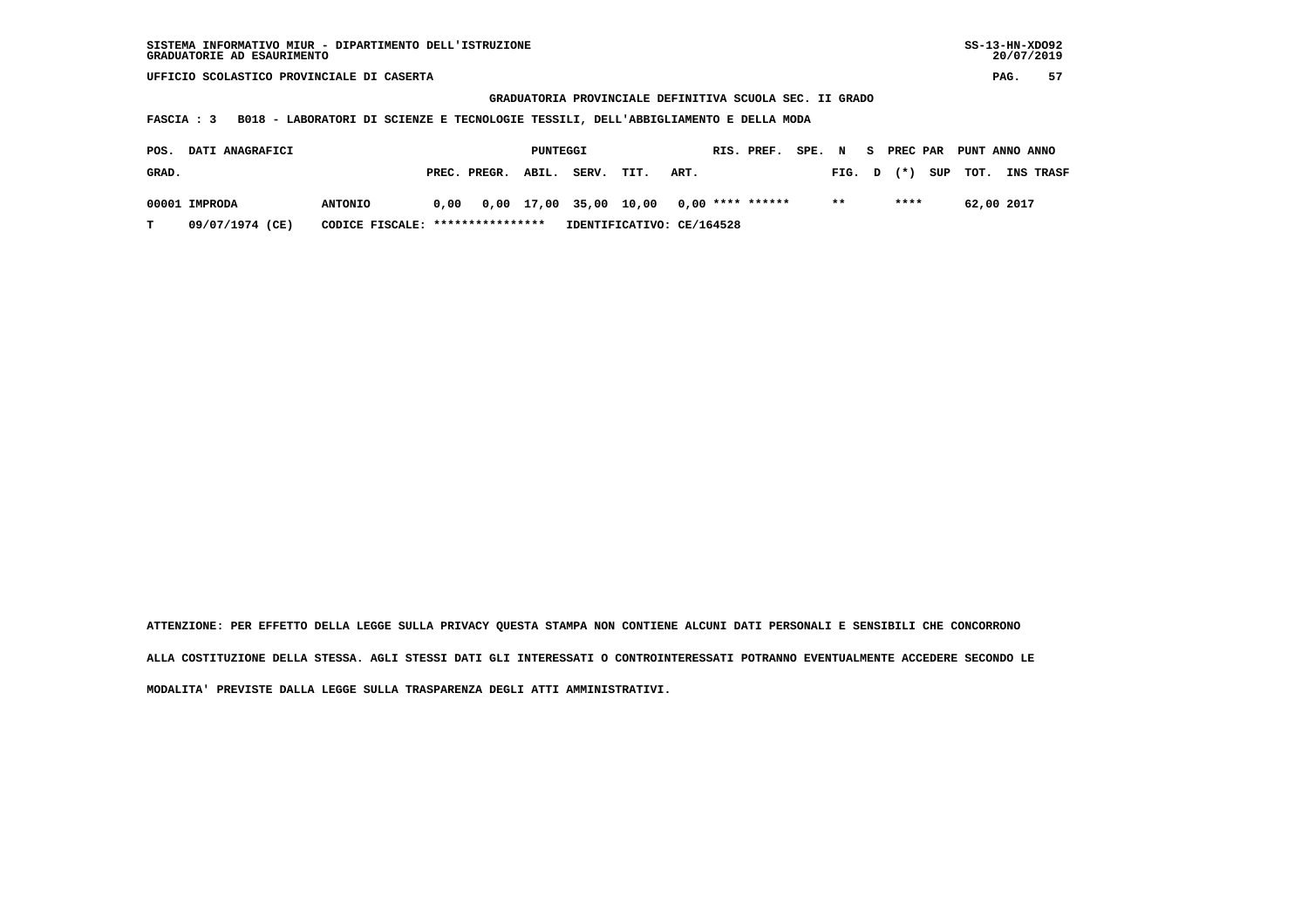| $SS-13-HN-XDO92$<br>SISTEMA INFORMATIVO MIUR - DIPARTIMENTO DELL'ISTRUZIONE<br>GRADUATORIE AD ESAURIMENTO |                       |                           |                      |                 |                          |  |  |  |  |  |  |  |
|-----------------------------------------------------------------------------------------------------------|-----------------------|---------------------------|----------------------|-----------------|--------------------------|--|--|--|--|--|--|--|
| UFFICIO SCOLASTICO PROVINCIALE DI CASERTA                                                                 |                       |                           |                      |                 |                          |  |  |  |  |  |  |  |
| GRADUATORIA PROVINCIALE DEFINITIVA SCUOLA SEC. II GRADO                                                   |                       |                           |                      |                 |                          |  |  |  |  |  |  |  |
| B019 - LABORATORI DI SERVIZI DI RICETTIVITA ' ALBERGHIERA<br>FASCIA : 3                                   |                       |                           |                      |                 |                          |  |  |  |  |  |  |  |
| DATI ANAGRAFICI<br>POS.                                                                                   | PUNTEGGI              |                           | RIS. PREF.<br>SPE. N | PREC PAR<br>S.  | PUNT ANNO ANNO           |  |  |  |  |  |  |  |
|                                                                                                           |                       |                           |                      |                 |                          |  |  |  |  |  |  |  |
| GRAD.                                                                                                     | PREC. PREGR.<br>ABIL. | SERV.<br>TIT.             | ART.                 | $(*)$<br>FIG. D | TOT.<br>SUP<br>INS TRASF |  |  |  |  |  |  |  |
| 00001 RICCIARDO<br><b>MARIA NUNZIAT</b>                                                                   | 0,00 13,00<br>0,00    | 38,00 15,00               | $0,00$ **** ******   | $* *$<br>****   | 66,00 2019               |  |  |  |  |  |  |  |
|                                                                                                           |                       |                           |                      |                 |                          |  |  |  |  |  |  |  |
| 11/08/1970 (EE)<br>т<br>CODICE FISCALE:                                                                   | ****************      | IDENTIFICATIVO: CE/164665 |                      |                 |                          |  |  |  |  |  |  |  |